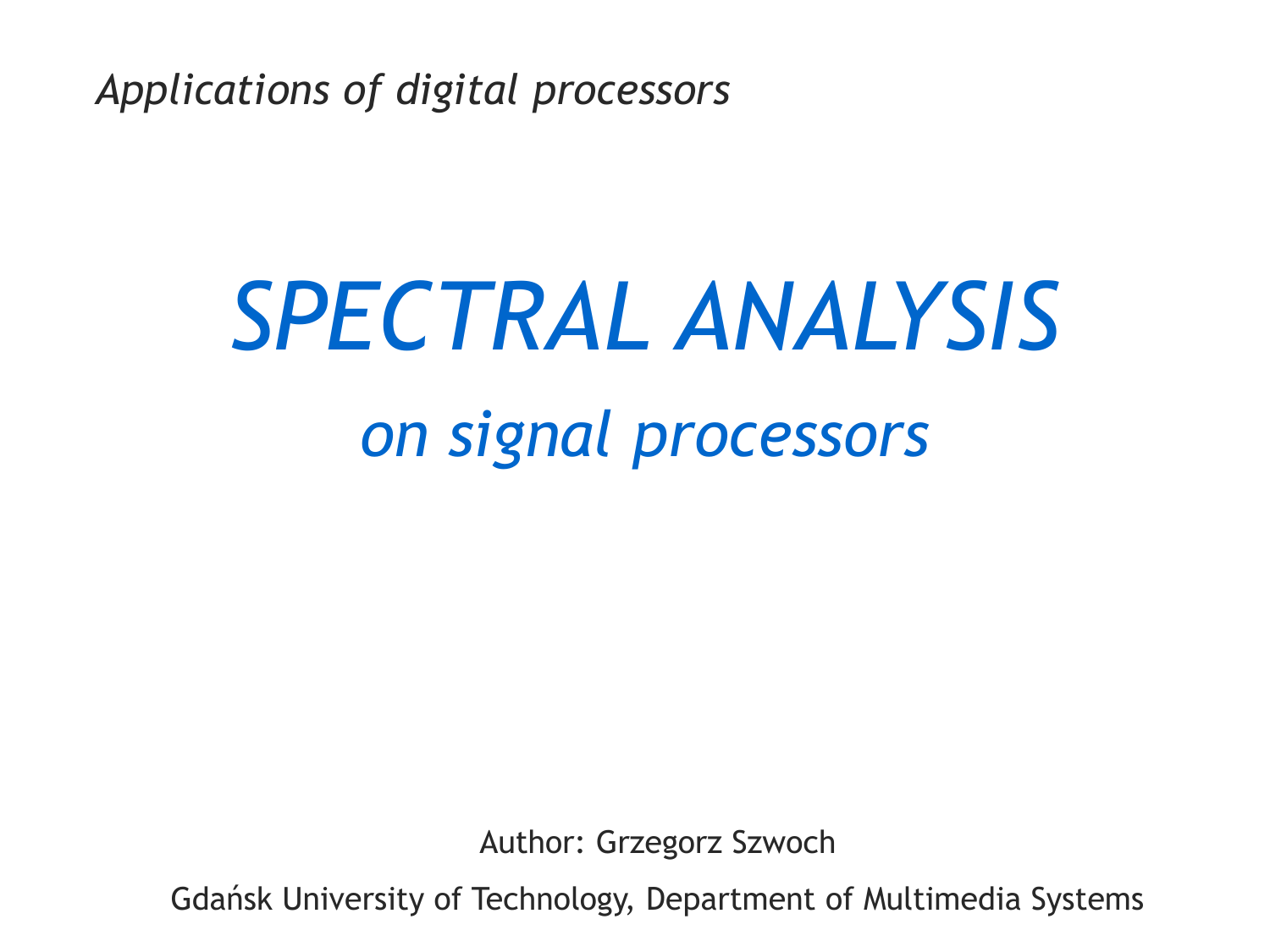#### *Introduction*

- Samples describe values of a digital signal in the time domain.
- Many digital signal processing operations must be performed in the frequency domain. We only want to process selected frequency components, not the whole signal.
- Spectral analysis determining spectral (frequency) components of a signal.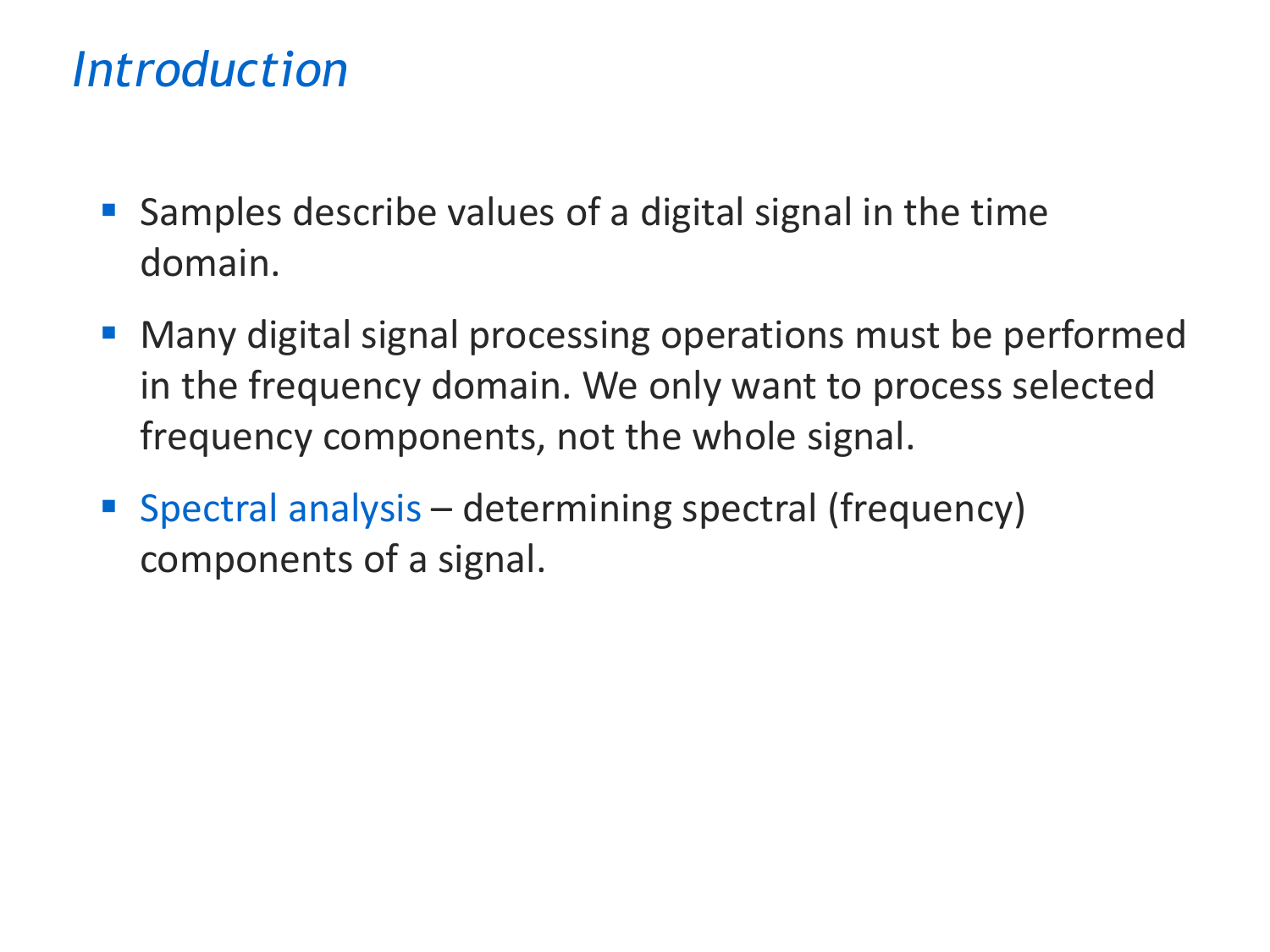#### *Example*

Time plot of a clarinet sound recording.

We don't know from this plot what the signal structure is.

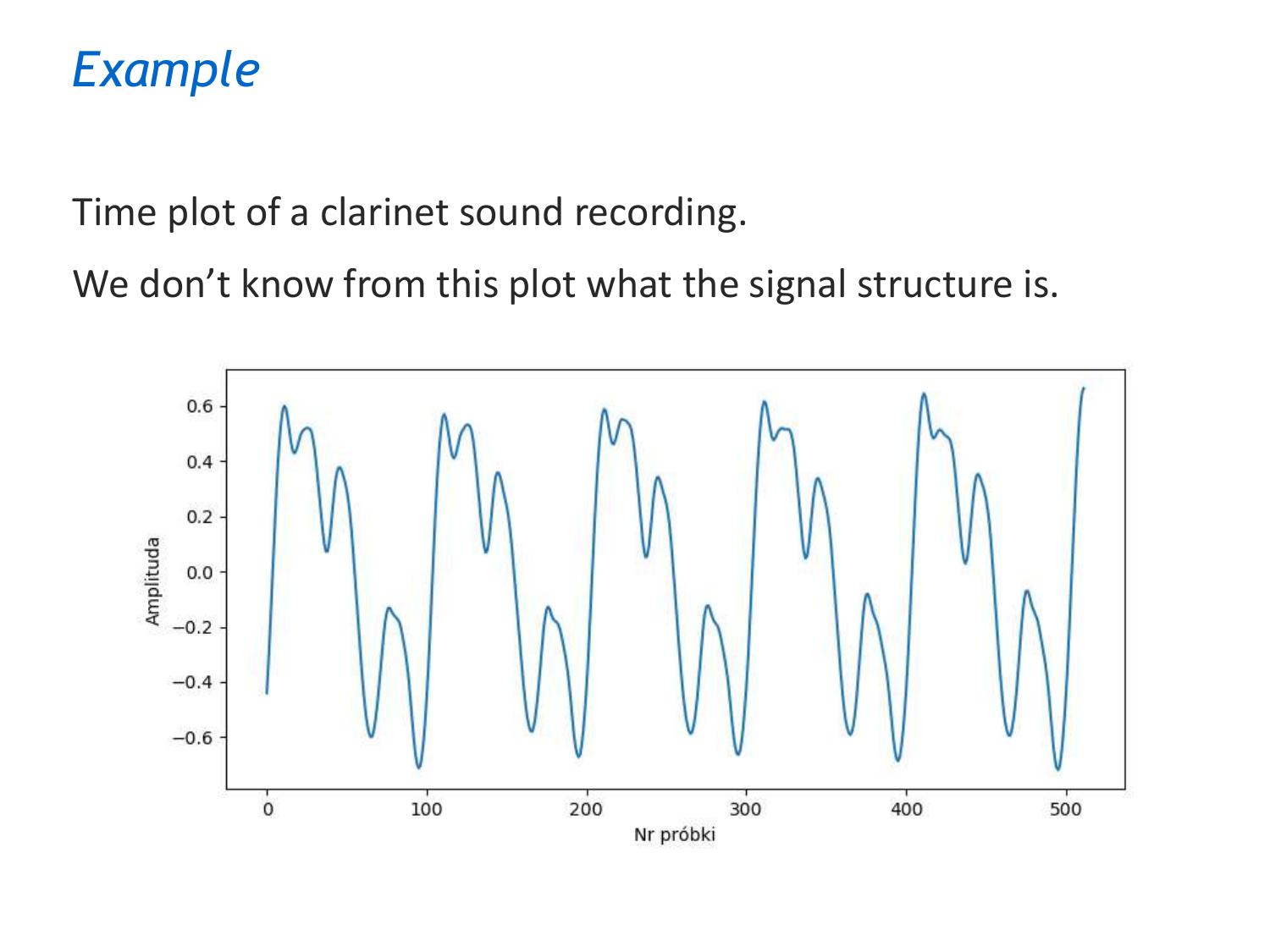### *Example*

The result of spectral analysis of the clarinet sound.

- $\blacksquare$  We can see the signal structure  $-$  a sum of harmonics.
- $\blacksquare$  We can determine the sound pitch  $-$  it is related to frequency of the first spectral peak.

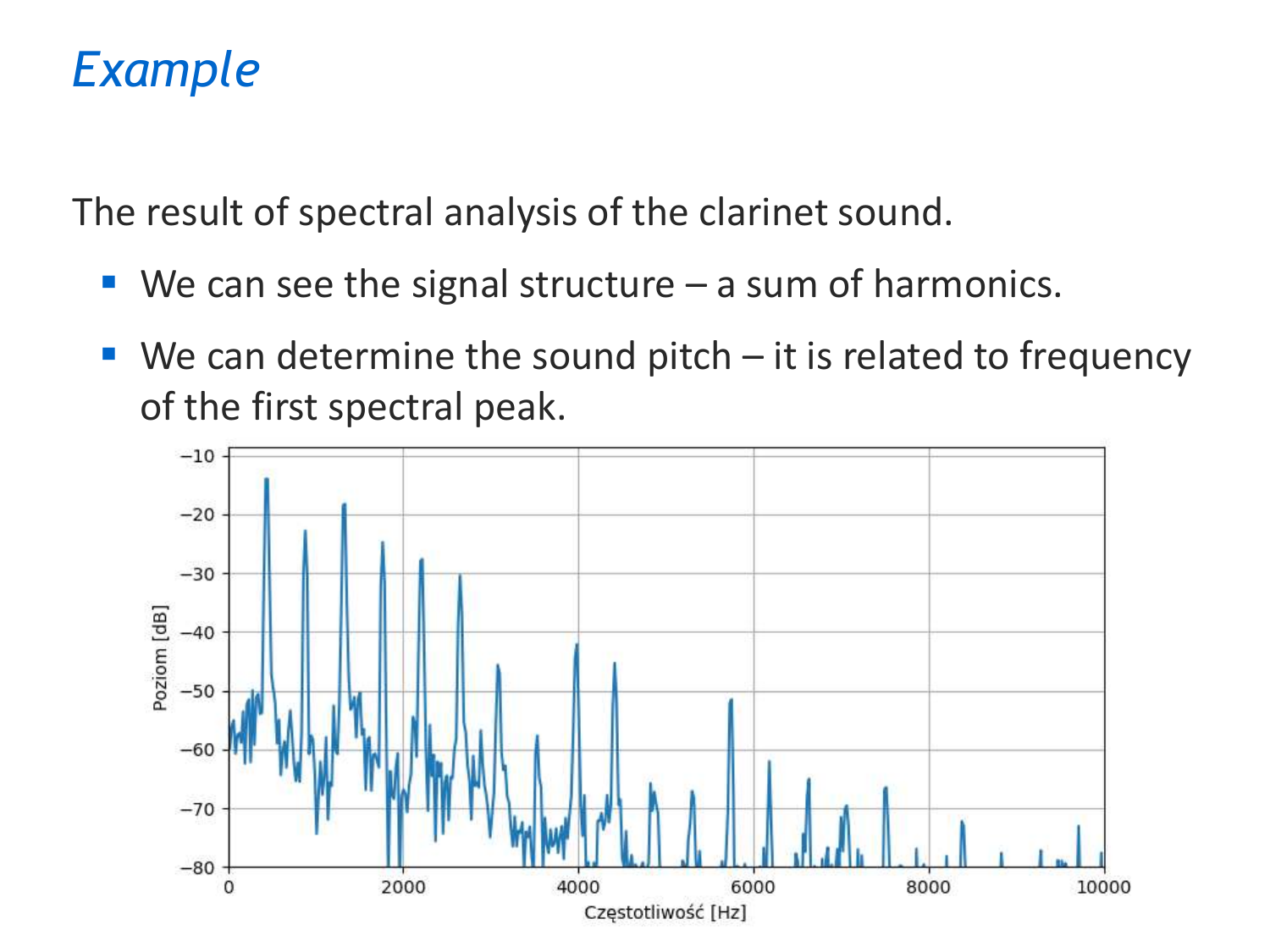#### *Fourier transform*

- The Fourier transform converts *N* signal samples into *N* samples of the signal spectrum.
- The result of the transform is the signal spectrum (an analogy to the light spectrum).
- **The inverse Fourier transform converts spectrum samples** back into signal samples.
- A signal may be transformed into the spectrum, process it and transform back into the processed signal. This is spectral processing.

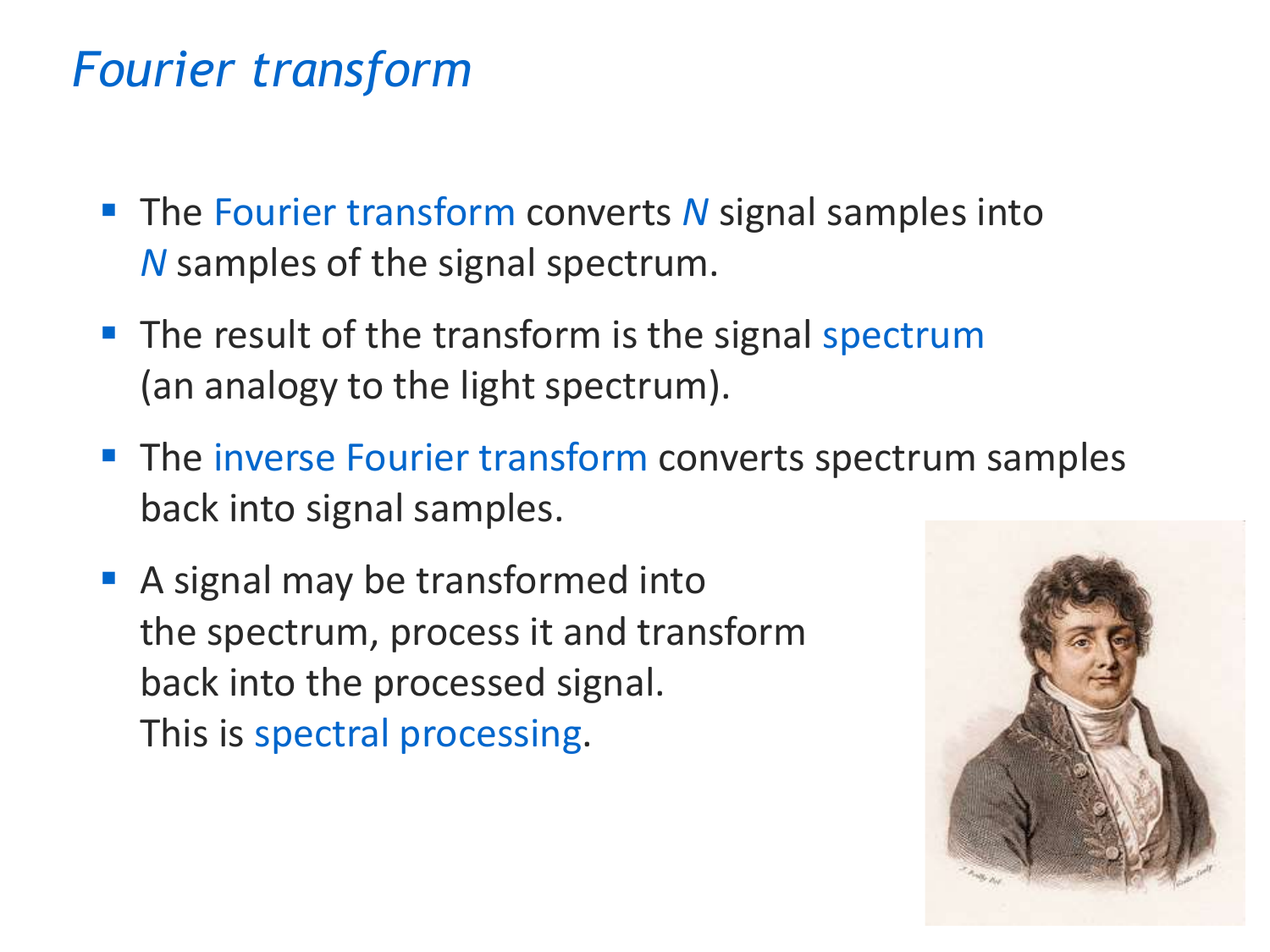# *Spectrum of a real signal*

- Fourier transform works for both real and complex signals.
- The spectrum is always a set of complex numbers.
- Usually, we process real (not complex) signals.
- *N* samples of the spectrum of a real signal:
	- the first value: the direct component, a sum of samples
	- values 2 to *N*/2: samples of the signal spectrum
	- value at  $N/2$  + 1: a Nyquist component, should be zero
	- values *N*/2 + 2 to *N*: a mirror reflection of the first half of the spectrum (a Hermitian symmetry).
- A spectrum obtained from *N* samples has (*N*/2 + 1) unique values.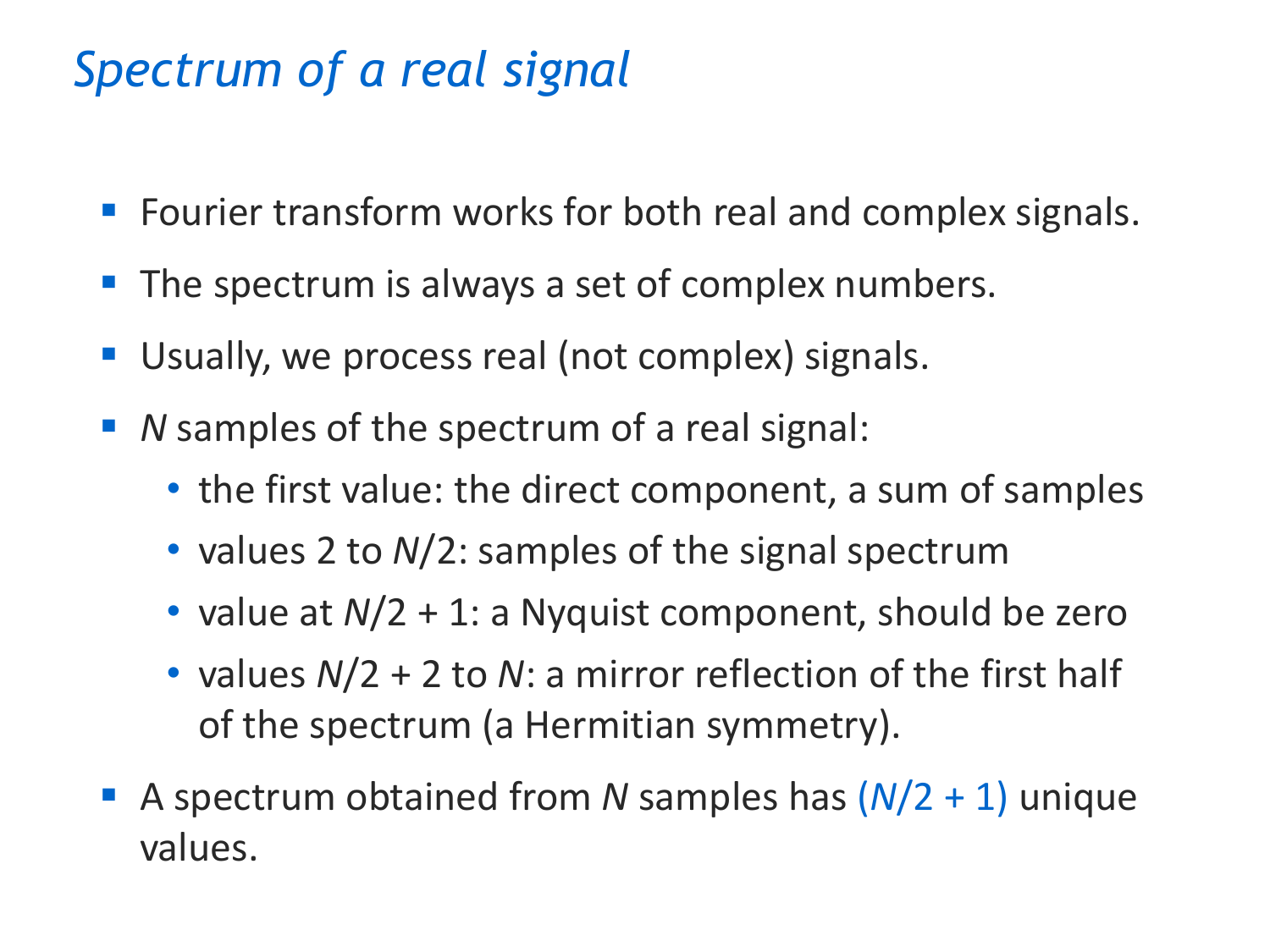## *Spectrum of a real sound*

We only need (*N*/2 + 1) values out of *N* spectral samples.

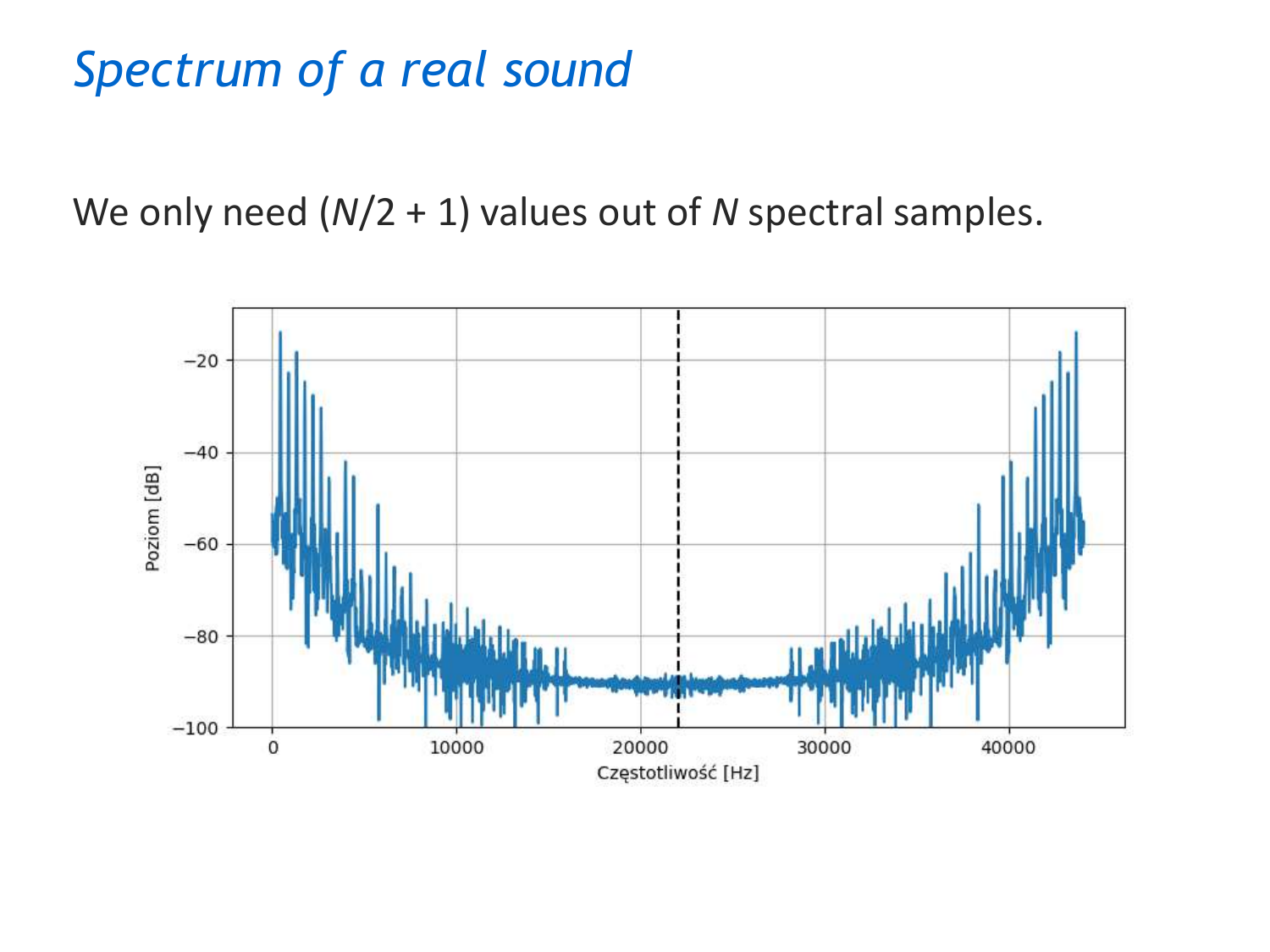# *Amplitude spectrum*

- **E** Spectrum  $X(f)$  contains complex values.
- Usually, we are interested in the magnitude spectrum  $A(f)$ , the absolute value of the complex spectrum:

$$
A(f) = |X(f)|
$$

- Power spectrum is the absolute value of the spectrum, squared:  $P(f) = |X(f)|^2$
- Often, we use a logarithmic spectrum, expressed in decibels (dB):

$$
A(f) = 10 \log_{10} |X(f)|
$$
  

$$
P(f) = 10 \log_{10} |X(f)|^2 = 20 \log_{10} |X(f)|
$$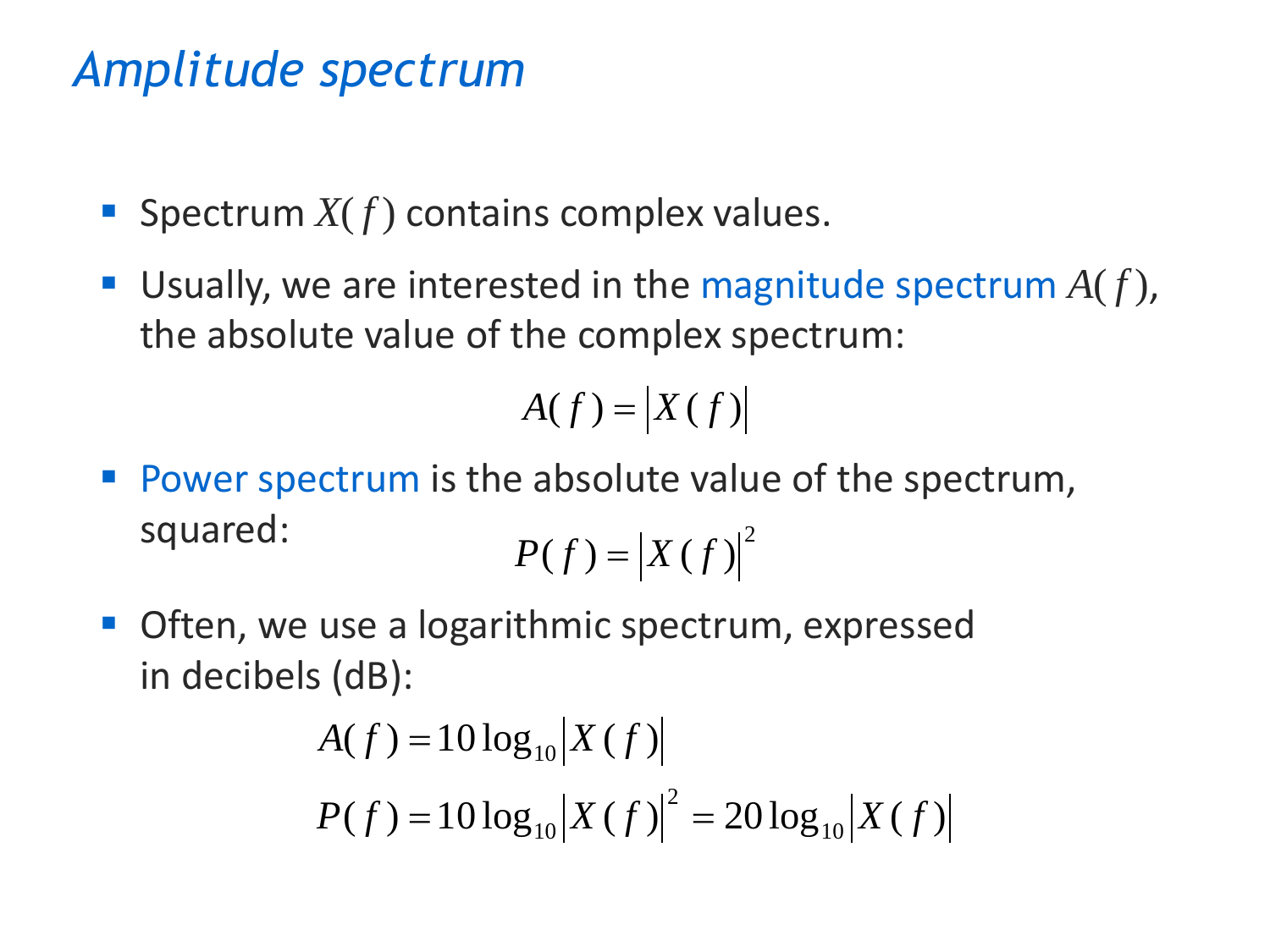#### *Magnitude spectrum*

- To obtain the amplitude of spectral components, we must divide the absolute value of the spectrum by the number of samples *N*, and multiply by two, as the signal energy is divided into two mirrored halves.
- Amplitude of a spectral component at index *n*:

$$
A[n] = \frac{2}{N} |X[n]|
$$

- The first (DC) and the Nyquist component do not have a pair, they should not be multiplied by two.
- The direct component divided by *N* equals to the mean of the signal within the analyzed section.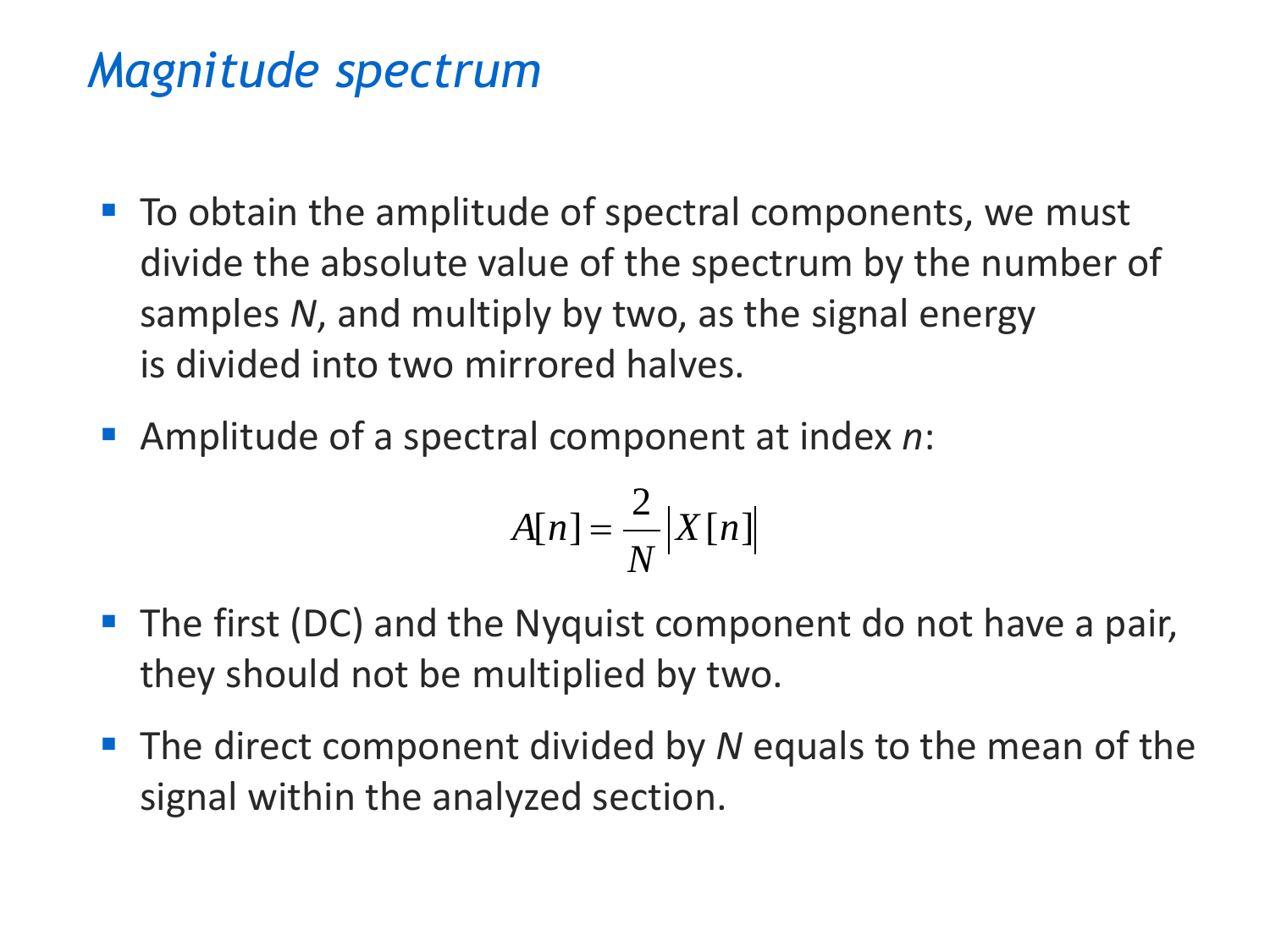# *Frequencies of the signal samples*

- From *N* signal samples, we obtain *N* spectral samples.
- The spectrum covers the frequency range [0,  $f_s$ ].
- The *n*-th spectral component is at the frequency:

$$
f[n] = n \frac{f_S}{N}
$$

- **E** Spacing between spectral values is equal to the sampling frequency divided by the number of samples.
- **This is a frequency resolution of spectral analysis:**

$$
df = \frac{f_S}{N}
$$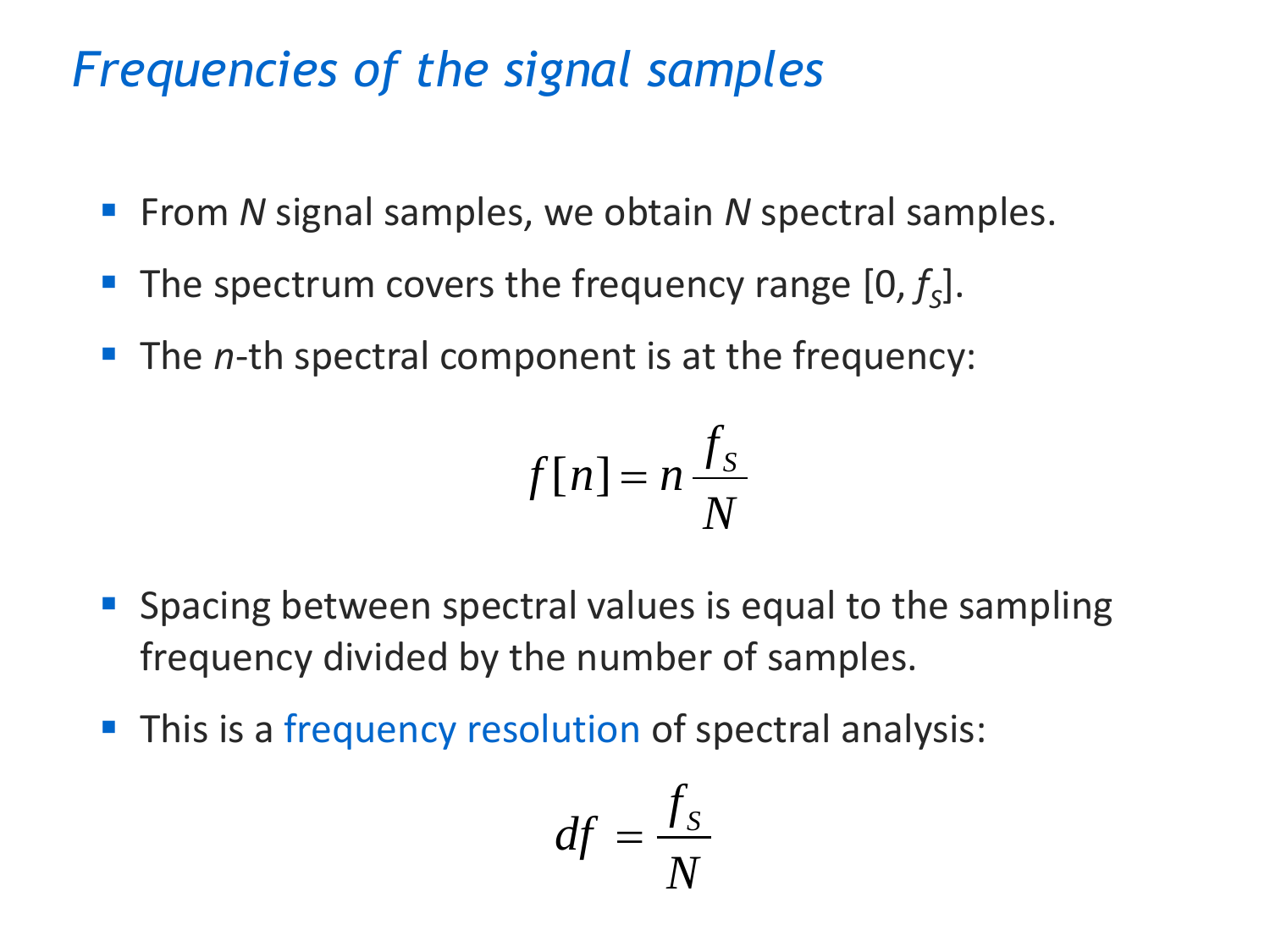#### *Frequency resolution*

- What does frequency resolution mean (*df* = f<sub>s</sub> / N):
	- two spectral components cannot be distinguished if they are spaced by less than *df* (they fall into the same spectral bin),
	- inaccuracy (error) of determining the frequency of a spectral component is max. ±*df*/2.
- Larger number of samples (*N*) increases the resolution.
- Resolution may be improved by zero padding the signal before the transform. We don't get more data (the values are interpolated), but we obtain better resolution.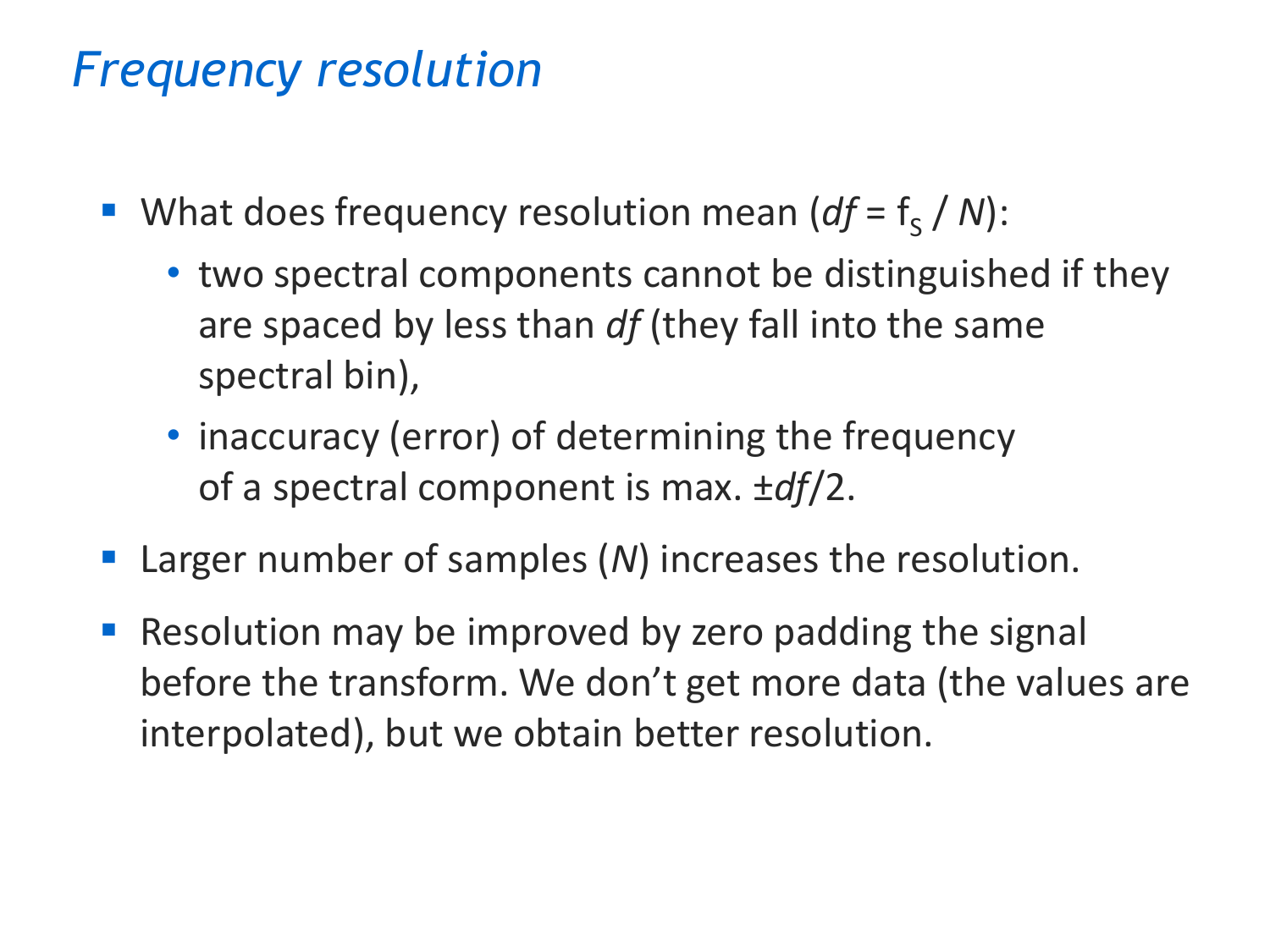### *Frequency resolution*

Example: sum of two sines  $f1 = 234.375$  and  $f2 = 281.25$  Hz



Widmo dla N=512 (df=93.75 Hz)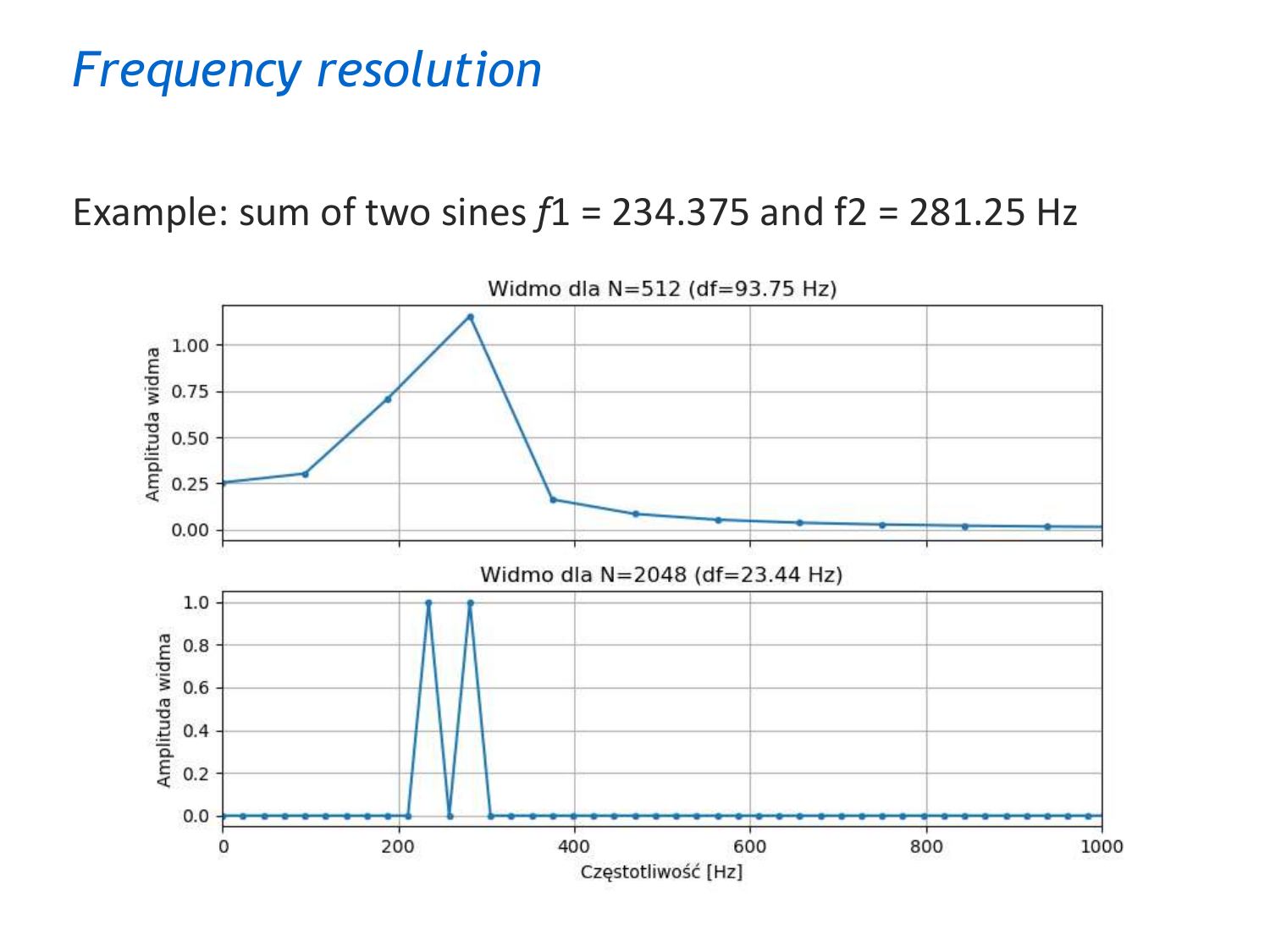## *Periodicity of the signal*

- Fourier transform assumes that the signal is periodic.
- A signal section used for the transform is assumed to be the signal period (or its multiple).
- Example for a signal in which the length of the window is a multiple of the signal period  $(f = 937.5 \text{ Hz}; N = 512)$ :

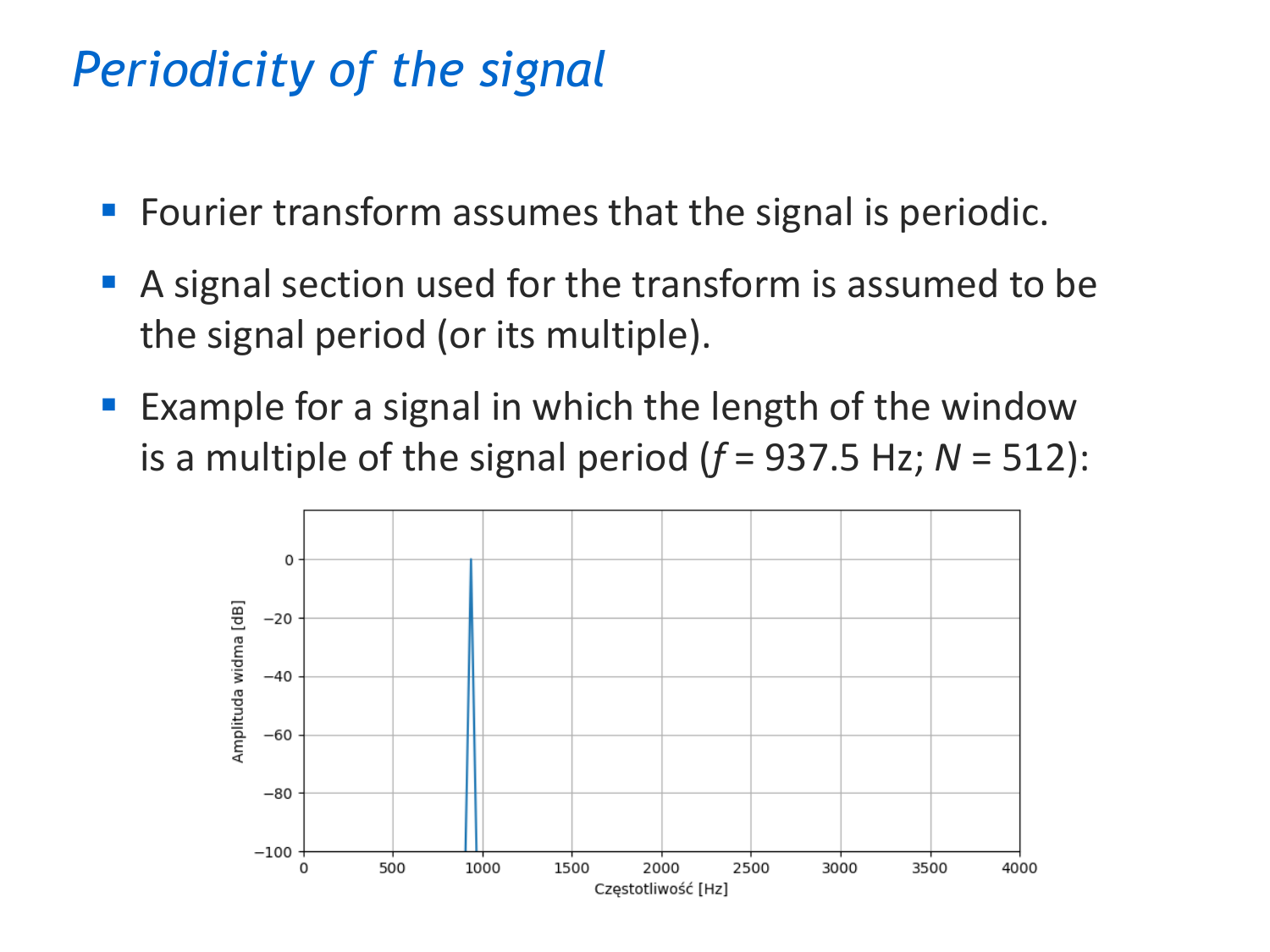# *Periodicity of the signal*

- What happens if the analysis window length is not a multiple of the signal period?
- The result is a transform of a signal that is a "looped" analysis window.
- Example for *f* = 1000 Hz, *N* = 512:

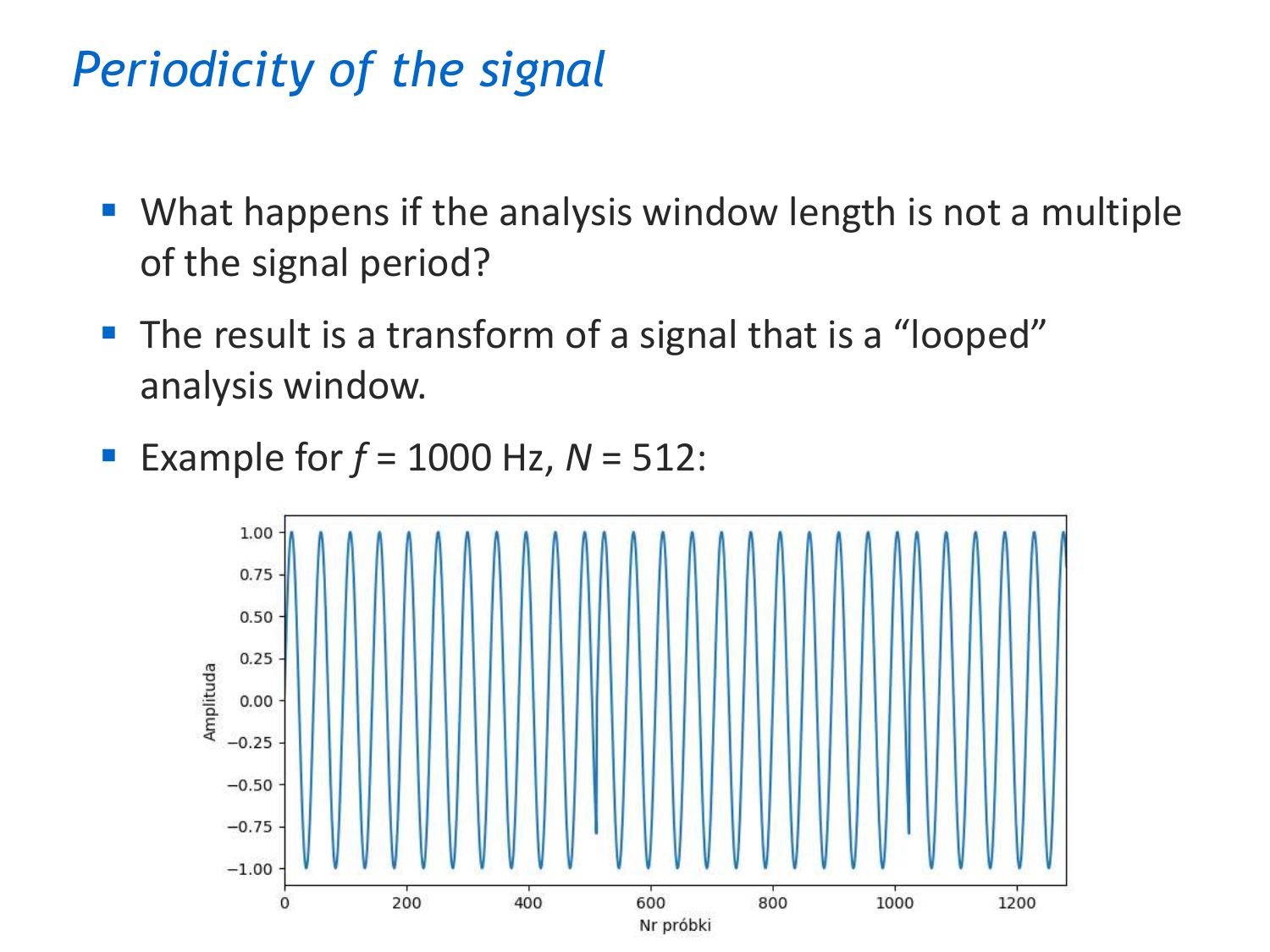# *Spectral leakage*

How does the spectrum of such a signal look like?



This is spectral leakage – the spectral energy "leaks" to the adjacent bins.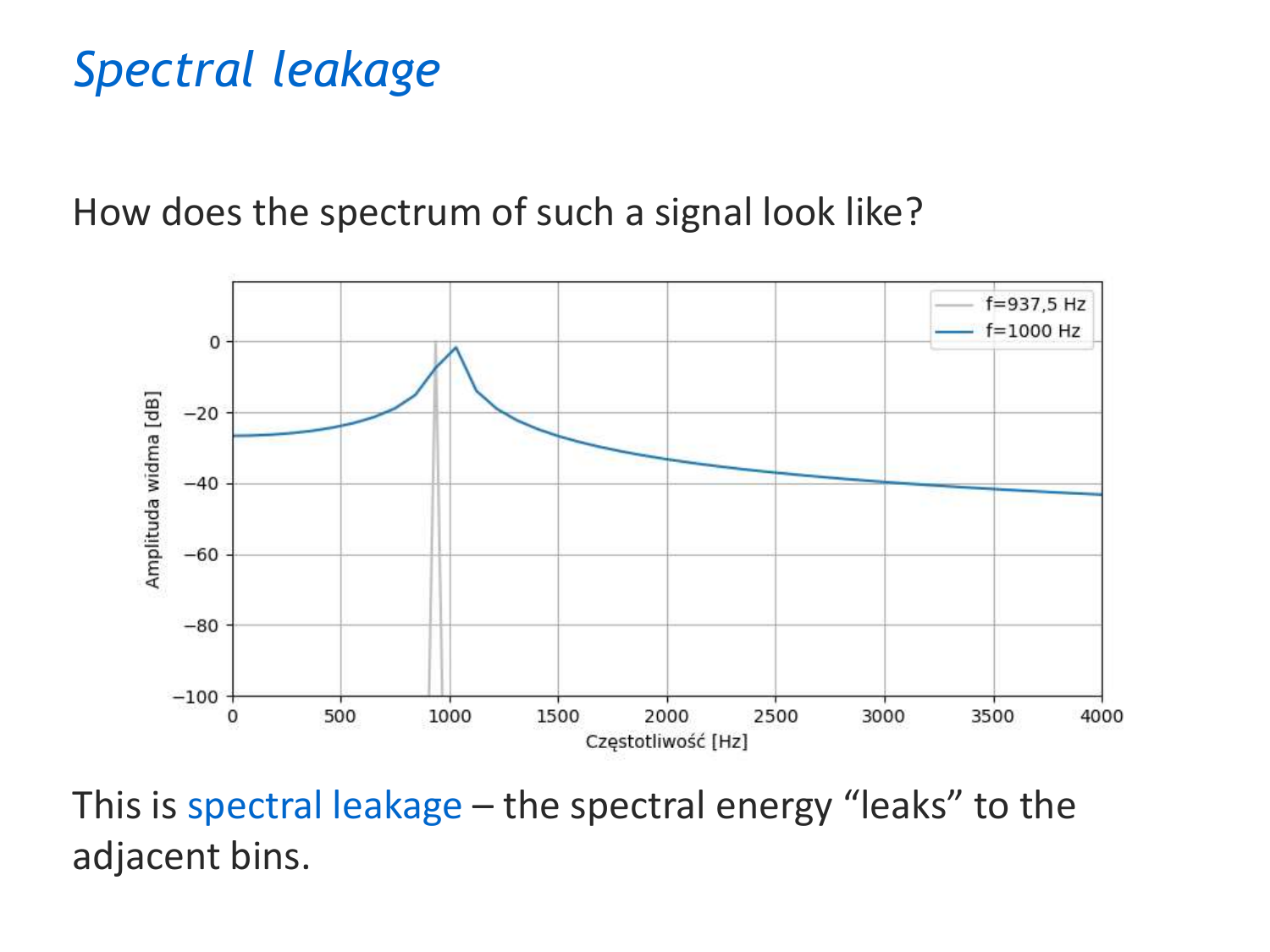# *Spectral leakage*

Example: sum of sines 1000 Hz & 1100 Hz (*N* = 512)*.*

Spectral leakage hides the shape of individual peaks.

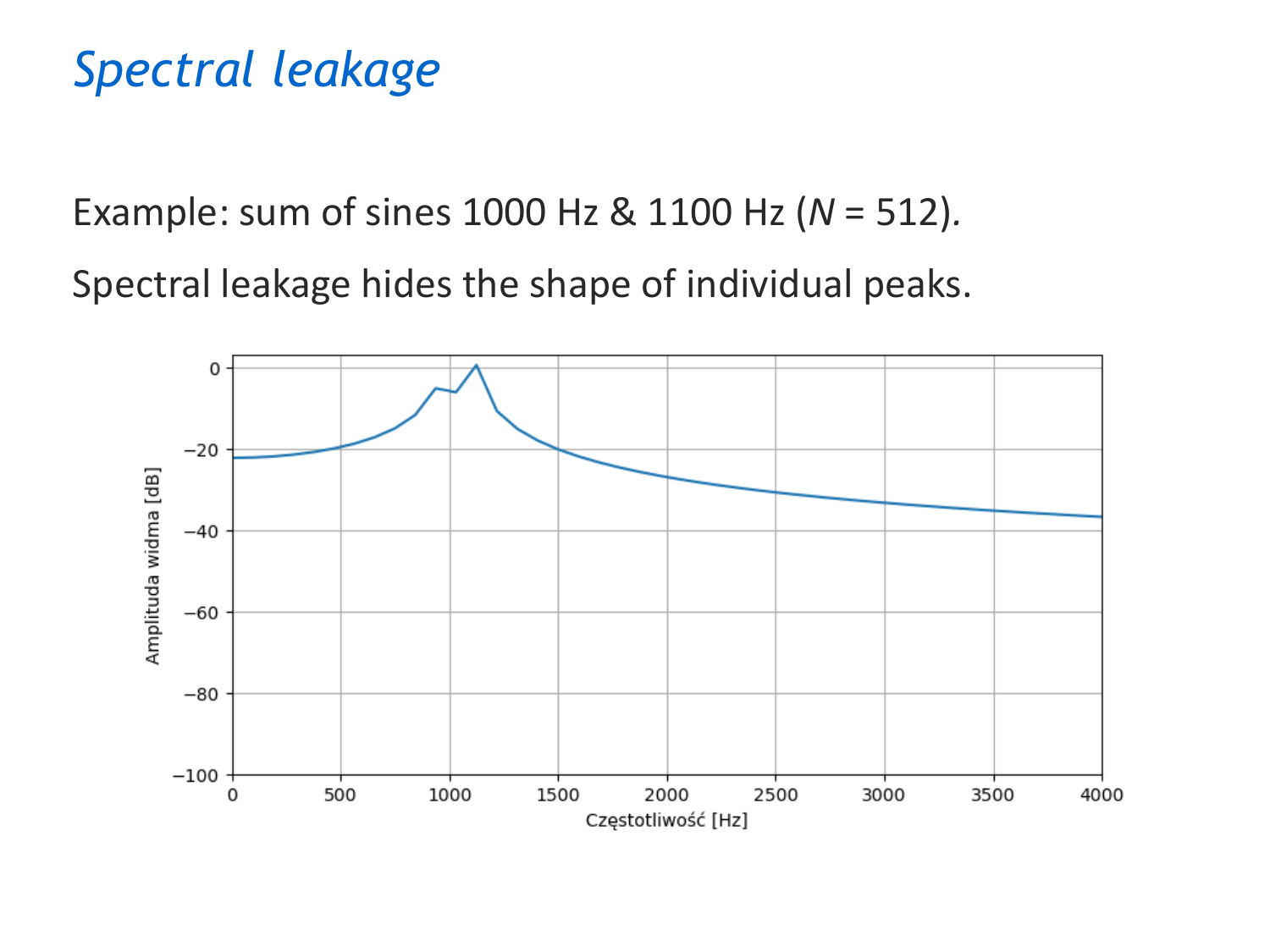# *Analysis windows*

- Spectral leakage is a result of discontinuity at the analysis window when it is looped.
- Leakage may be suppressed if the signal is multiplied by a window function before the transform.
- The window function suppresses the samples at the edges.
- The result of applying a window:
	- it reduces energy leaks to the adjacent spectral bins,
	- but it also widens the peaks the leakage is confined to a narrower range.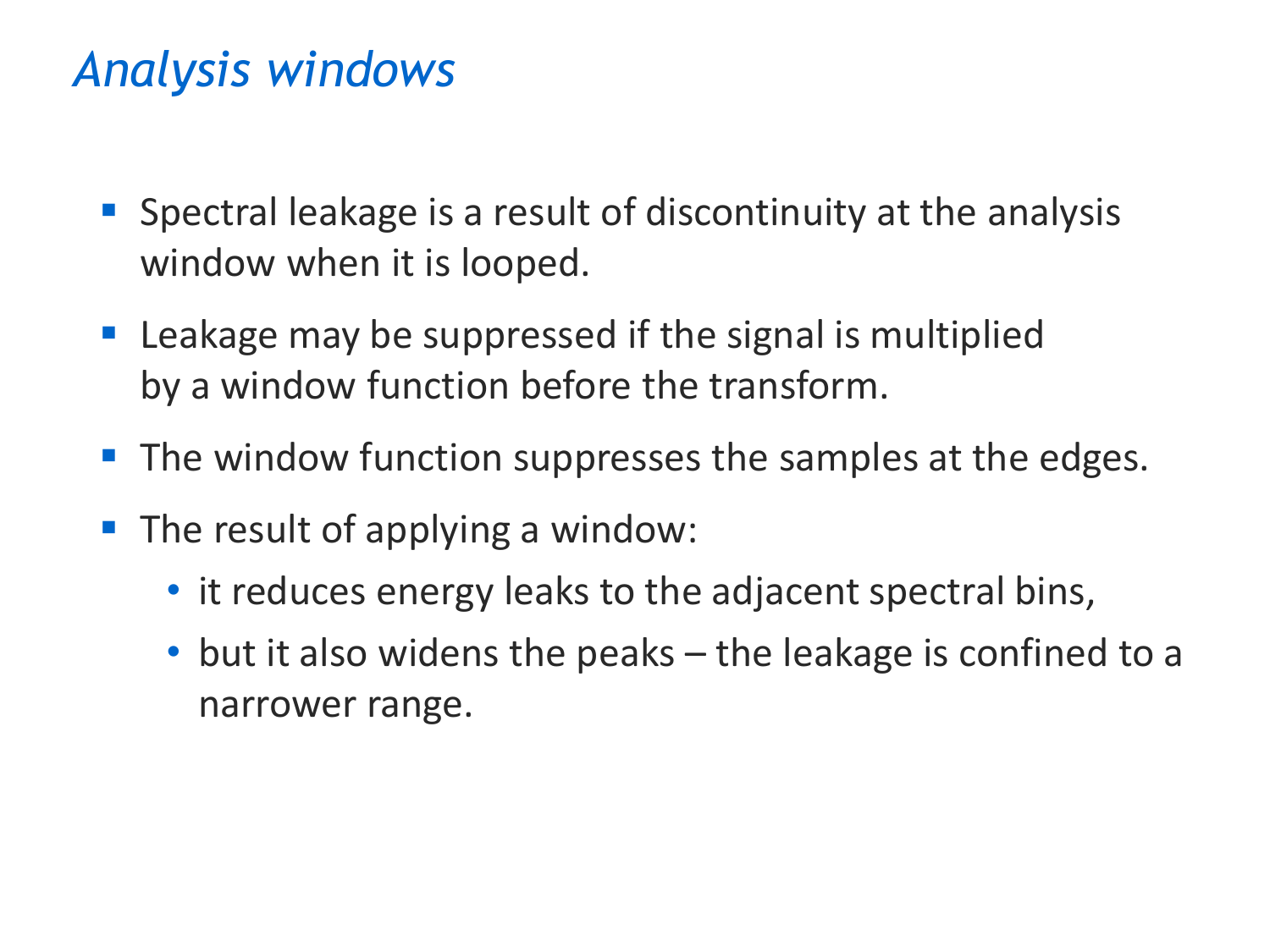# *Analysis windows*

The windows that are most frequently used for spectral analysis:

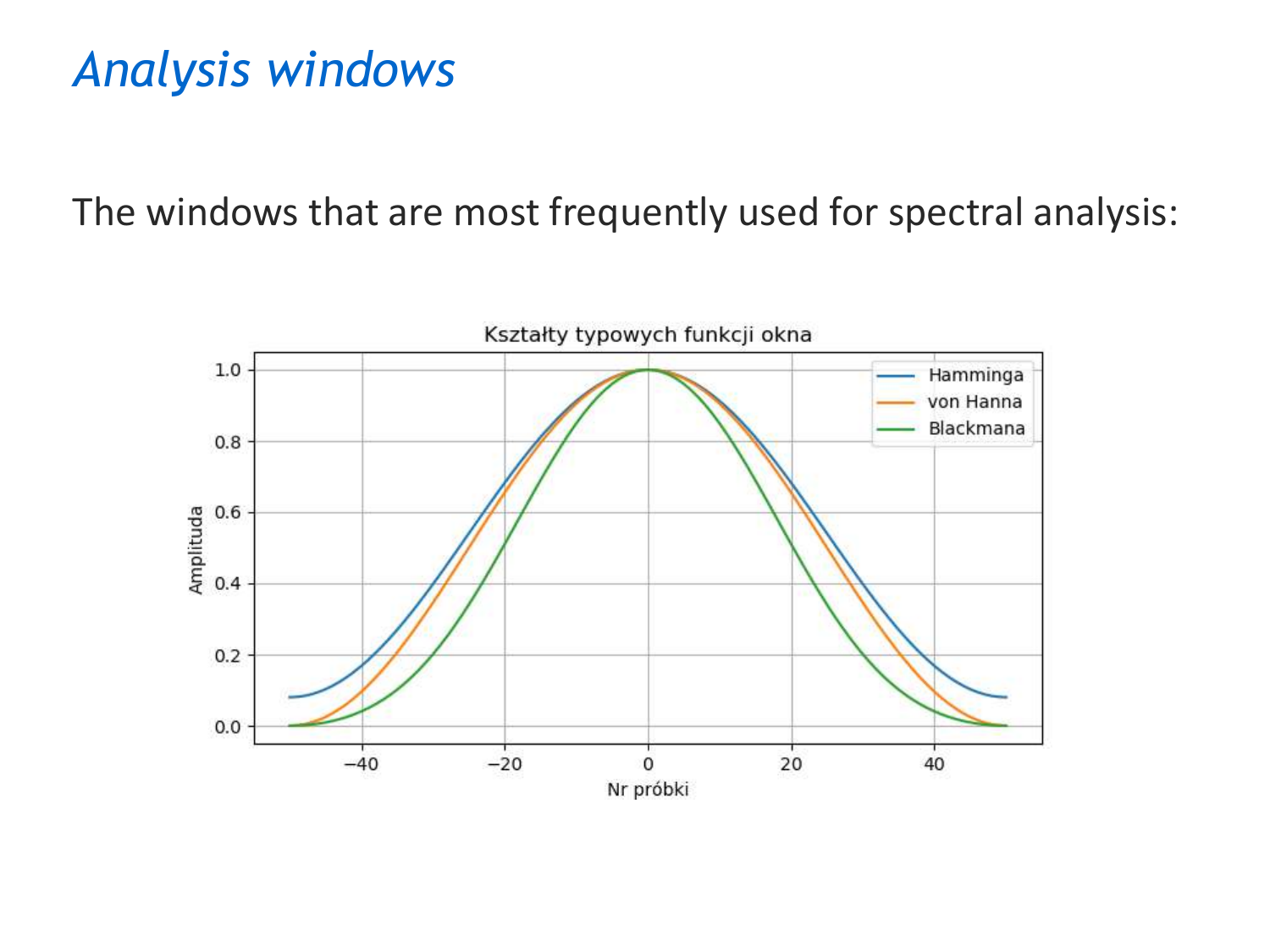# *Effect of a window function*

Window applied to the analysis in the case of large leakage – the result is improved (the leakage diminishes).

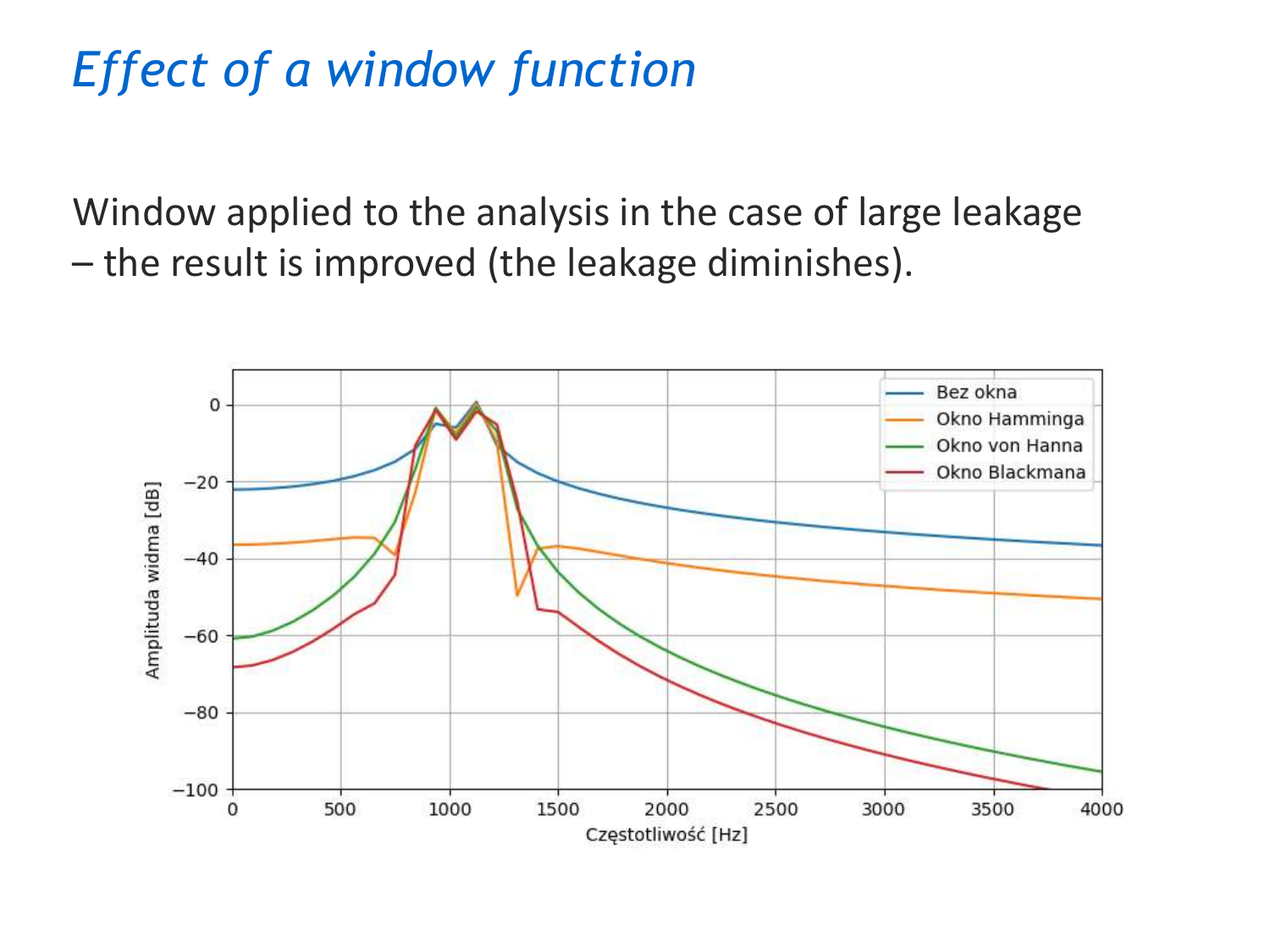# *Effect of a window function*

Effect of applying a window when there was no leakage - widening of the peak is visible.

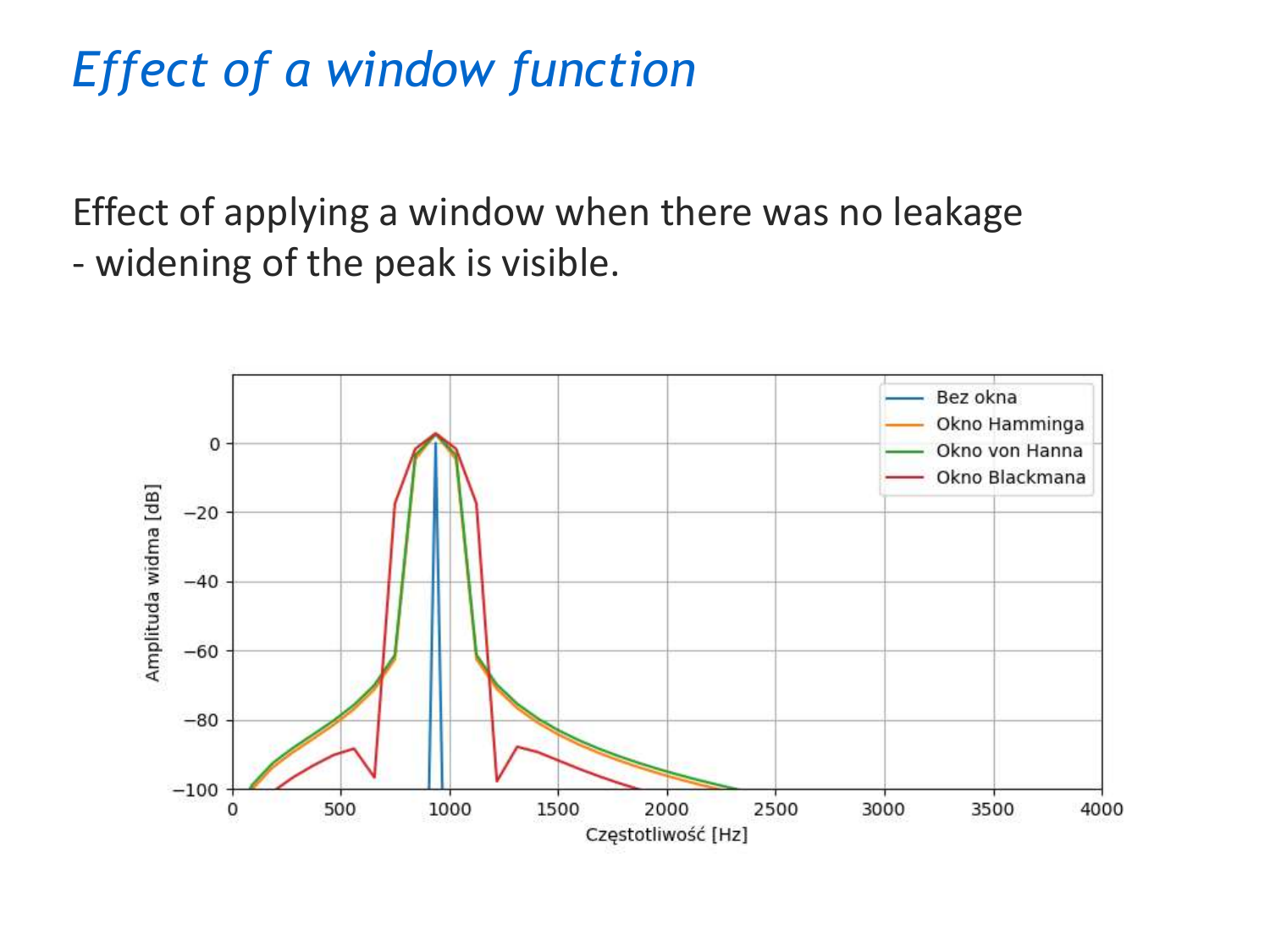#### *Remarks about windows*

- There is no "best" window. Hamming and von Hann are the most frequently used ones.
- Blackman window is useful when we need to suppress the leakage, at the cost of widening the peaks.
- We use the window function when we analyze the spectrum, e.g. we search for the maxima.
- We do not use the window if we process the signal in frequency domain and then we get back to time domain.
- **E** Amplitude normalization when window w is used:

$$
A[n] = \frac{2}{\sum w_i} |X[n]|
$$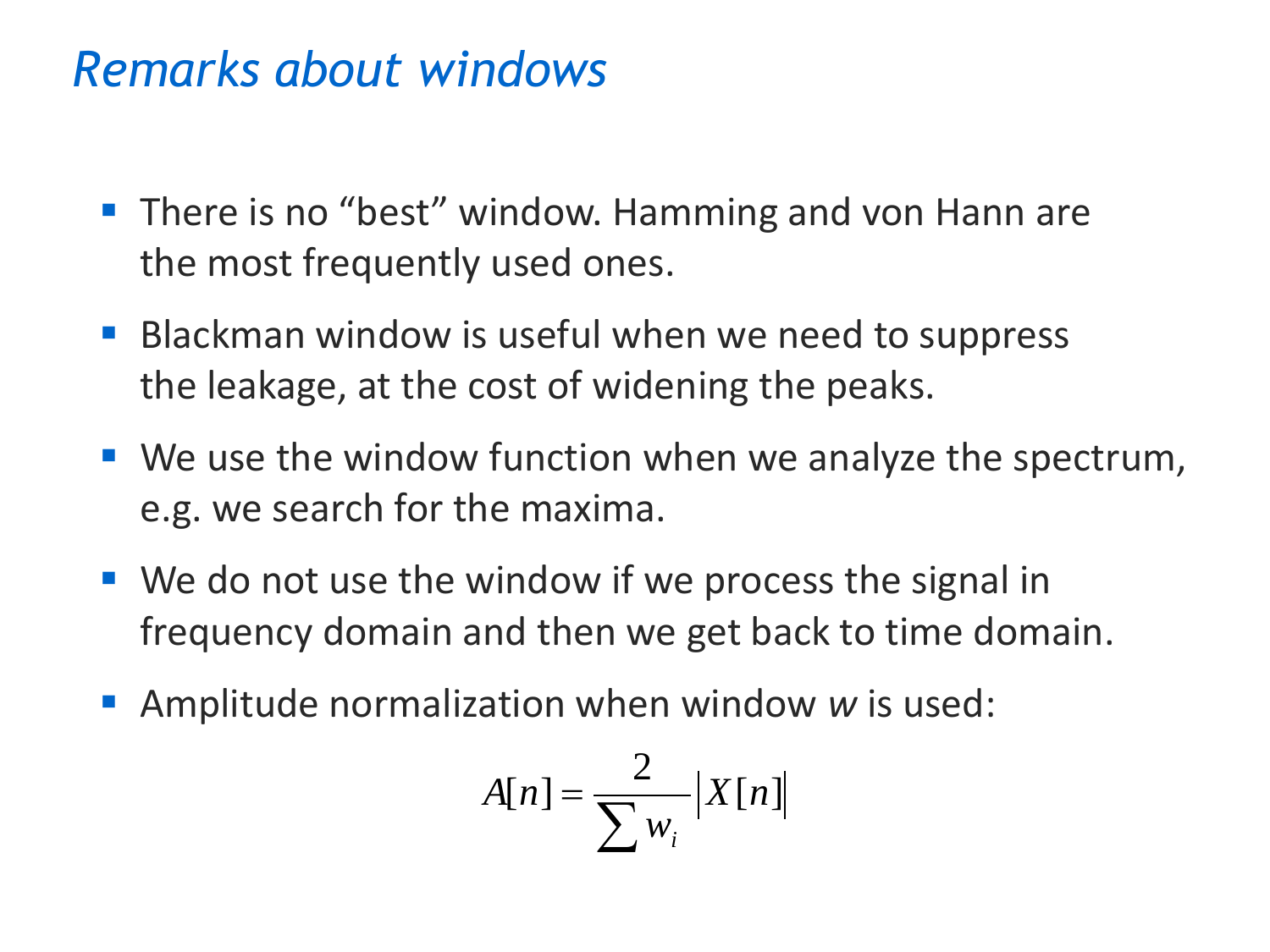# *Computing a Fourier transform*

There are two ways to compute a Fourier transform

- 1. From the definition of discrete Fourier transform (DFT):
	- works for all signals,
	- requires many multiplication and addition operations.
- 2. With Cooley-Tukey algorithm, also called fast Fourier transform (FFT):
	- reduced number of operations,
	- limitations related to the window length,
	- used e.g. in digital signal processors.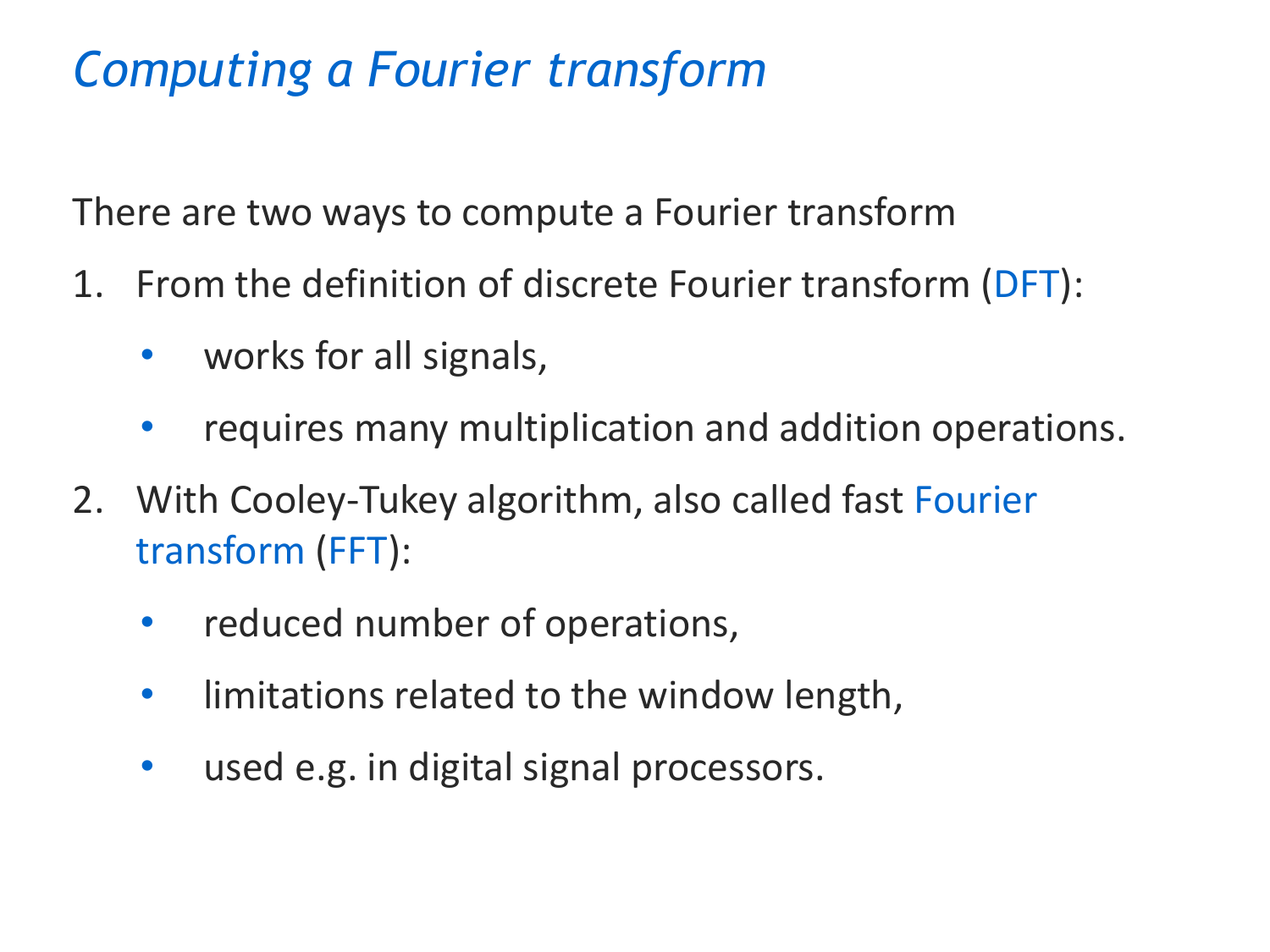# *FFT*

#### Fourier transform of two samples:



- We need to perform: one multiplication, one addition and one subtraction.
- **This is a butterfly structure.**
- It is a base element of a radix-2 FFT algorithm.
- FFT of length 2<sup>N</sup> may be computed in N stages, using the butterfly structure.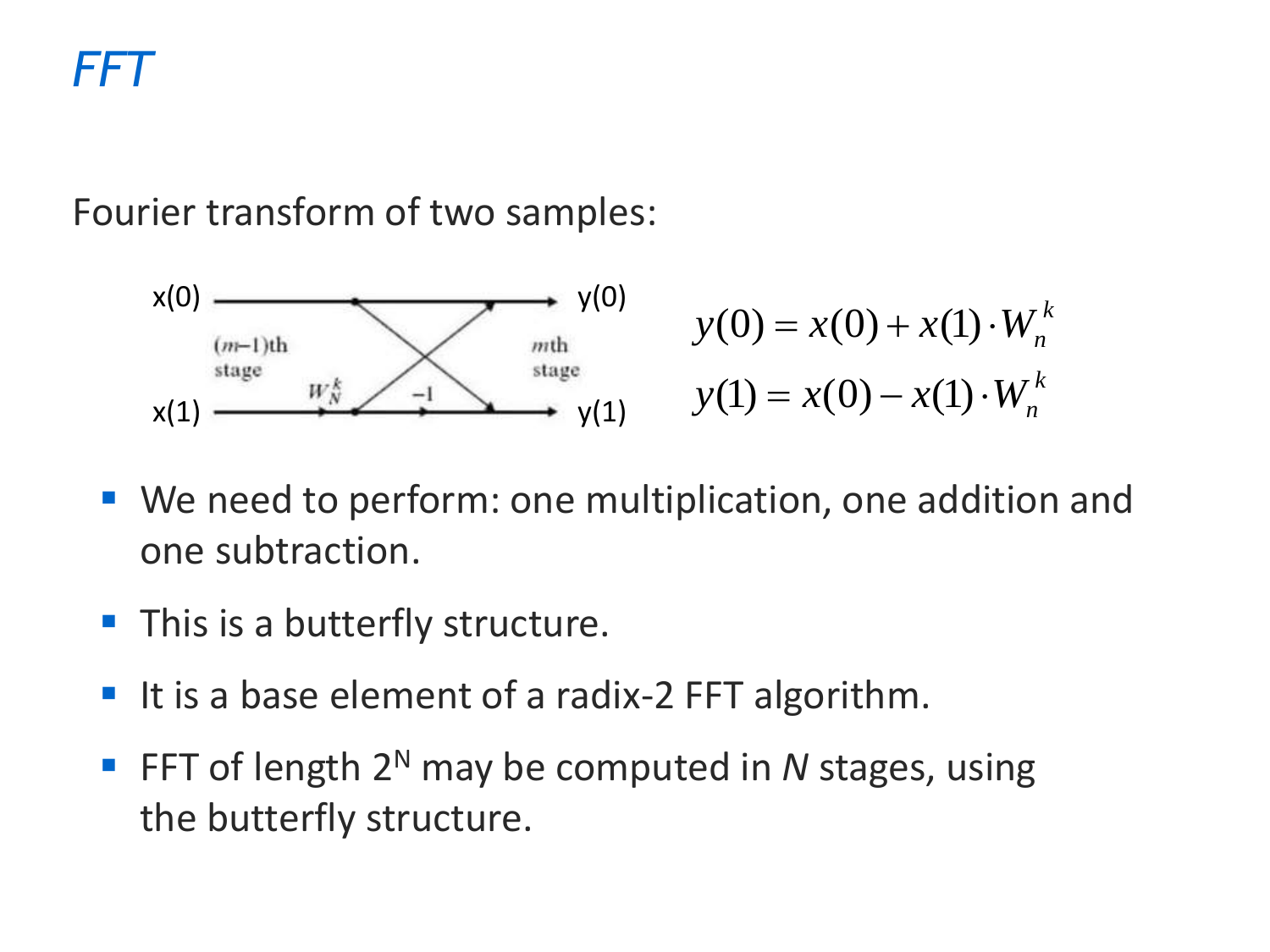A radix-2 Cooley-Tukey FFT algorithm:

- $\blacksquare$  The length of the signal must be a power of two:  $2^N$ .
- We divide the signal into two parts, assigning samples to each part alternatively.
- We repeat this procedure until we get length 2 sequences.
- We compute the "butterflies".
- Then we compose the results into new butterflies.
- This is repeated until the whole transform is computed.



**Cooley-Tukey**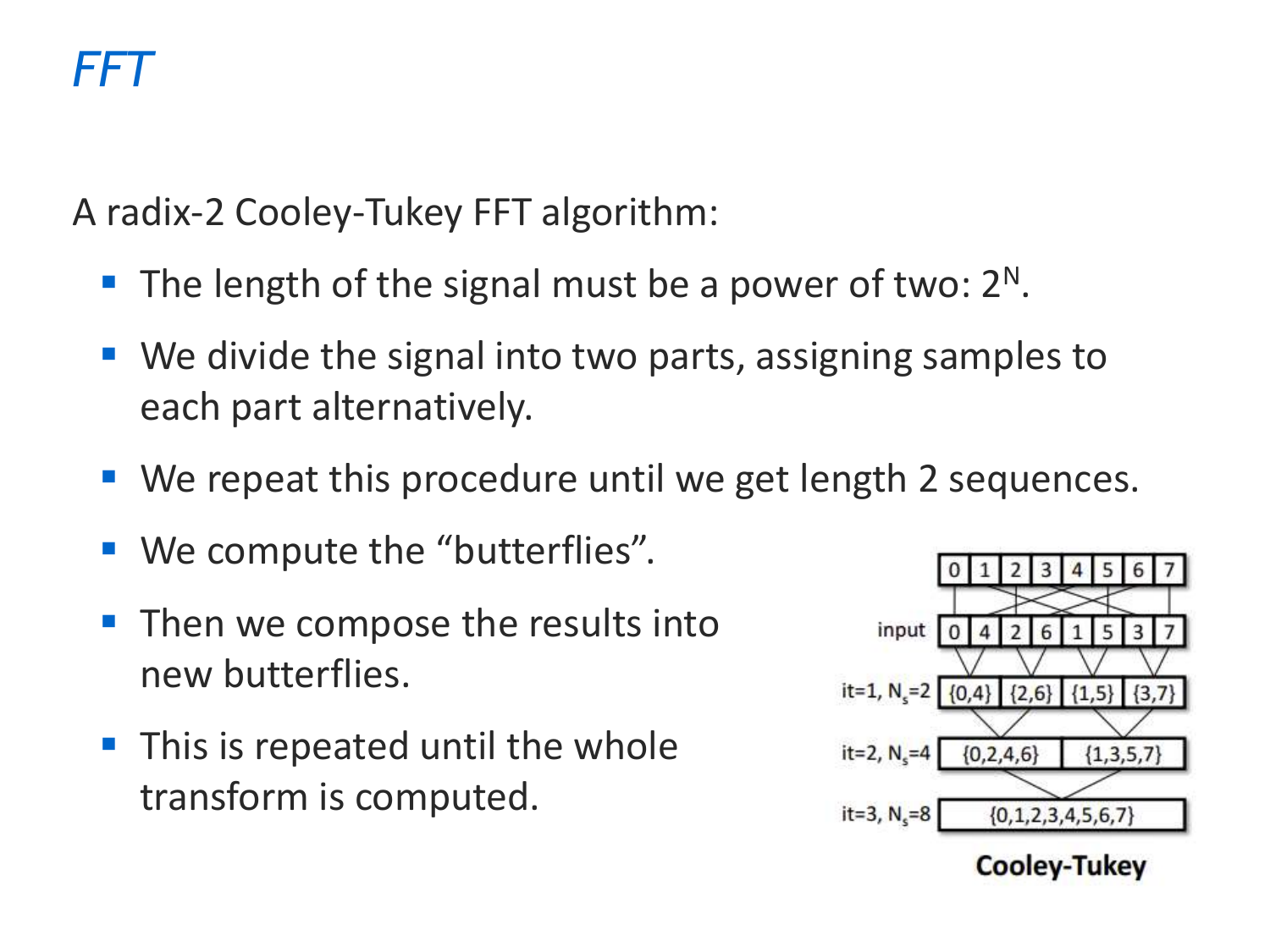#### *FFT – example for*  $N = 8 = 2^3$

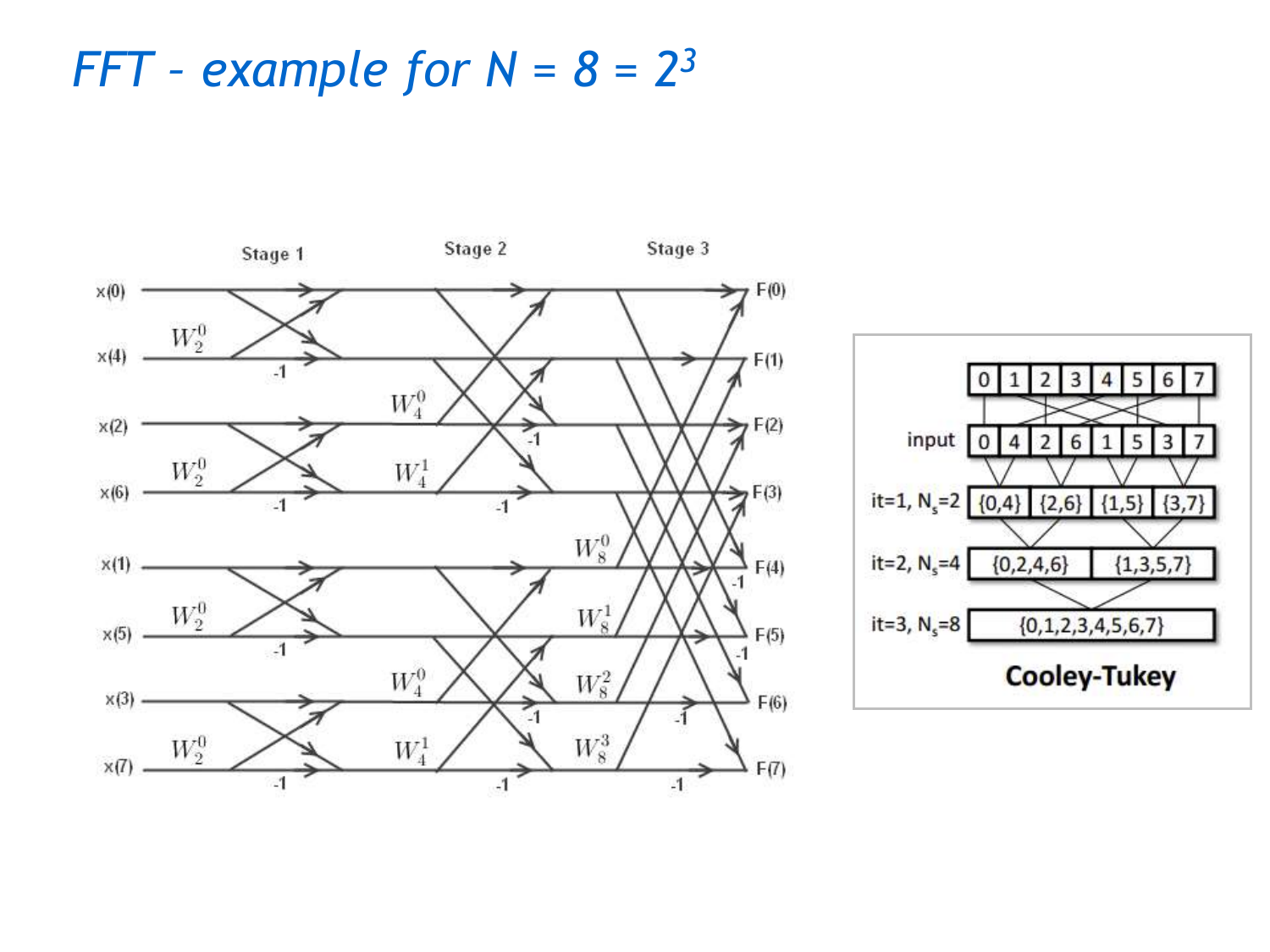#### *FFT – twiddle factors*

■ The coefficients *W* have form:

$$
W_N^k = e^{-j2\pi k/N} = \cos\left(\frac{2\pi k}{N}\right) - j\sin\left(\frac{2\pi k}{N}\right)
$$

- **They are called twiddle factors.**
- *N* is the transform length at a given stage.
- **E** At the *i*-th stage we need  $2^{i-1}$  coefficients.
- Twiddle factors are always the same for a defined transform length. Therefore, they are usually precomputed and kept in a table in memory.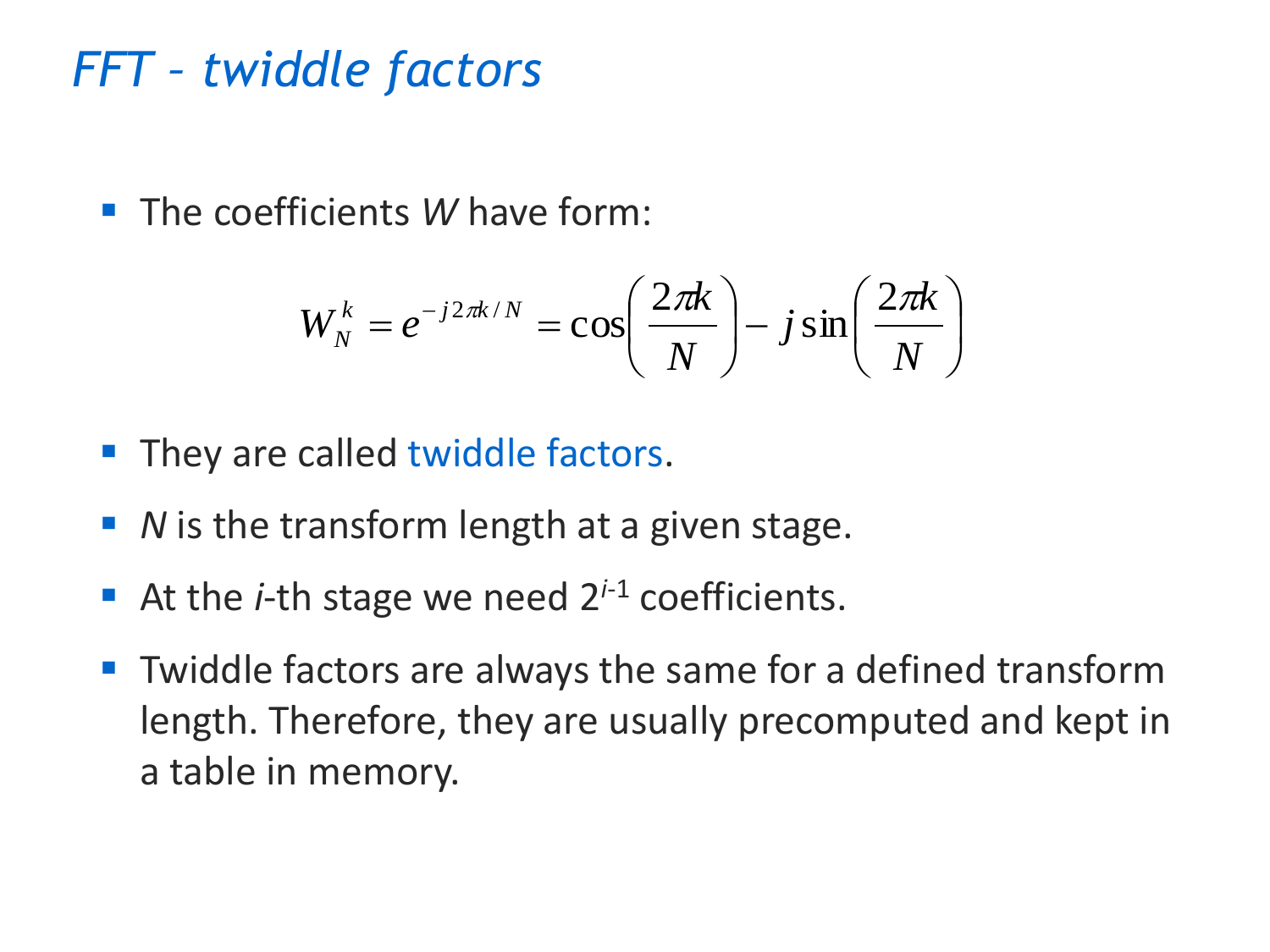#### *Bit reversal*

- Before the transform, the samples must be set in the correct order for the first stage.
- It can be done by reversing the bit order of the indices in the binary notation (bit reversal)

| 0              | 000 | 000 | 0              |  |
|----------------|-----|-----|----------------|--|
| 1              | 001 | 100 | 4              |  |
| $\overline{2}$ | 010 | 010 | $\overline{2}$ |  |
| 3              | 011 | 110 | 6              |  |
| 4              | 100 | 001 | 1              |  |
| 5              | 101 | 101 | 5              |  |
| 6              | 110 | 011 | 3              |  |
| 7              | 111 | 111 | 7              |  |
|                |     |     |                |  |

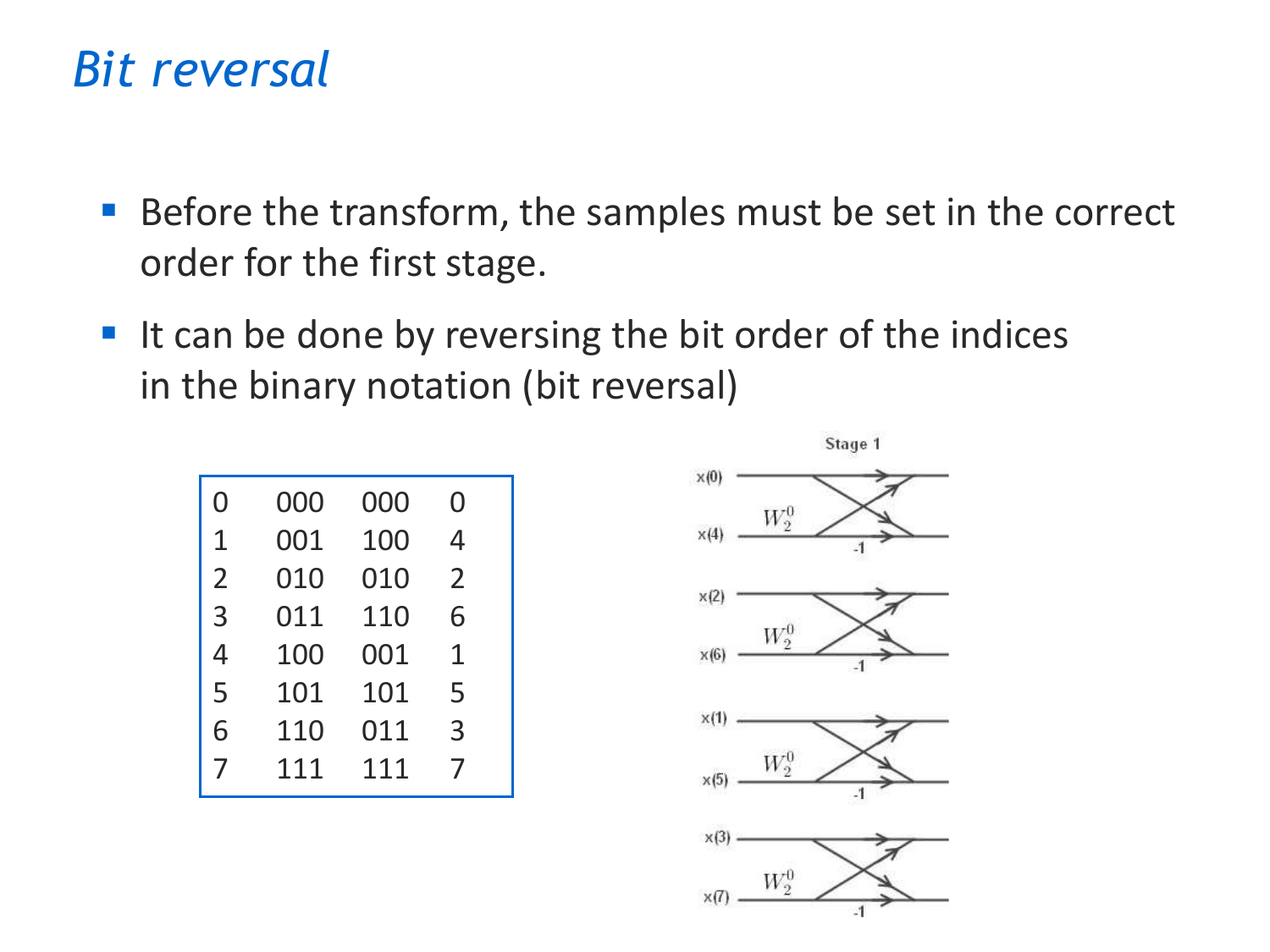# *Transform length*

- A classic radix-2 FFT algorithm requires that the transform length is a power of two. It is recommended to use this convention.
- The most frequently used transform lengths: 512, 1024, 2048.
- **If we don't have enough samples, we can pad them with** zeros to the nearest power of two. We shouldn't do this unless there are no more samples available.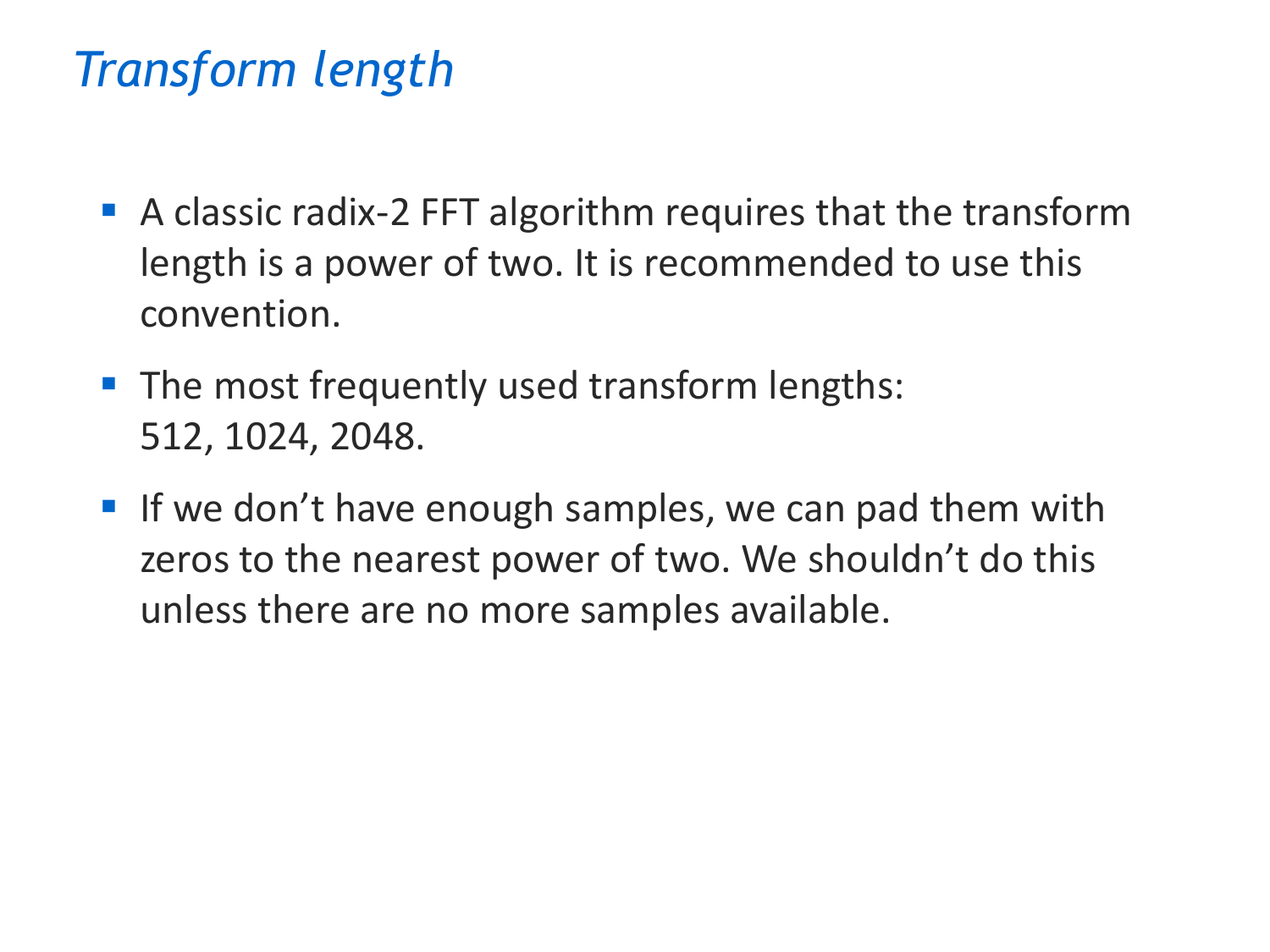# *Modern FFT algorithms*

FFT libraries used in practice (e.g. FFTW):

- Implementations of "butterflies" for various radices, e.g. 2, 3, 5, 7, 11, 13, 17, 19 (low prime numbers).
- **The required transform length is decomposed into prime** factors, e.g.:  $2016 = 2^{5.32.7}.$
- The signal is divided into sections and FFT of radix-2/3/7 are computed, then the results are merged (a split radix algorithm).
- $\blacksquare$  If one of the parts has a length which is a large prime number, a slower DFT is computed. This should be avoided.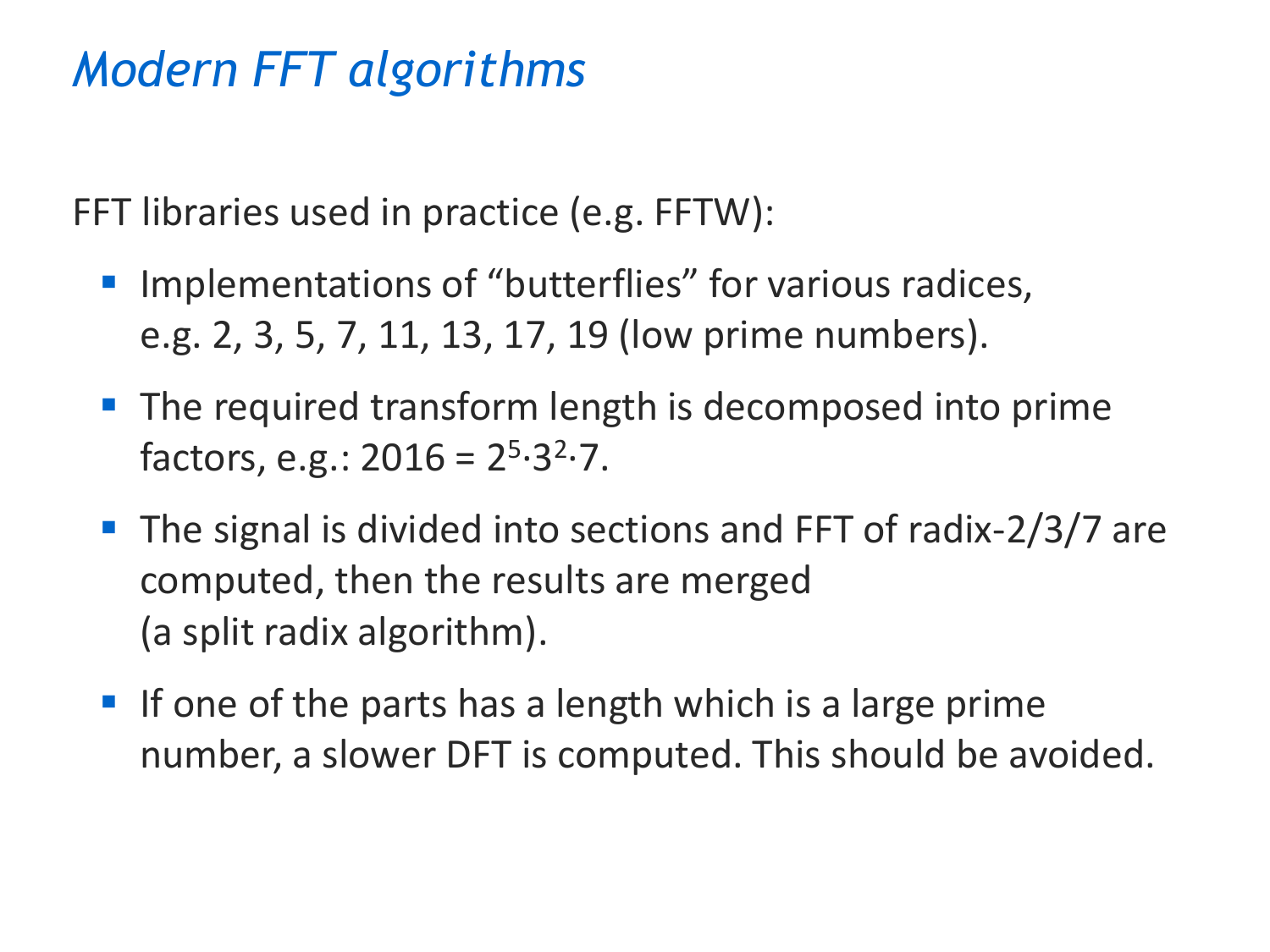# *Comparison DFT and FFT efficiency*

Taken from: Mark McKeown, FFT Implementation on the TMS320VC5505, TMS320C5505, and TMS320C5515 DSPs (SPRABB6A)

| <b>FFT Length</b> | <b>Direct DFT Computation</b>     |                          | Radix-2 FFT                       |                          |
|-------------------|-----------------------------------|--------------------------|-----------------------------------|--------------------------|
|                   | Complex<br><b>Multiplications</b> | <b>Complex Additions</b> | Complex<br><b>Multiplications</b> | <b>Complex Additions</b> |
| 128               | 16,384                            | 16,256                   | 448                               | 896                      |
| 256               | 65,536                            | 65,280                   | 1.024                             | 2,048                    |
| 512               | 262,144                           | 264,632                  | 2,304                             | 4,608                    |
| 1024              | 1,048,576                         | 1,047,552                | 5.120                             | 10,240                   |

For radix-2 *N*=1024: about five thousands of complex multiplication operations, compared with over a million multiplications for the DFT (200× more).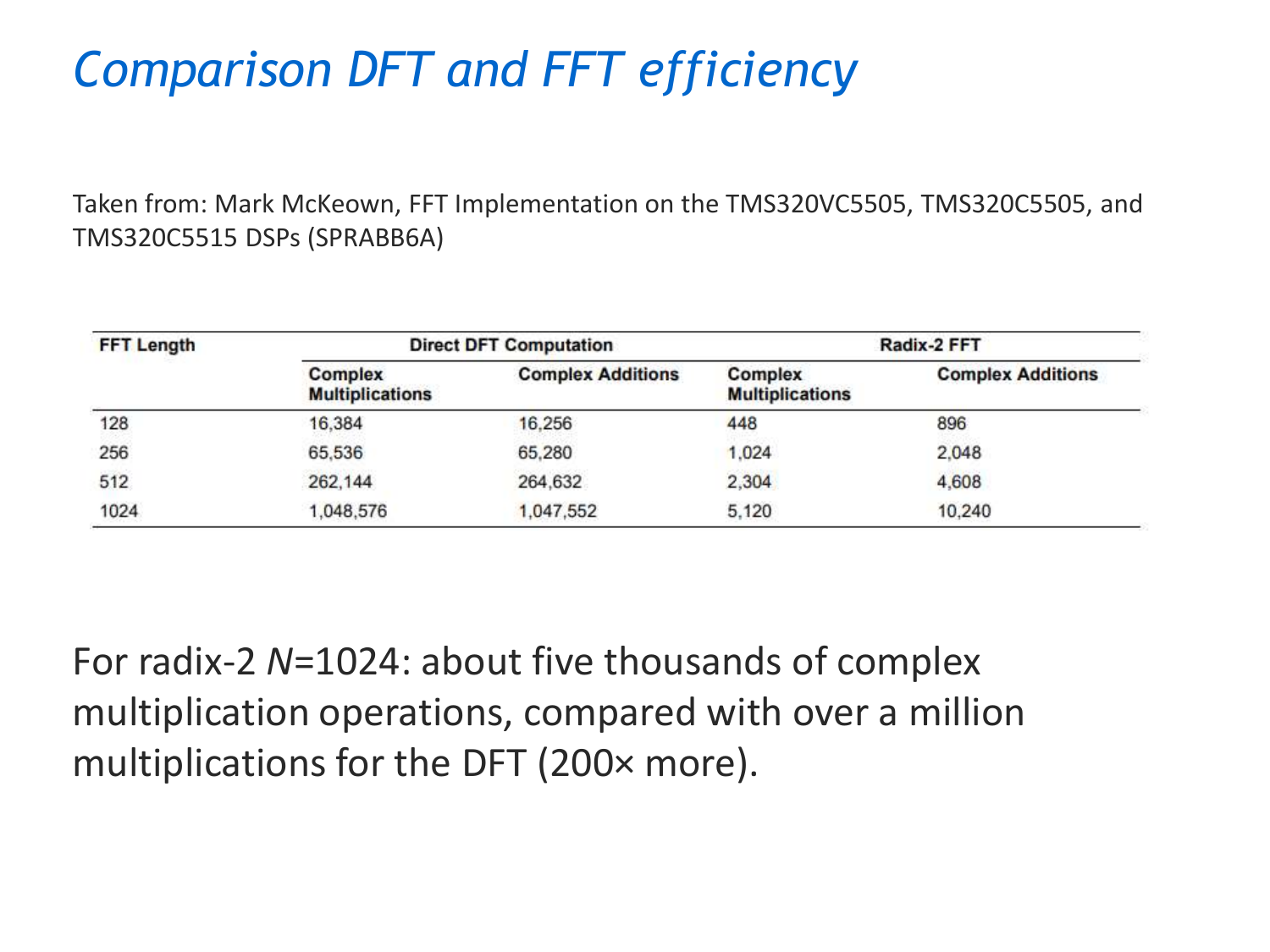# *Analysis of a continuous signal*

- A Fourier transform works on blocks of samples.
- If we analyze a continuous signal, we need to divide it into blocks (windows). For each block, we compute FFT.
- This is called a short-term Fourier transform (STFT).
- Each spectrum "averages" the signal within the window over time.
- We lose short-term events inside the block.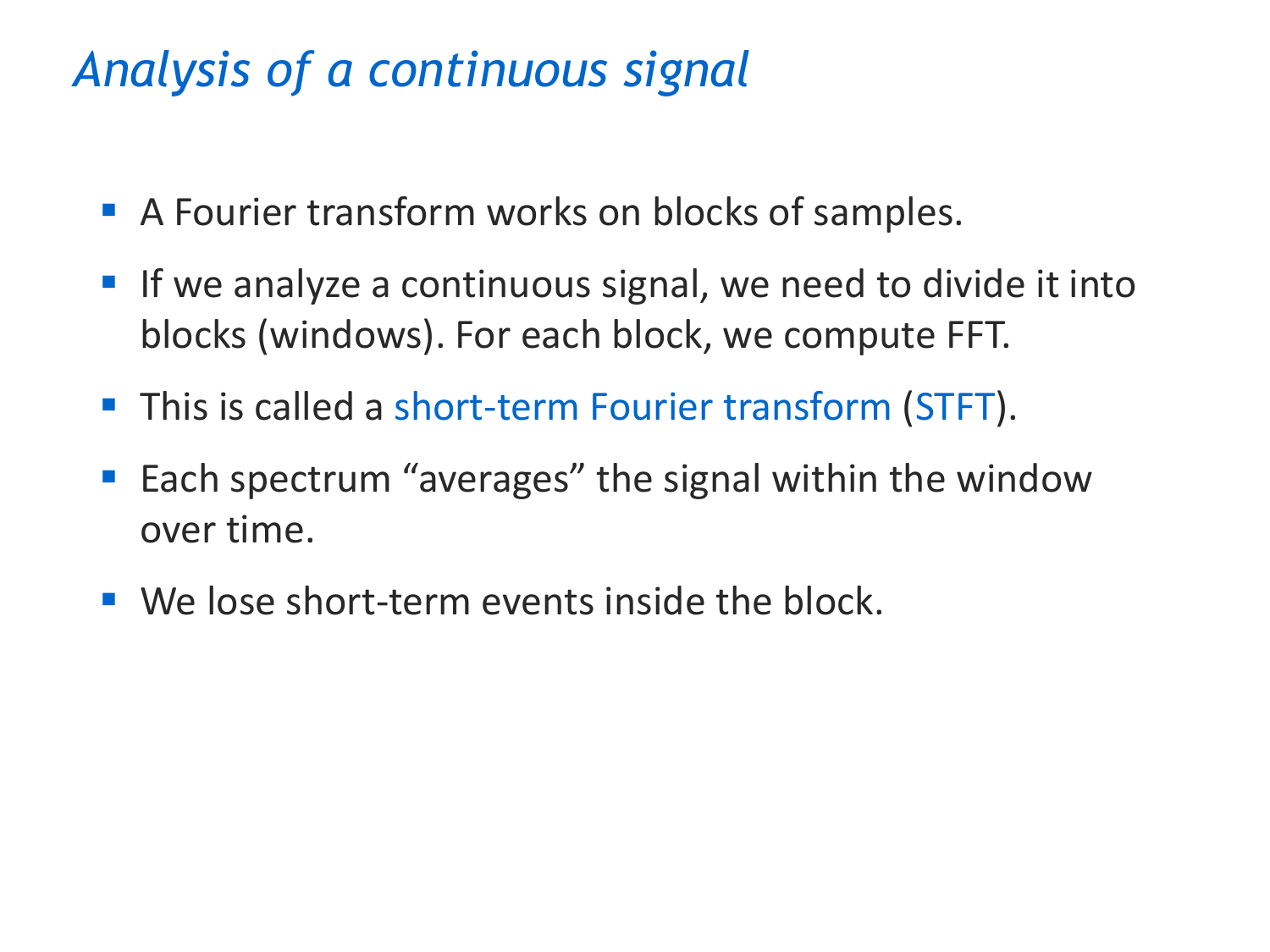# *Analysis of a continuous signal - STFT*

STFT result in a form of a spectrogram: time (horizontal) vs. frequency (vertical) vs. spectral level (color).

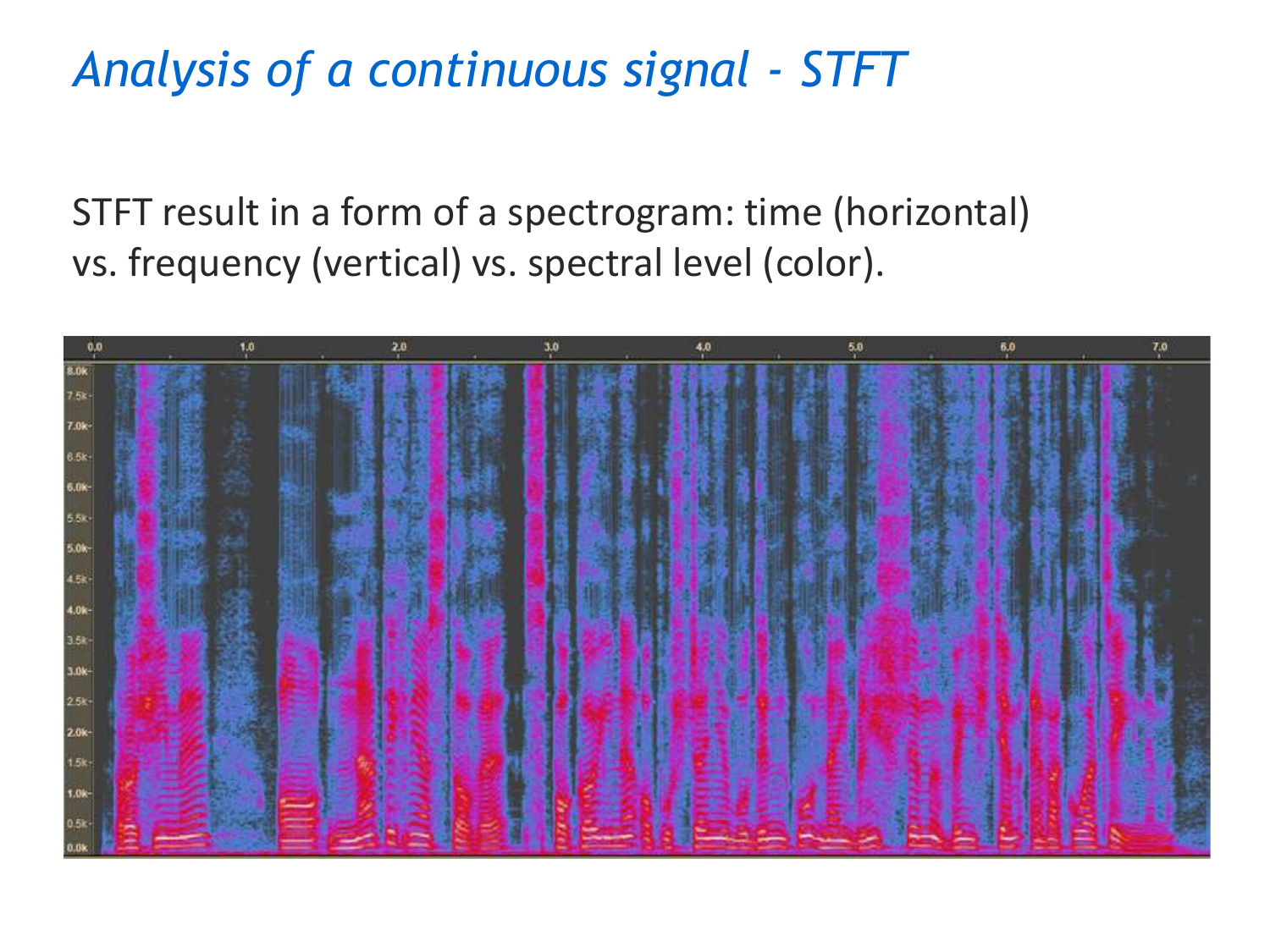# *Temporal resolution of STFT*

■ Temporal resolution depends on the window length:

$$
dt = \frac{N}{f_s} = \frac{1}{df}
$$

- It is a reciprocal of frequency resolution.
- Interpretation: a minimum time difference between two events in the signal that can be distinguished in STFT.
- We can't have good temporal resolution and good frequency resolution of STFT at the same time.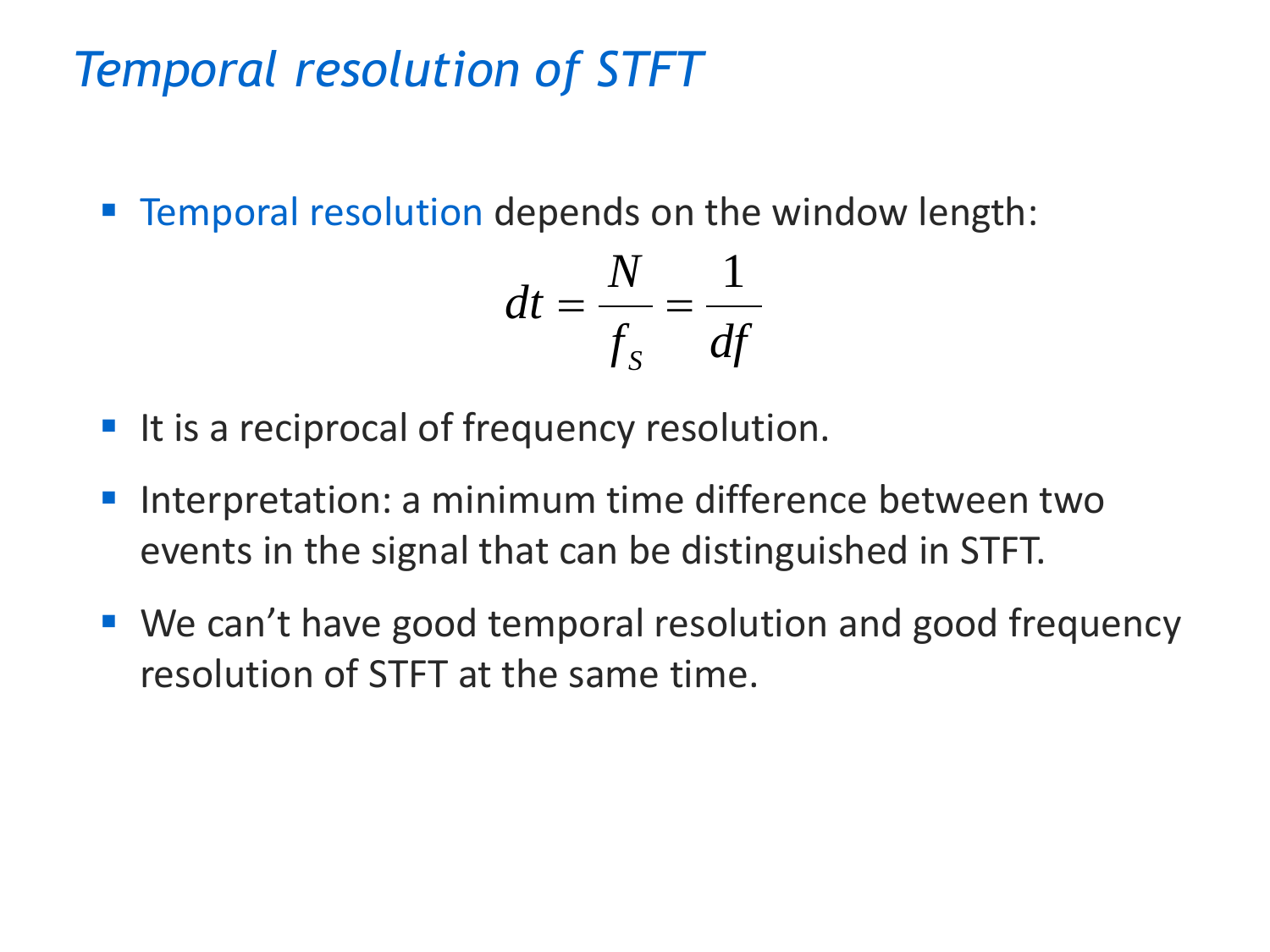# *Temporal resolution of STFT*

Comparison of windows of length 512 and 4096 samples.



time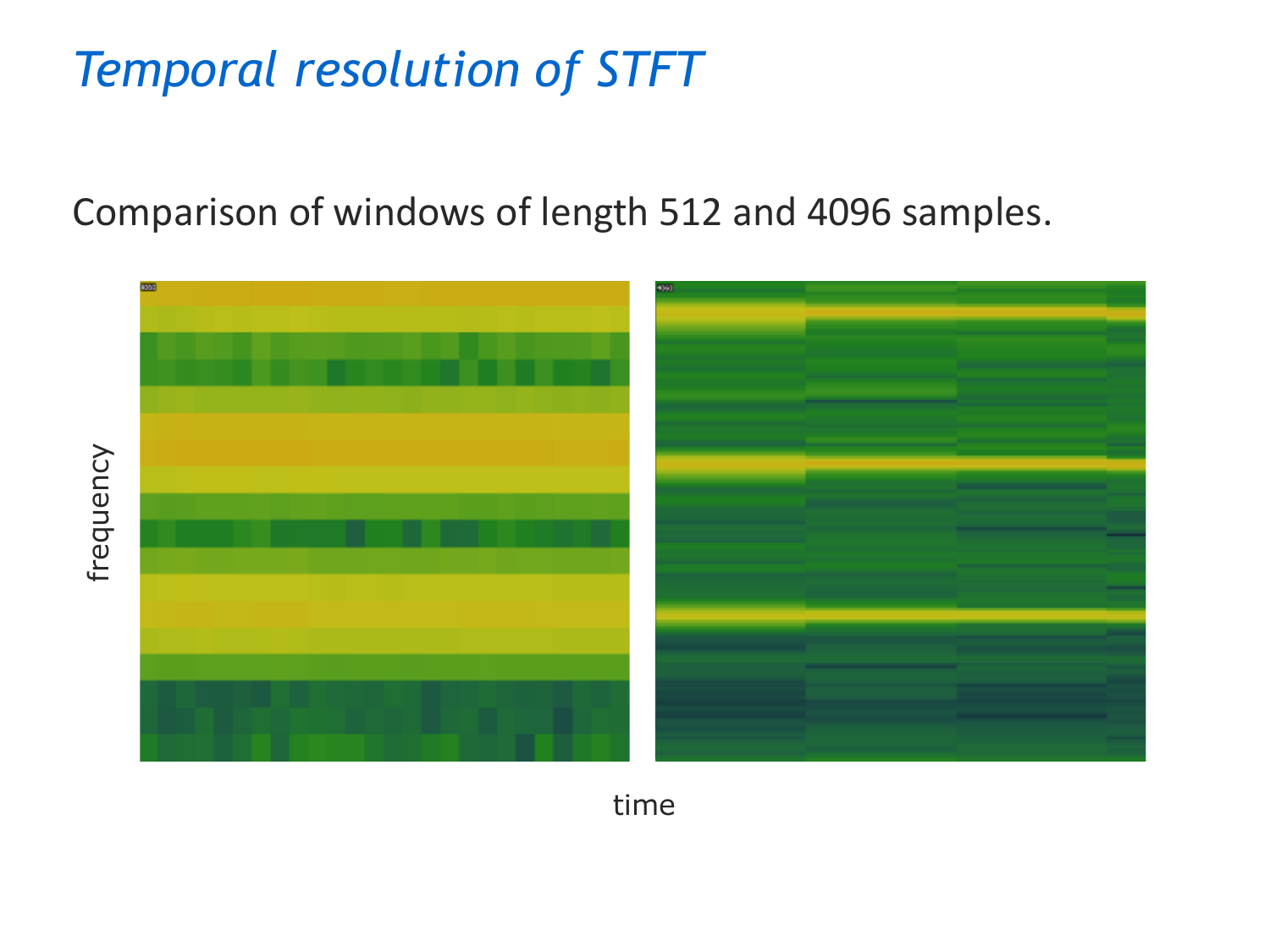# *Overlapping*

- Overlapping is achieved by moving the analysis window by less than the window length (some samples are used more than once).
- We use overlapping to:
	- increase the effective temporal resolution,
	- reduce the effect of applying a window function.
- **Usually:** 
	- for Hamming and von Hann window, we shift the window by ½ of its length,
	- for Blackman window, we shift it by  $\frac{1}{4}$  of its length.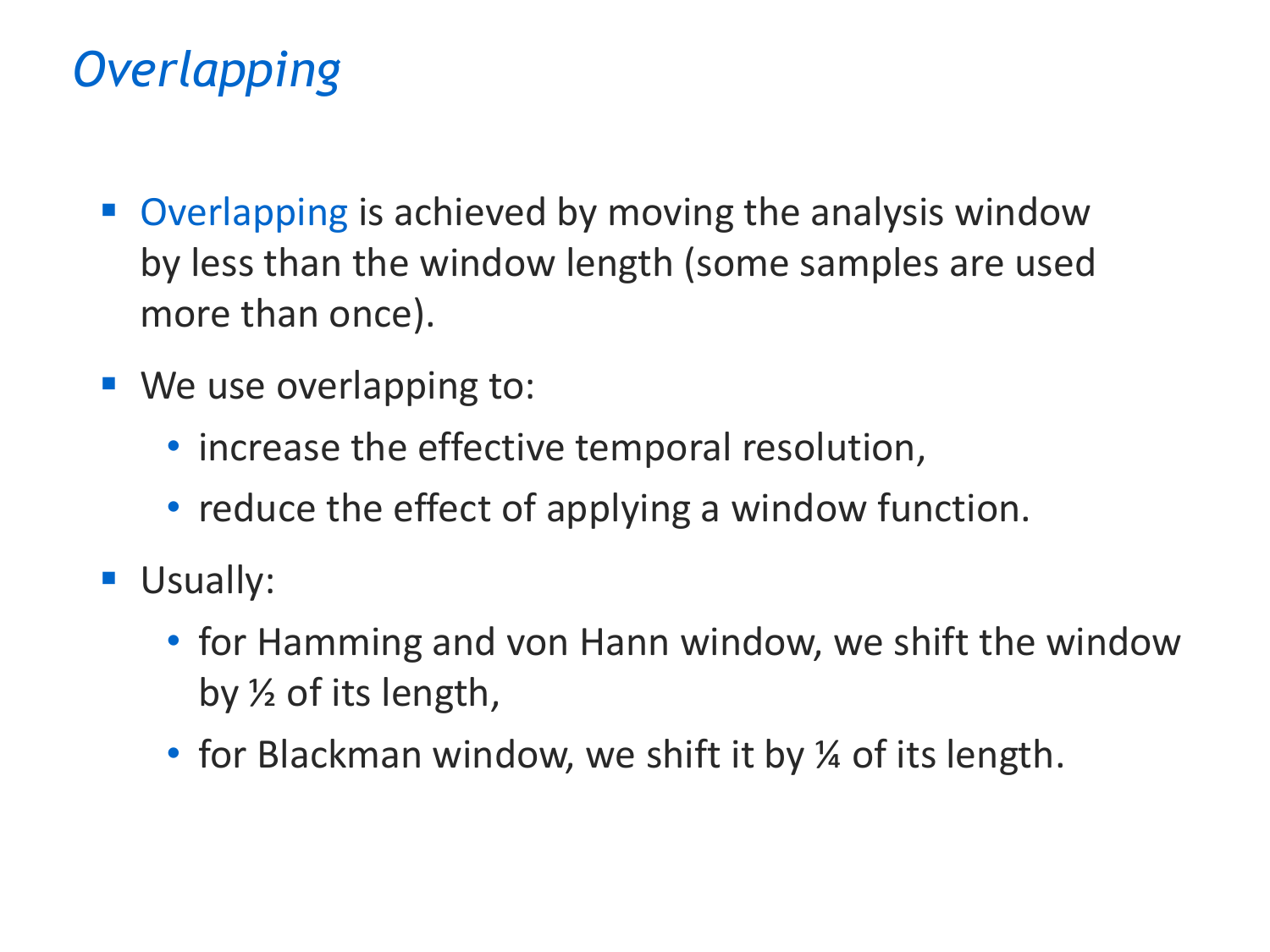# *FFT on digital signal processors*

- Architecture and commands of digital signal processors allow for fast FFT execution.
- Some DSPs have coprocessors for FFT computation.
- The DSP maker usually provides optimized FFT procedures in Assembler, we should use them.
- Often, they are radix-2 implementations.
- We can write our own FFT implementation, bit it's not easy to obtain a faster algorithm than the one already tested.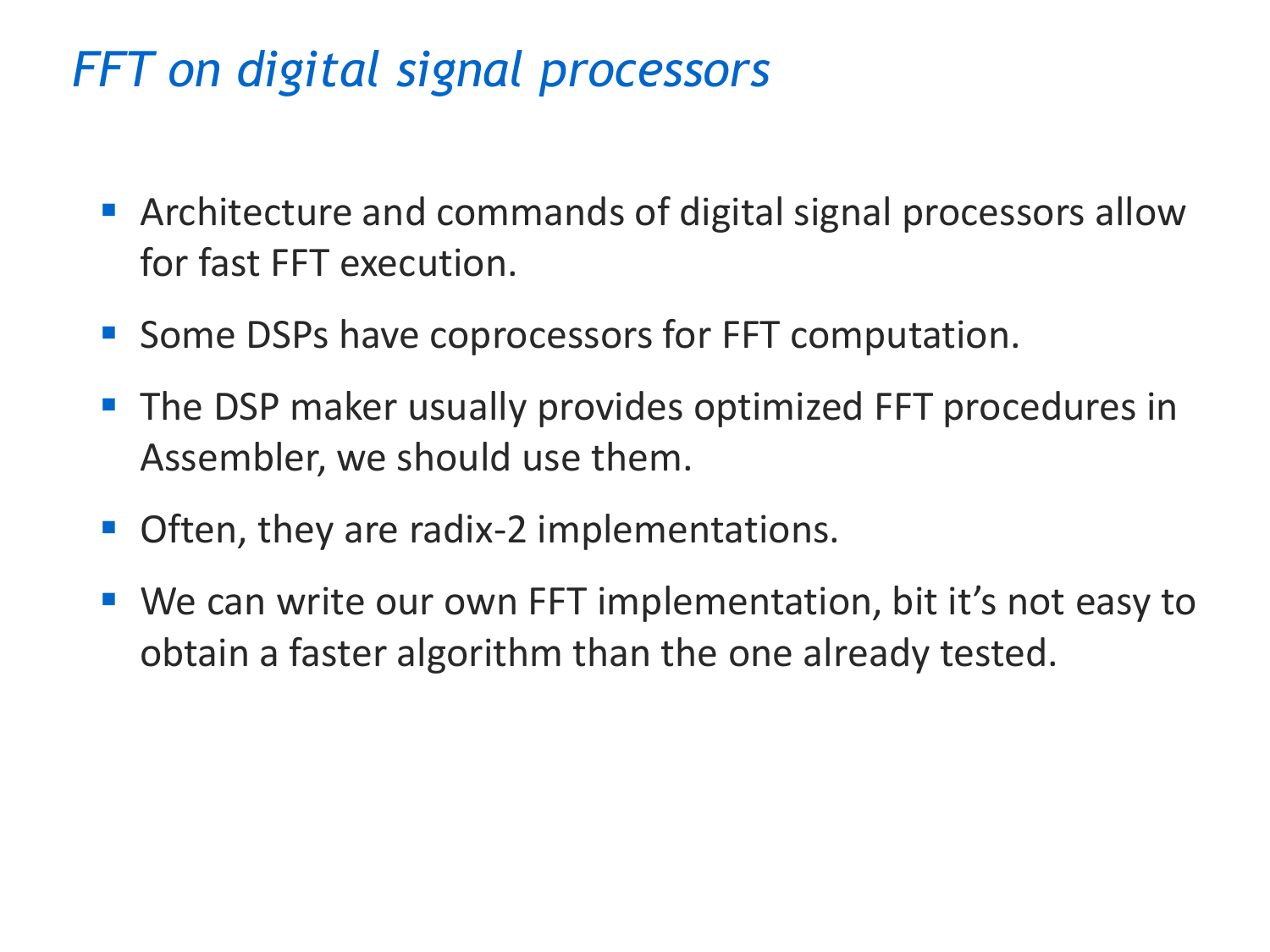#### *FFT on C5535 DSP*

- The C5535 fixed point DSP (used in the course project) has a coprocessor for FFT computations (HWAFFT).
- A hardware FFT implementation for length: 8, 16, 32, 64, 128, 512, 1024.
- Uses complex signal values. If we process a real signal, we must insert zeros for the imaginary parts.
- A special procedure for bit reversal exists.
- The twiddle factors are precomputed and kept in memory.
- **Two FFT stages can be computed in a single run.**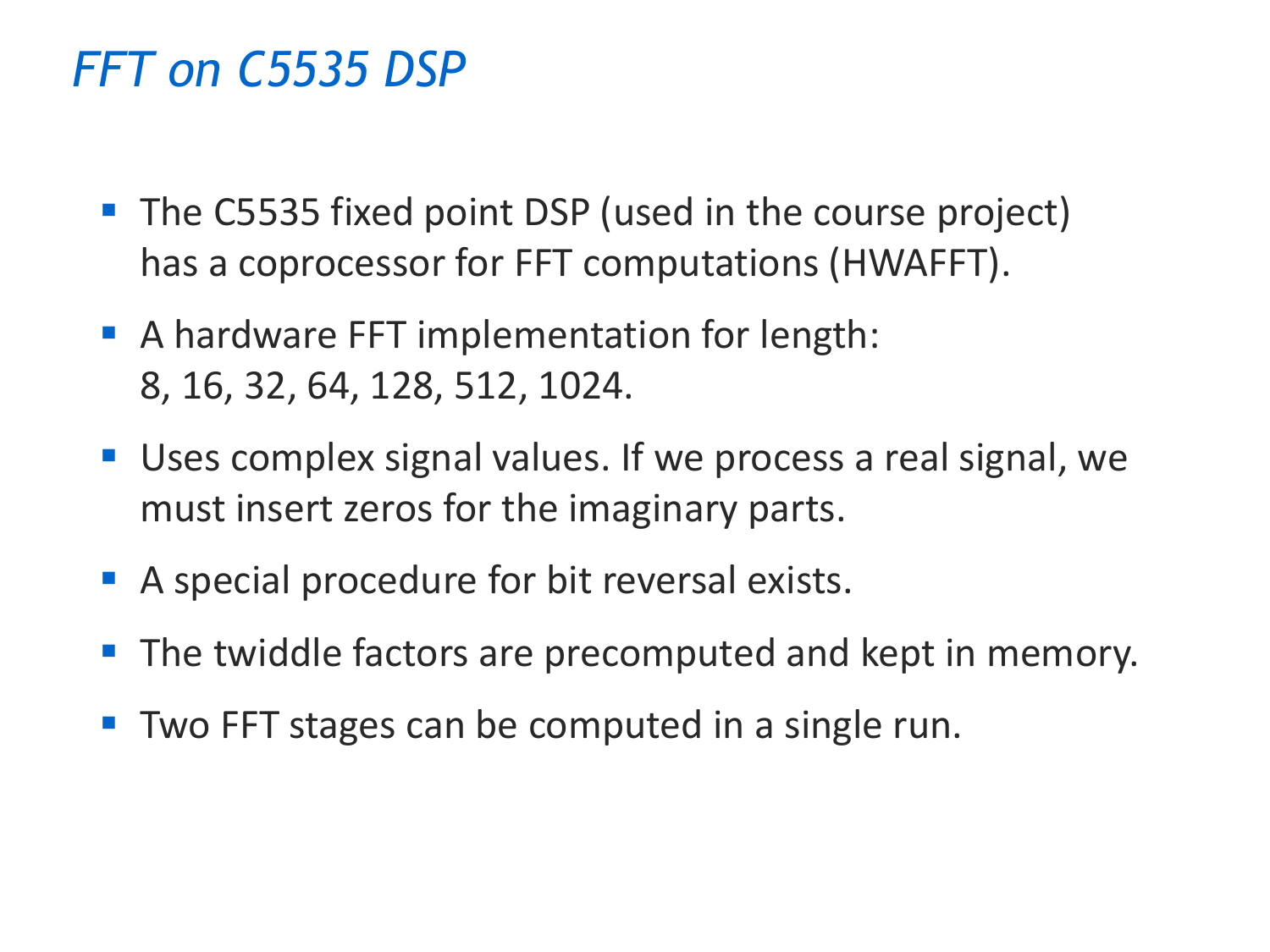#### *FFT on C5535 DSP*

■ Functions for FFT and IFFT are available from C code.

**. It's easier to use functions from DSPLIB.** Documentation: SPRU422J

| <b>Functions</b>                          | <b>Description</b>                  |  |
|-------------------------------------------|-------------------------------------|--|
| void cfft (DATA *x, ushort nx, type)      | Radix-2 complex forward FFT - MACRO |  |
| void cfft32 (LDATA *x, ushort nx, type);  | 32-bit forward complex FFT          |  |
| void cifft (DATA *x, ushort nx, type)     | Radix-2 complex inverse FFT - MACRO |  |
| void cifft32 (LDATA *x, ushort nx, type); | 32-bit inverse complex FFT          |  |
| void cbrev (DATA *x, DATA *r, ushort n)   | Complex bit-reverse function        |  |
| void cbrev32 (LDATA *a, LDATA *r, ushort) | 32-bit complex bit reverse          |  |
| void rfft (DATA *x, ushort nx, type)      | Radix-2 real forward FFT - MACRO    |  |
| void rifft (DATA *x, ushort nx, type)     | Radix-2 real inverse FFT - MACRO    |  |
| void rfft32 (LDATA *x, ushort nx, type)   | Forward 32-bit Real FFT (in-place)  |  |
| void rifft32 (LDATA *x, ushort nx, type)  | Inverse 32-bit Real FFT (in-place)  |  |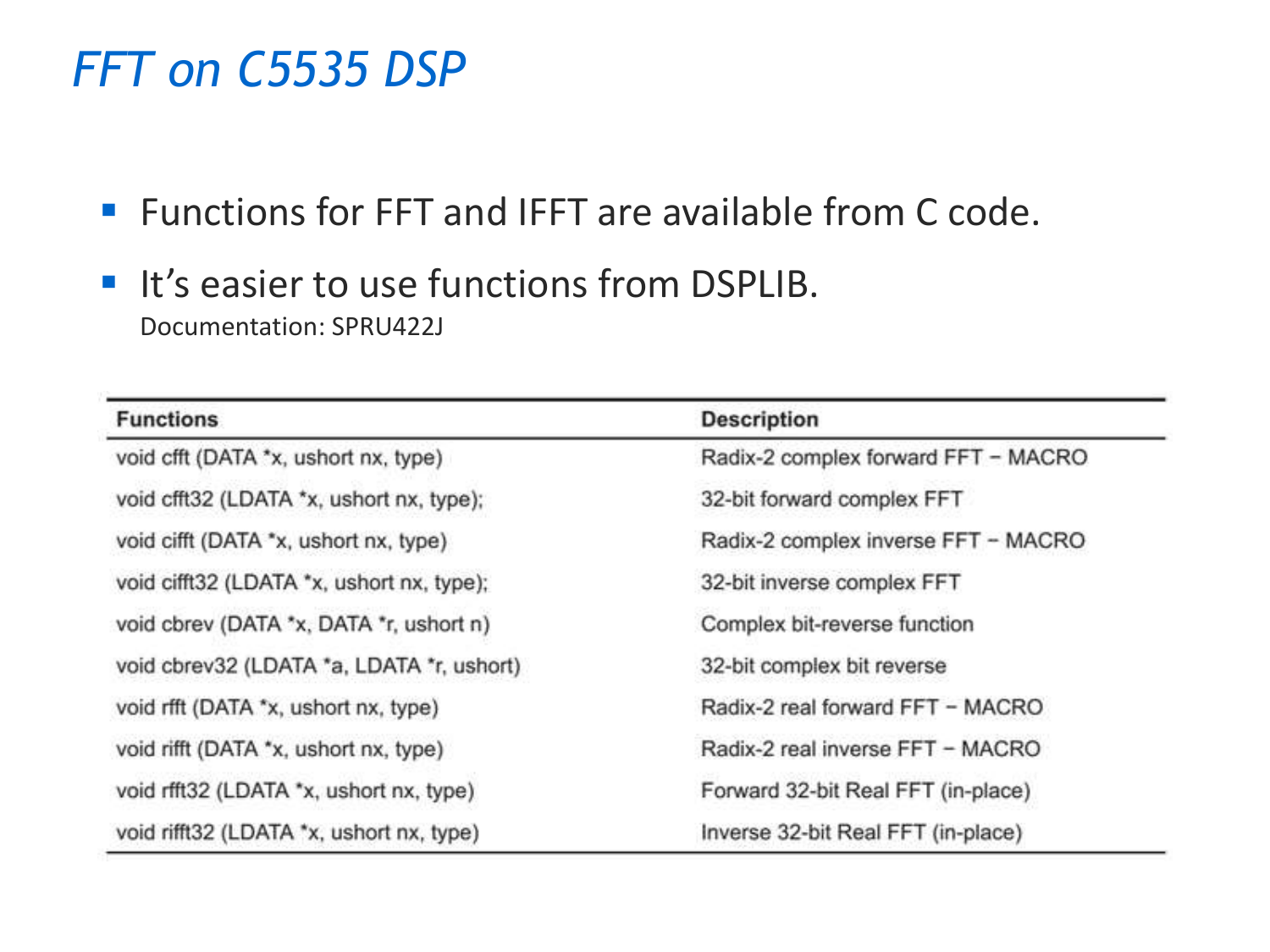#### *Complex spectrum representation*

- **Spectral values are complex numbers.**
- Real and imaginary parts are written separately, one after another:  $Re(0)$ , Im $(0)$ , Re $(1)$ , Im $(1)$ , Re $(2)$ , Im $(2)$ , ...
- Each part is represented as Q15 or Q31.
- Function *cfft* requires a complex signal. If we have a real signal, we must insert zeros in between real values.
- For IFFT, we must write a complex spectrum as above.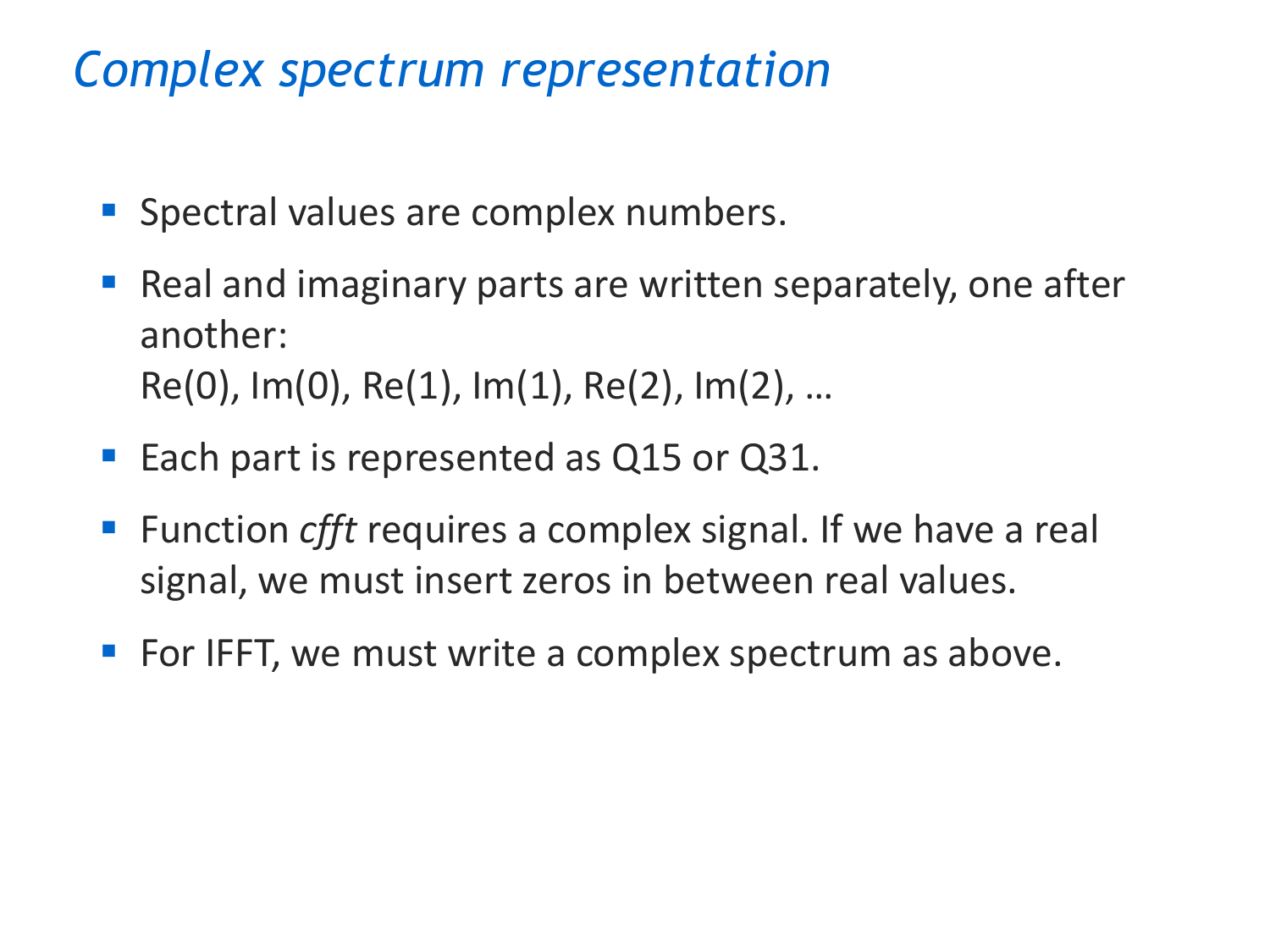# *FFT of a real signal*

Functions *rfft* and *irfft* use a trick:

- $\blacksquare$  they treat a real signal as a complex one,
- they compute FFT of length *N*/2,
- then they transform the result to obtain the correct one.

#### Therefore, we can compute FFT of maximum length 2048.

Details: Robert Matusiak, Implementing Fast Fourier Transform Algorithms of Real-Valued Sequences With the TMS320 DSP Platform (SPRA291)

WARNING: all FFT functions in DSPLIB operate in place, i.e., they overwrite the input buffer!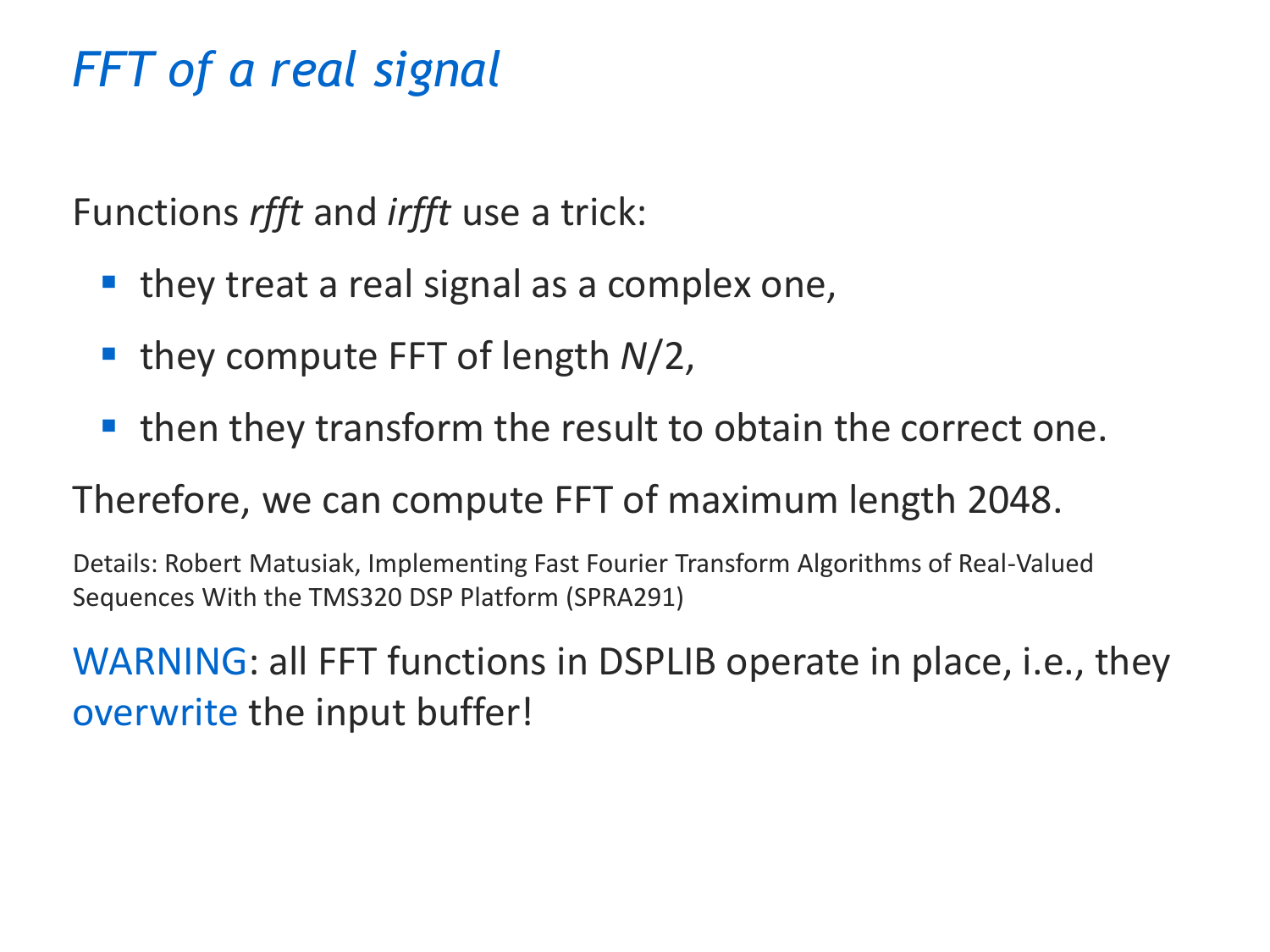# *FFT of a real signal*

- Spectrum of a real signal is symmetric.
- From *N* signal values, the *rfft* function computes *N*/2 complex values of the spectrum, represented with *N* numbers (real part, imaginary part).
- The first two values are real: the direct component and the Nyquist component.
- **E** Spectrum representation: Re(0), Re(N/2), Re(1), Im(1), Re(2), Im(2), …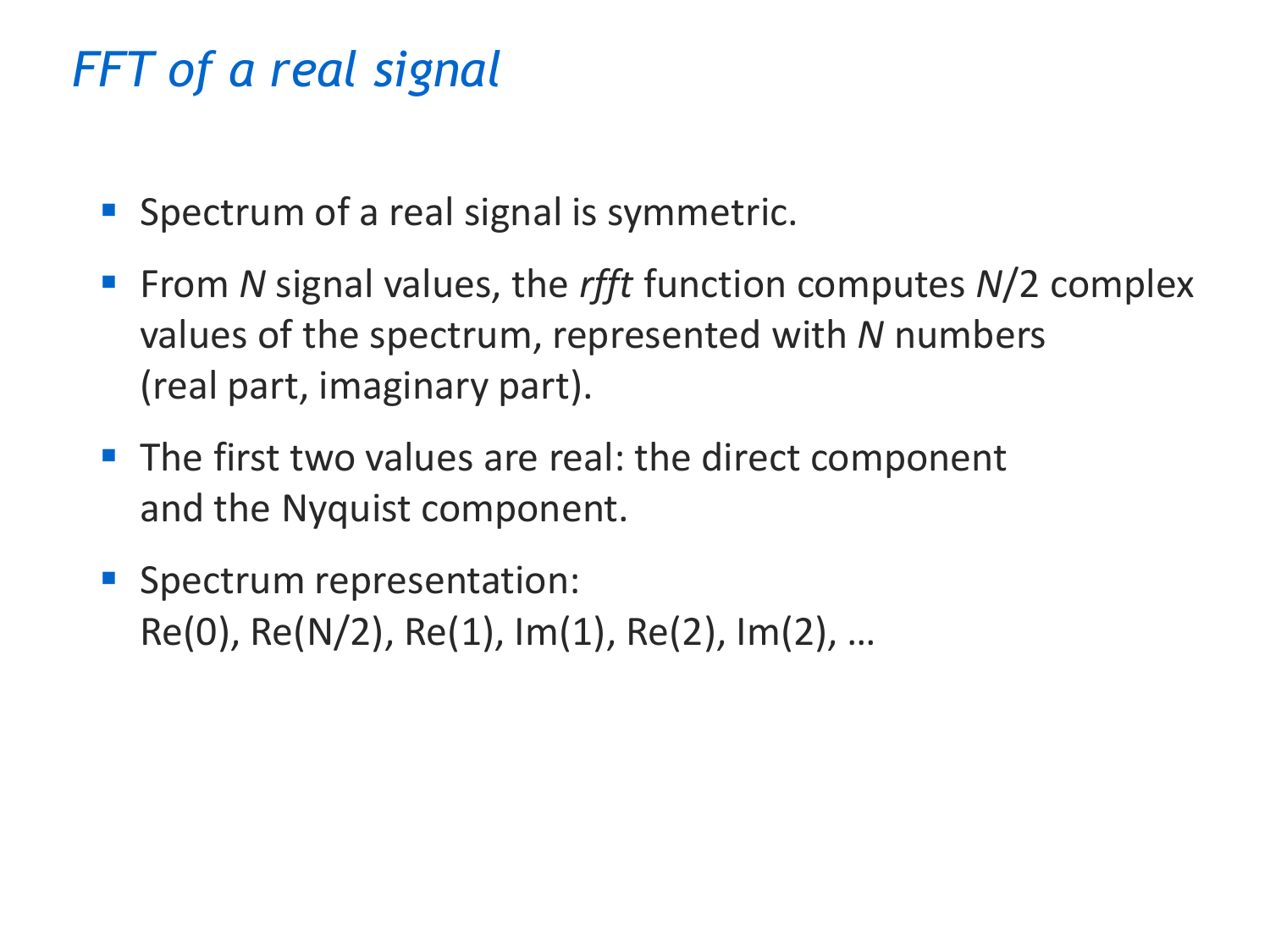# *Range overflow*

- On fixed point DSPs, there is a risk of range overflow when FFT stages are computed.
- **DSPLIB functions work in two modes.**
- SCALE mode:
	- results after each stage are divided by 2,
	- no overflow if the input values  $< 1$ .
- **E** NOSCALE mode:
	- no scaling,
	- no overflow only if the input values <  $(1/N)$ , for FFT of length 2 *N*.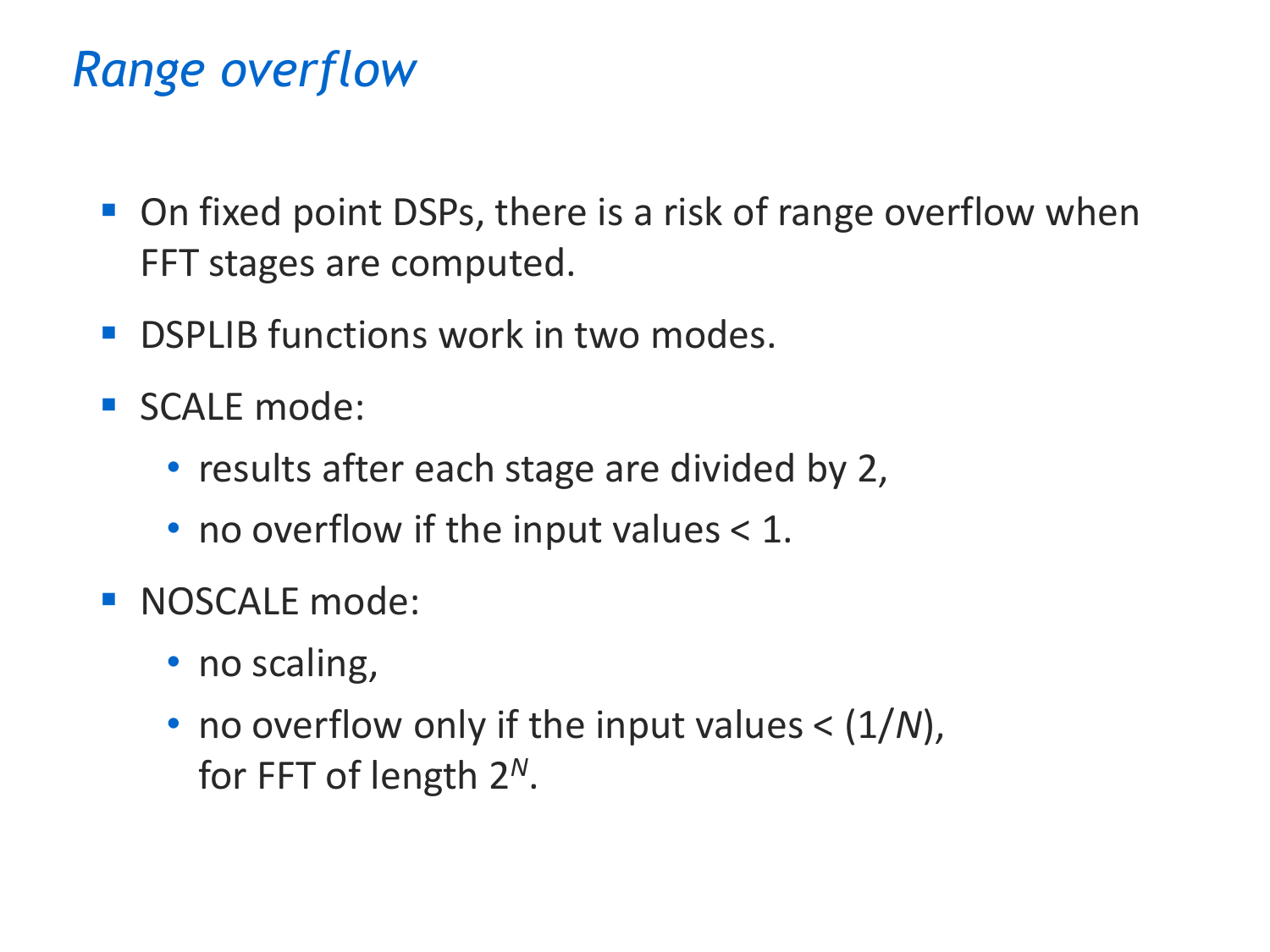# *FFT of a real signal*

■ For a real signal, *rfft* function:

void rfft (DATA \*x, ushort nx, type);

- **E** Arguments:
	- *x* pointer to a sample buffer (will be overwritten!), type DATA (= *short*).
	- *nx* buffer length (the number of samples).
	- *type* scaling mode, we use *SCALE*.

rfft(bufor, 2048, SCALE);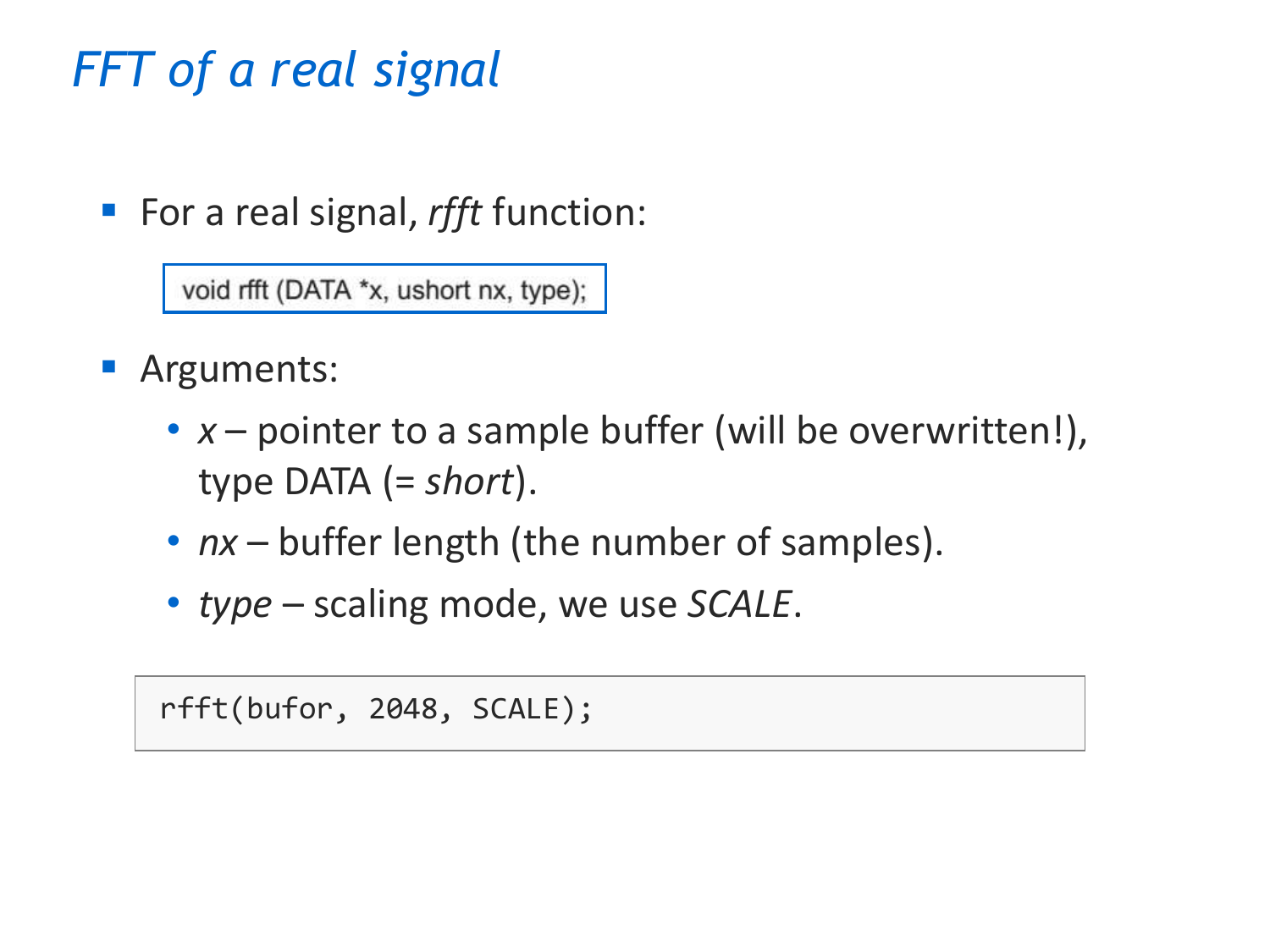# *Project configuration for FFT*

FFT functions from DSP library have the following requirements (example for *N* = 2048).

**Memory configuration in** *.cmd* **file:** 

| .fftcode                                 | $>$ SARAMO |                         |
|------------------------------------------|------------|-------------------------|
| $.data:$ twiddle > SARAM1, $align(2048)$ |            |                         |
| .input                                   |            | $>$ DARAM0, align $(4)$ |

■ Buffer declaration in C code:

```
#define N 2048
#pragma DATA_SECTION (bufor_fft, ".input")
DATA bufor_fft[N];
```
■ The name ".input" is an example, any name can be used.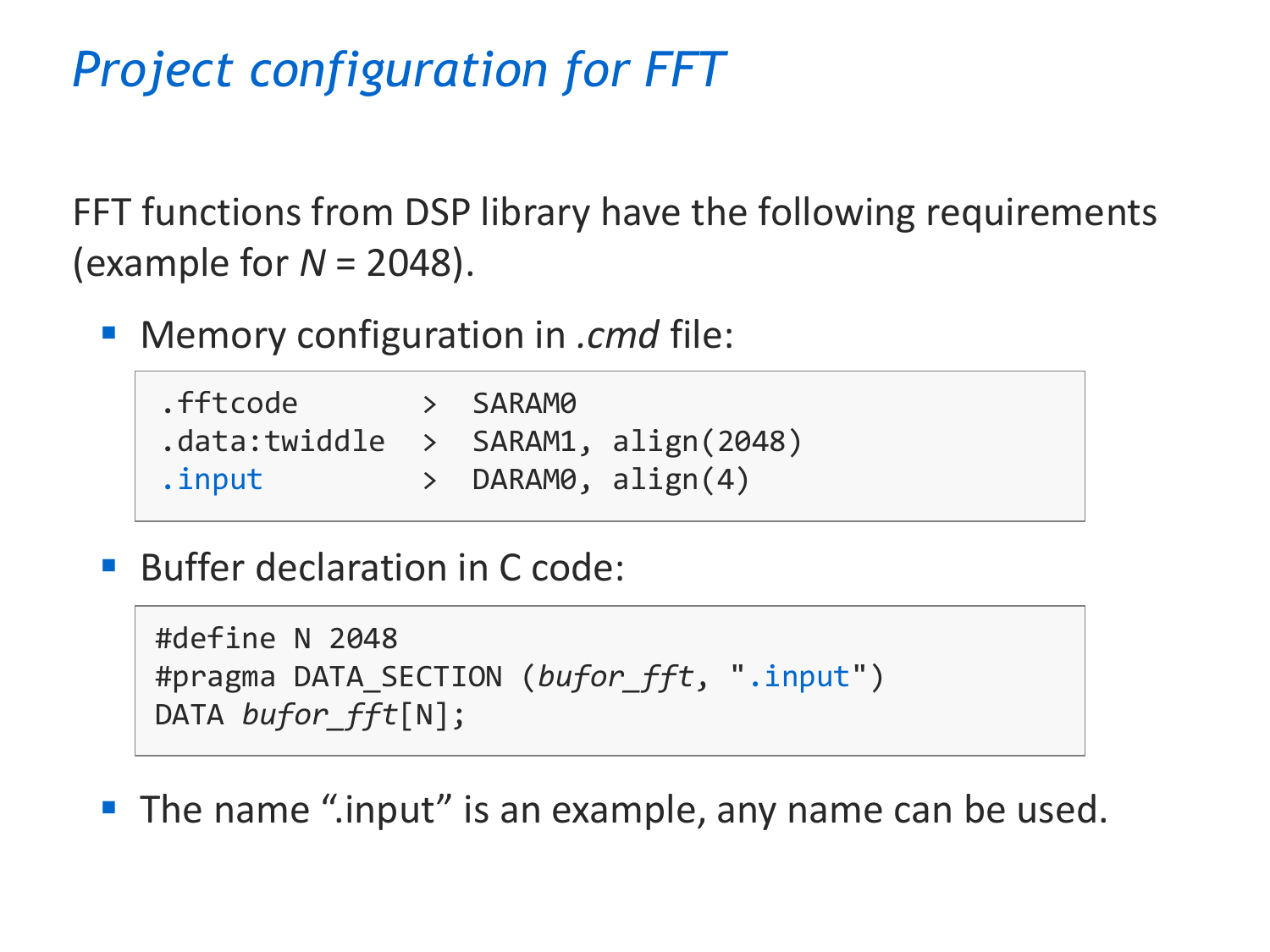# *A practical project – a Doppler radar*

We use a DSP to analyze the signal from a microwave Doppler radar sensor.

- The emitter send an electromagnetic wave – a sine of frequency 24.125 GHz.
- The receiver gets the wave reflected from an object.
- Due to the Doppler effect, the reflected wave has different frequency than the emitted one.
- The frequency shift depends on the object speed.

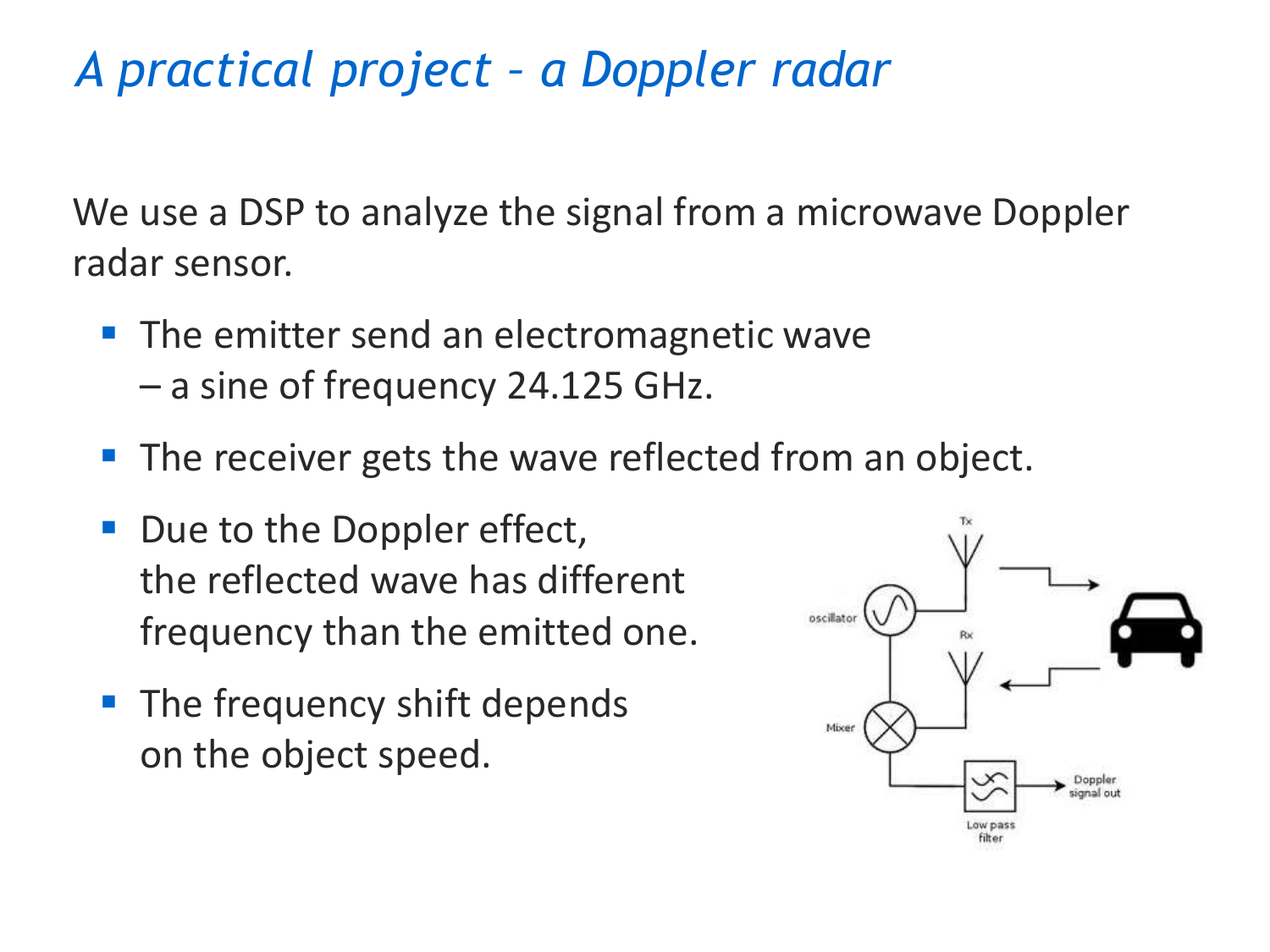# *Spectrogram of a sensor signal*

The difference signal – a spectrogram from a passing vehicle

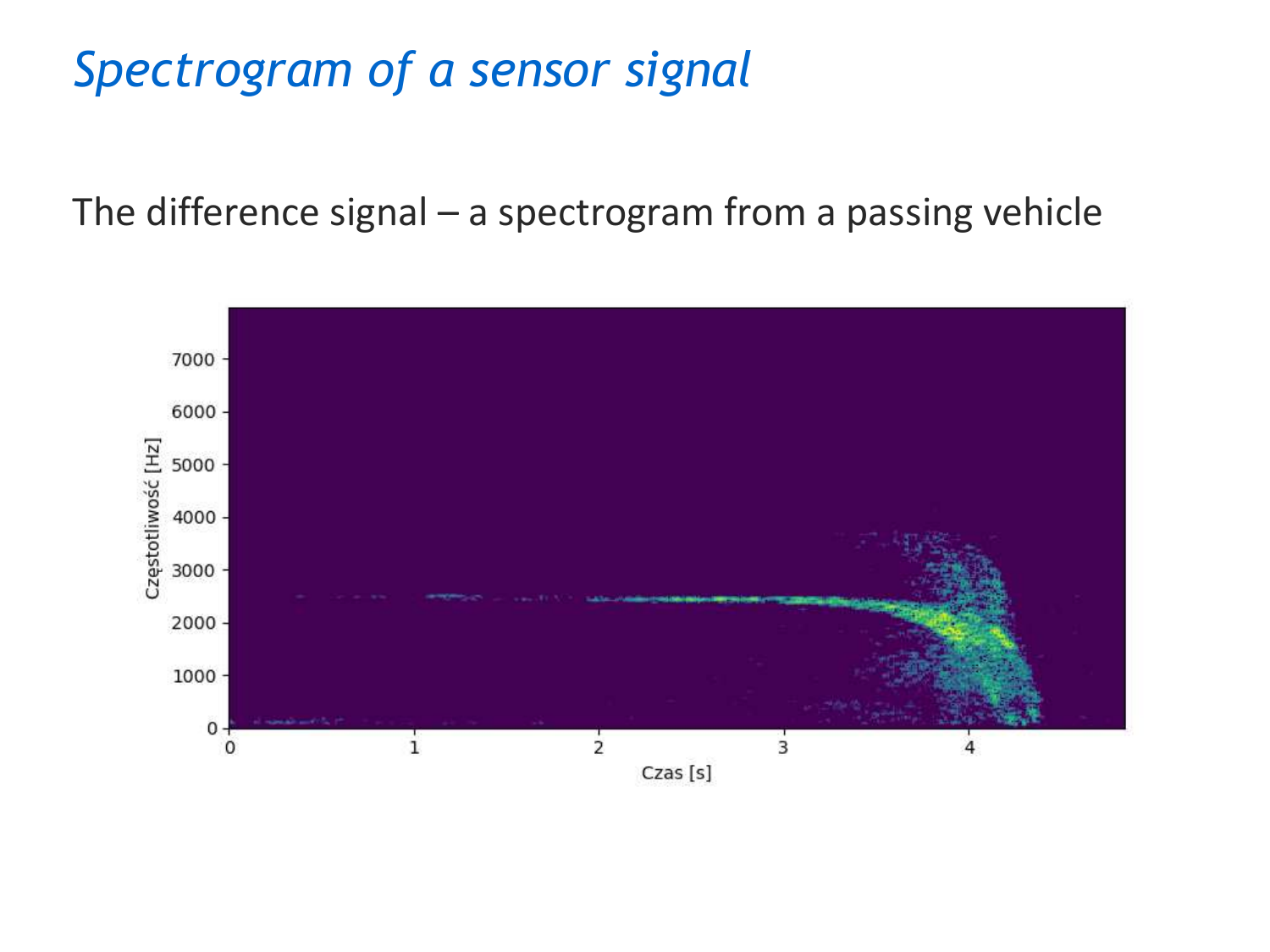# *Signal analysis*

The algorithm works as follows:

- the signal is analyzed in blocks of 2048 samples, with 50% overlap,
- the incoming signal samples are written into a circular buffer,
- when the buffer is full:
	- the buffer is multiplied by a Hamming window,
	- FFT is computed,
	- power spectrum is computed,
	- we look for spectral maxima (peaks),
	- a vehicle speed is computed from the frequency of a spectral peak.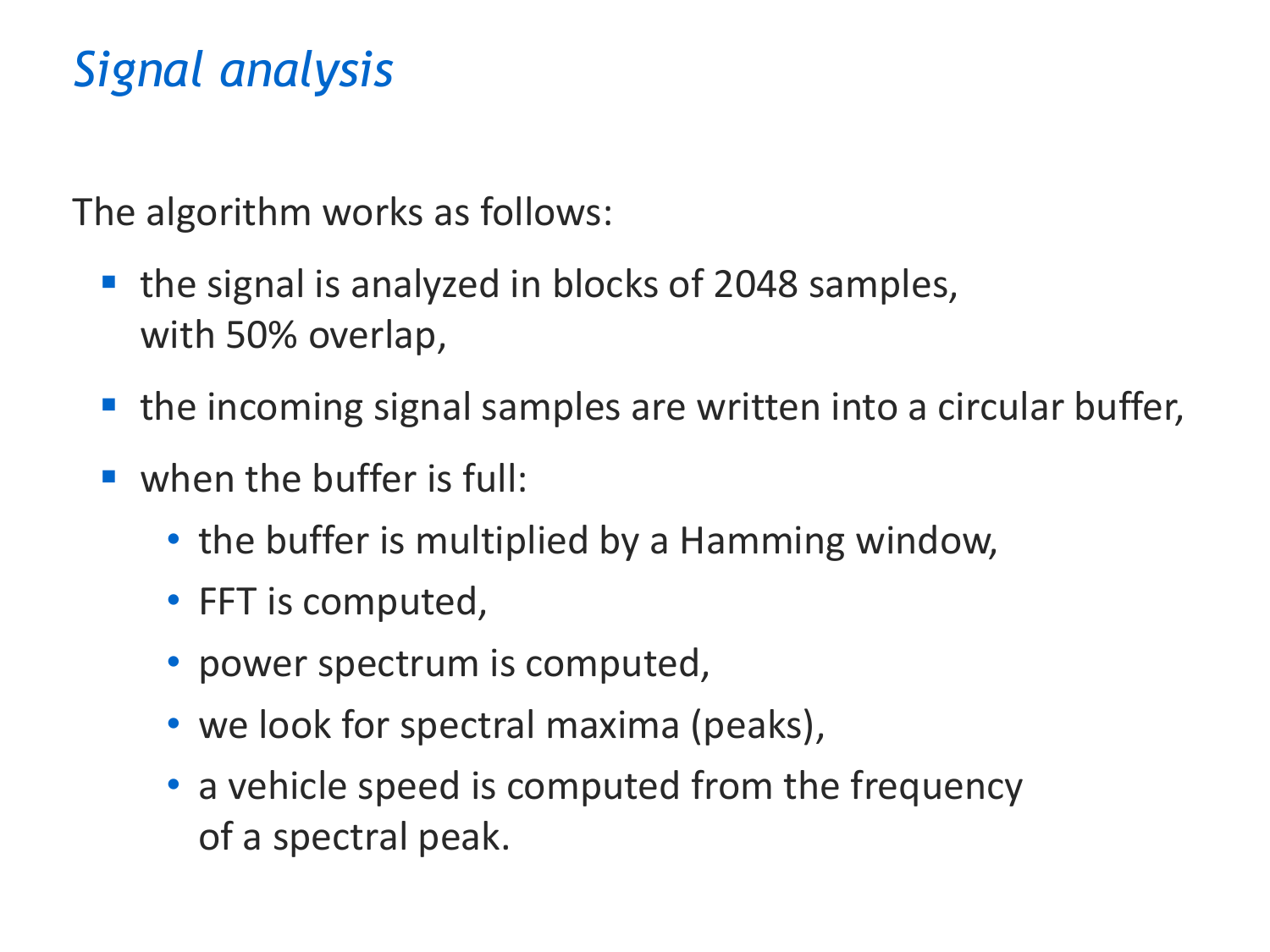# *Buffering of signal samples*

- The incoming signal samples are written into a circular buffer of length 2048 (*short* numbers in Q15 format).
- The window is moved by 1024 samples. When we get 1024 new samples, then:
	- we loop over the buffer, from the oldest to the latest sample,
	- we multiply samples by values of the Hamming window (using *\_smpy* function),
	- we store the result in a linear buffer.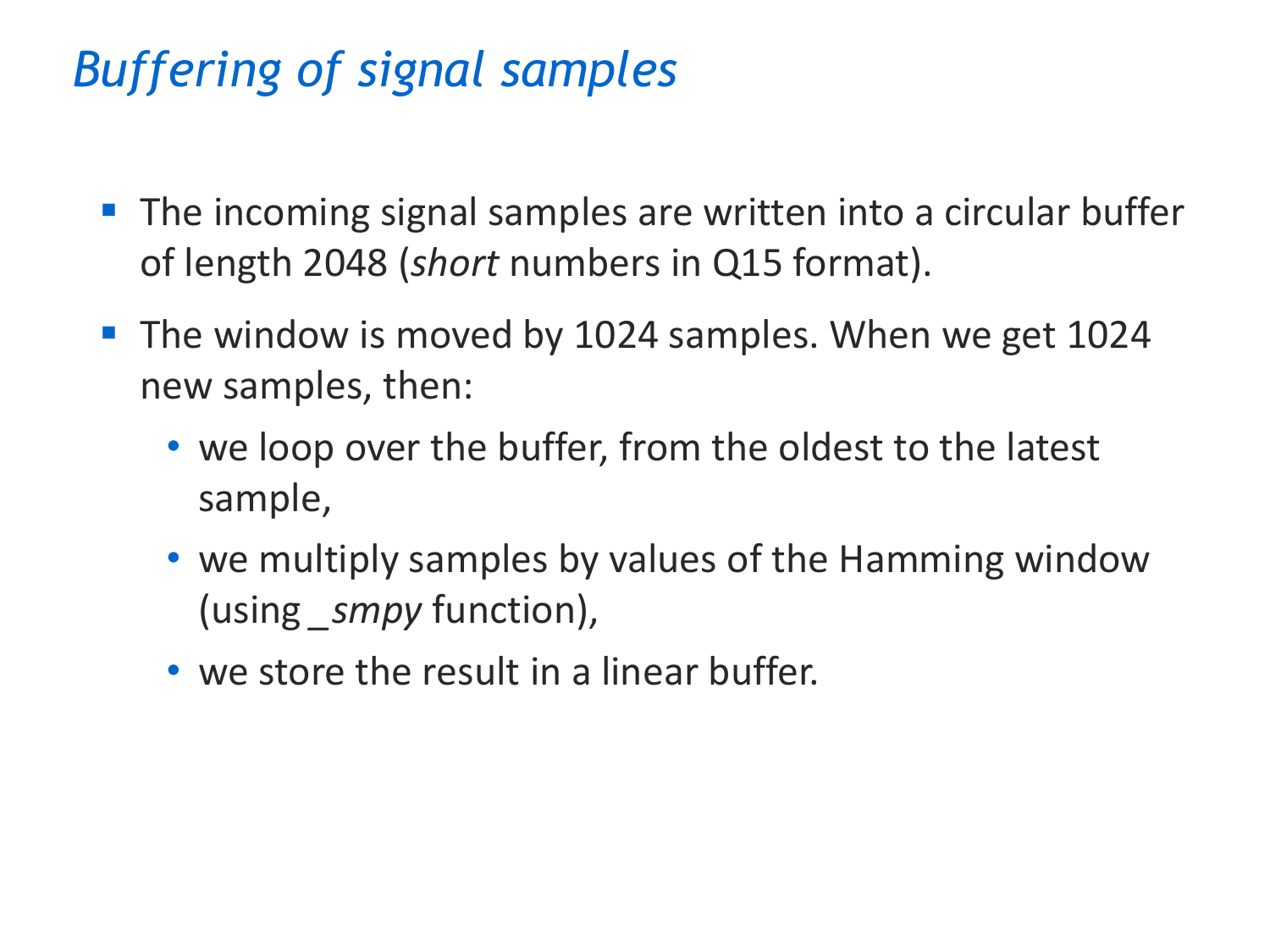# *Window function*

- There is no need to compute Hamming window each time. The window values are constant for a given length.
- $\blacksquare$  We compute the window values using a software.
- The values are converted to Q15.
- They are stored in a table *(const short)* in C code.
- Warning: the maximum value of the window is 1. We cannot write 1 in Q15! We have to scale the window, multiplying by 32767 instead of 32768.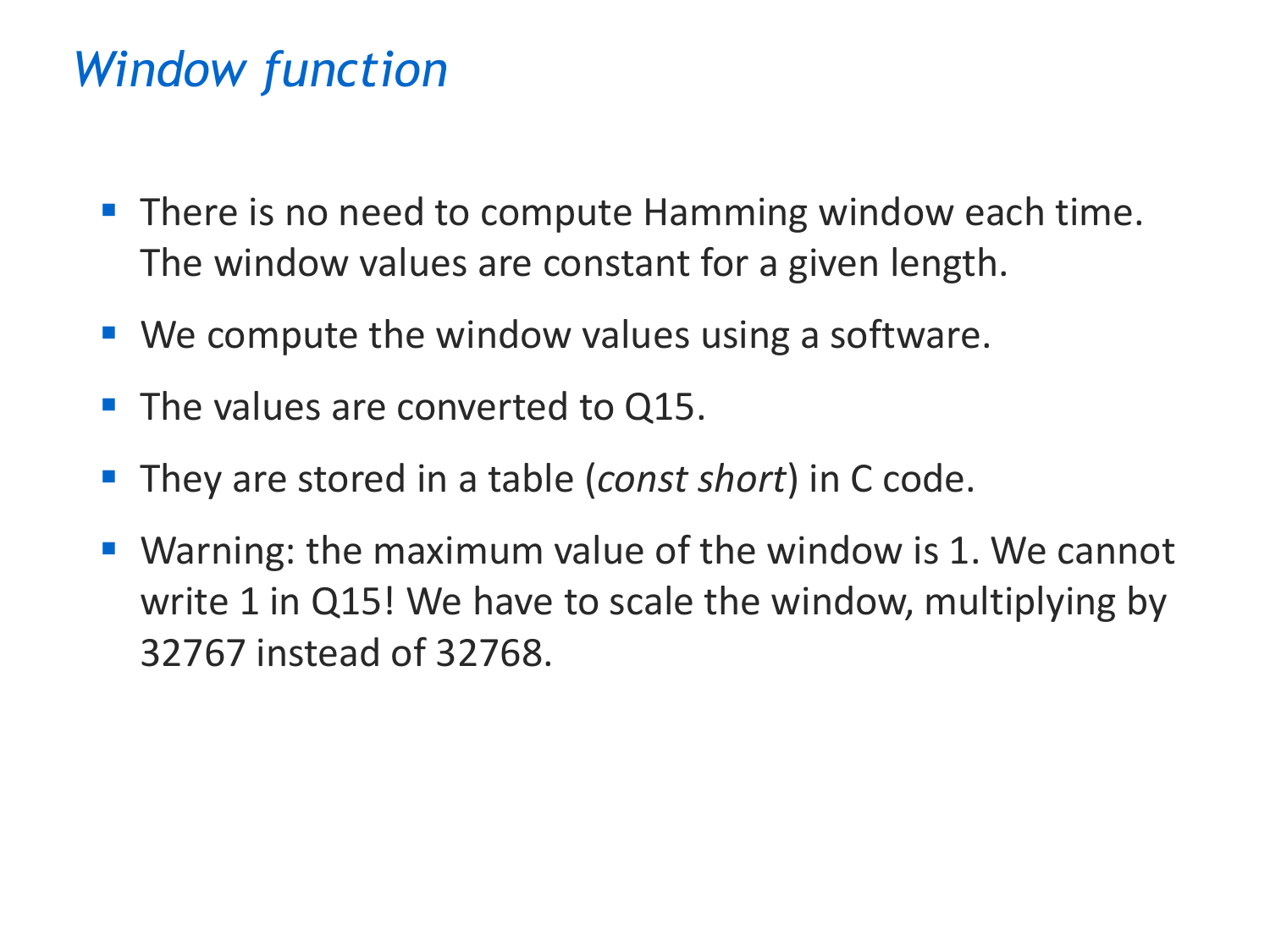#### *Power spectrum*

- We compute the complex spectrum with *rfft*.
- We compute the power spectrum:
	- iterate over pairs (Re, Im),
	- compute a square of each part (*\_smpy*),
	- sum up the squared real and imaginary part,
	- write the result to the buffer (we can use the same buffer).
- For amplitude spectrum, the square root of the result should be computed (*sqrt\_16* function from DSPLIB).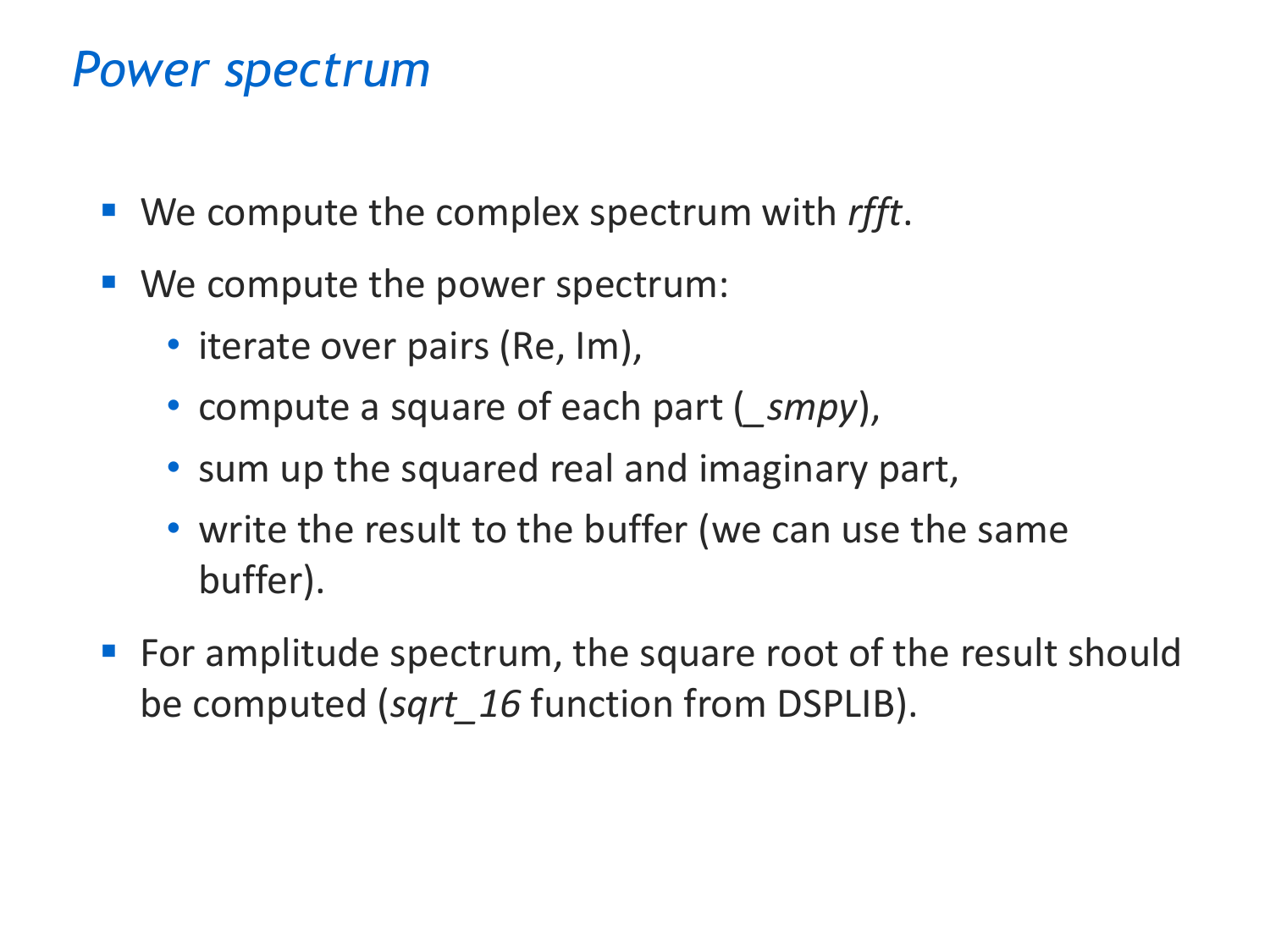#### *Spectrum of a single block*

Next, we analyze the spectrum, looking for the peaks.

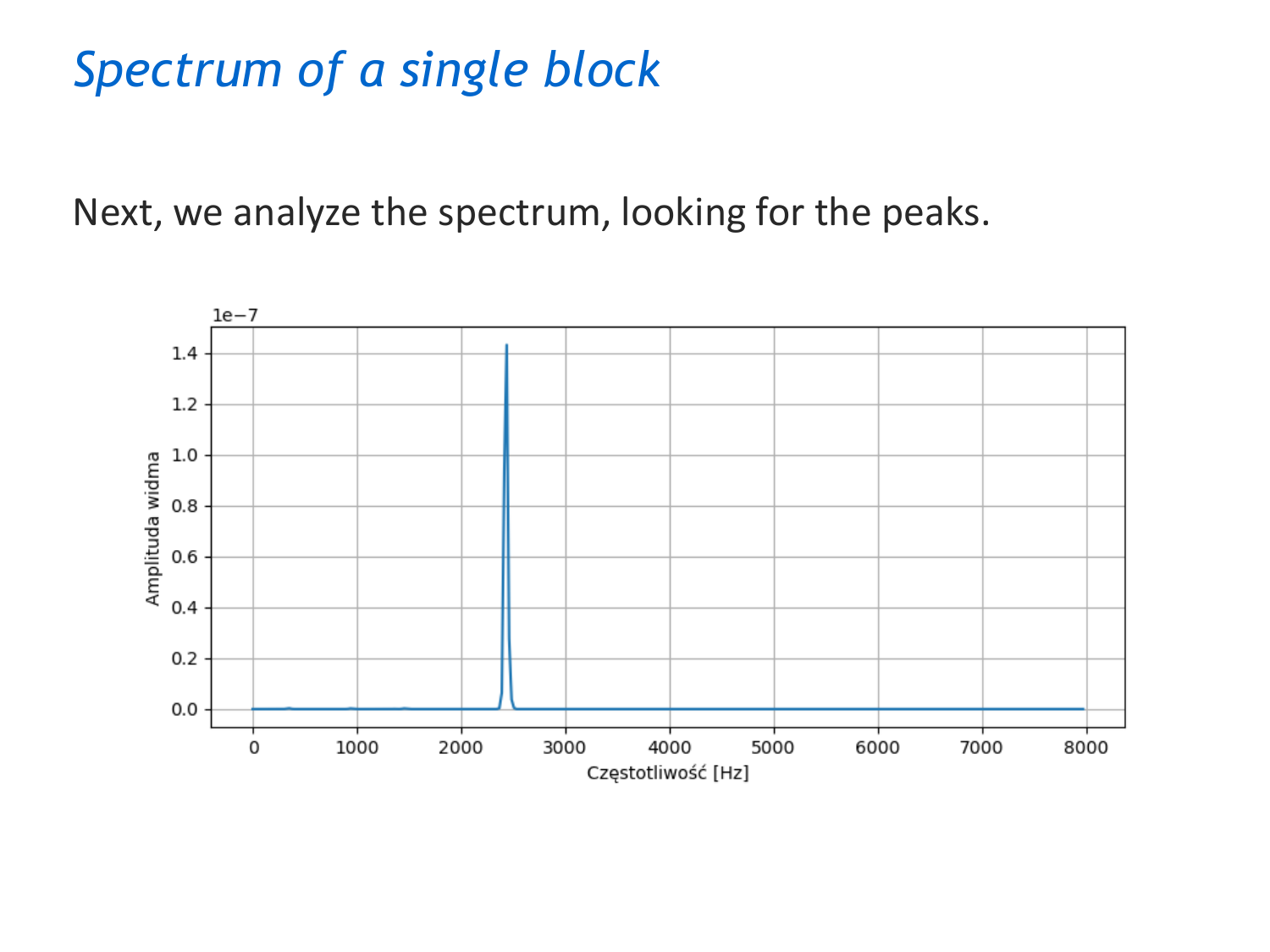# *Peak finding*

There are many methods of peak finding. An example:

- we compute a derivative of the spectrum: from each spectral value, we subtract the previous one,
- $\blacksquare$  if the derivative crosses zero going down, it means the maximum is at that position,
- we also need to check the spectral amplitude to reduce the noise effect,
- $\blacksquare$  we can also add other conditions, e.g. the maximum width of the peak.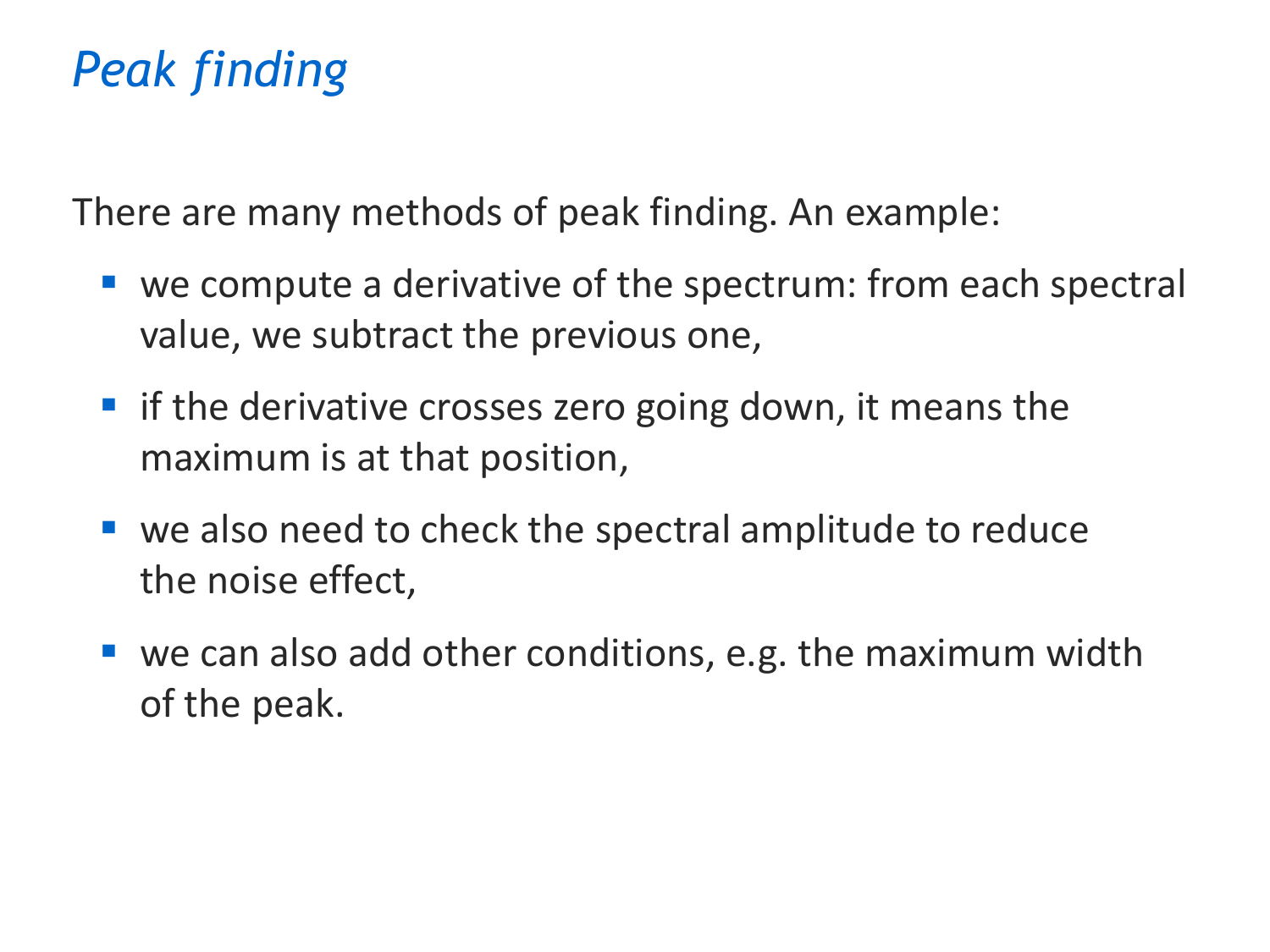# *Peak finding*

Power spectrum and its derivative.

A peak is found at index 104.

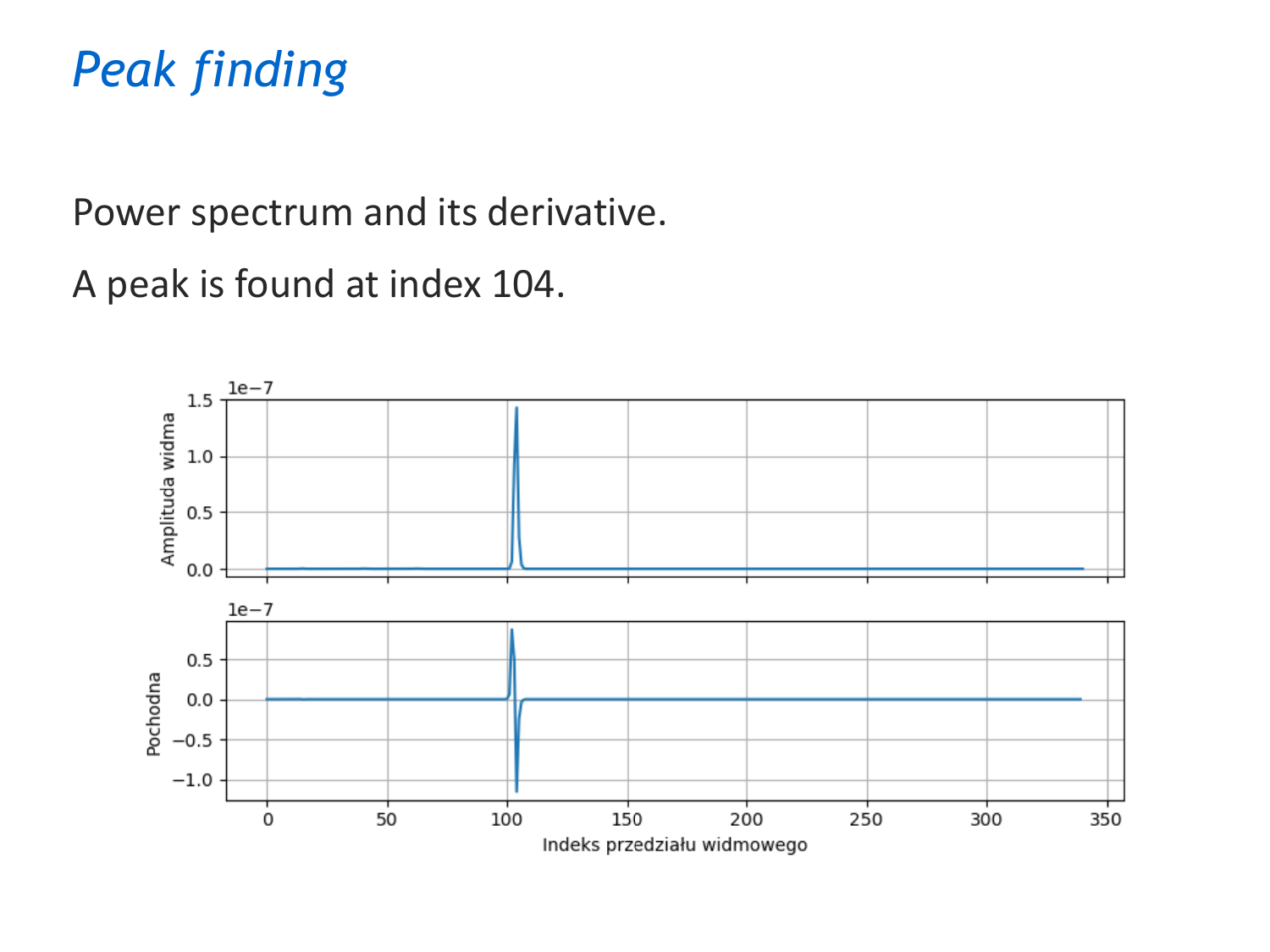# *Velocity calculation*

All that is remaining is to compute the speed.

- Relation between frequency and speed:  $v \approx 0.02234 \cdot f$  (from the Doppler equation)
- Relation between the spectral index *n* and the frequency *f*, assuming *f <sup>S</sup>* = 48 kHz: *f* = 23.4375 · *n*
- So: *v* ≈ 0.52425 · *n* [km/h]
- In Q15: *v* ≈ 17179 · *n*
- **•** We compute:  $104 * 17179 = 1786616$
- **·** In a decimal notation: 1786616 / 32768 ≈ 54.52 km/h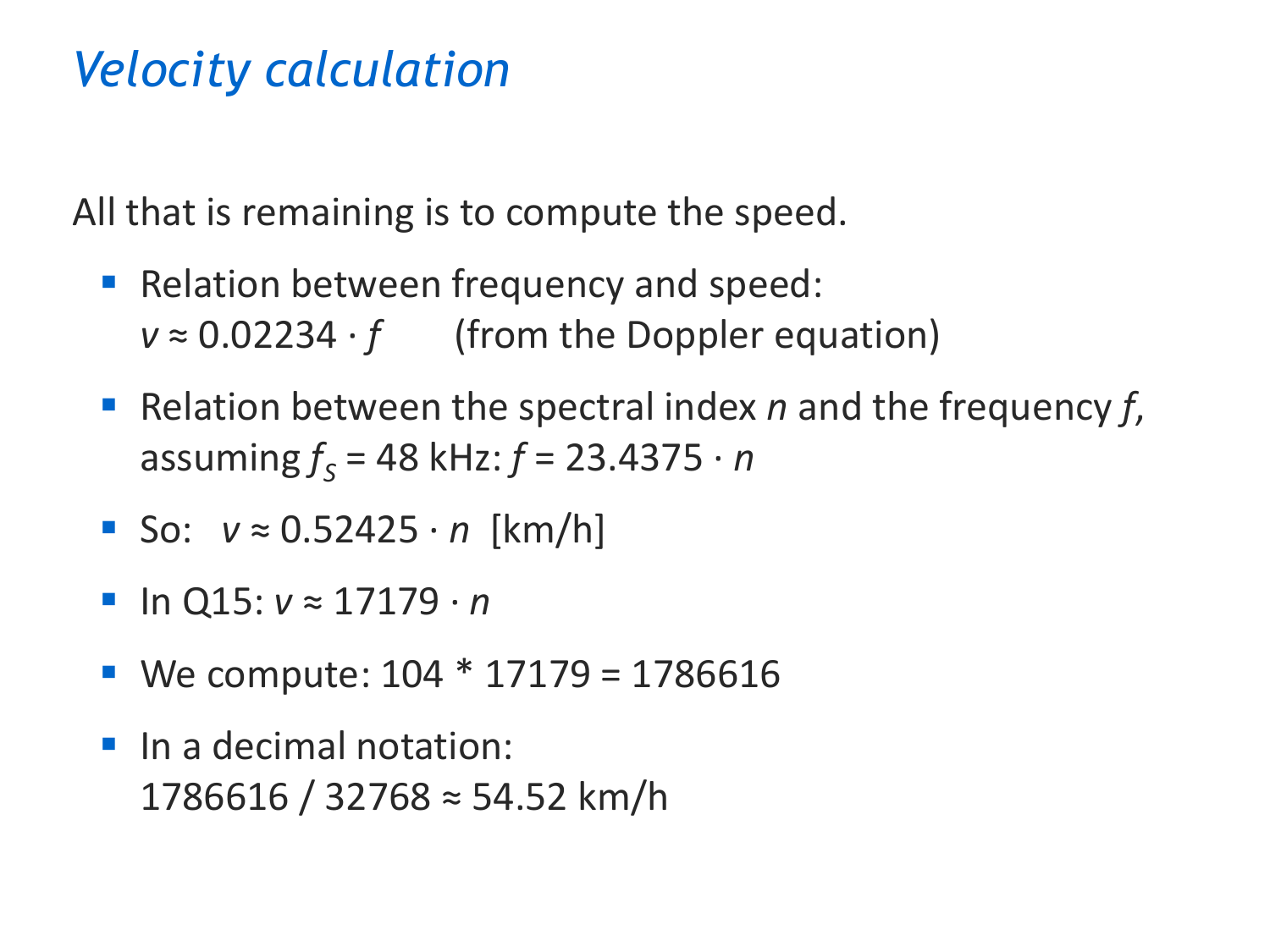#### *Accuracy of speed measurement*

- Remember that the accuracy of frequency calculation depends on the frequency resolution. For *N* = 2048, the maximum error is 11.72 Hz, c.a. 0.26 km/h.
- The index of the peak may not indicate the real peak.

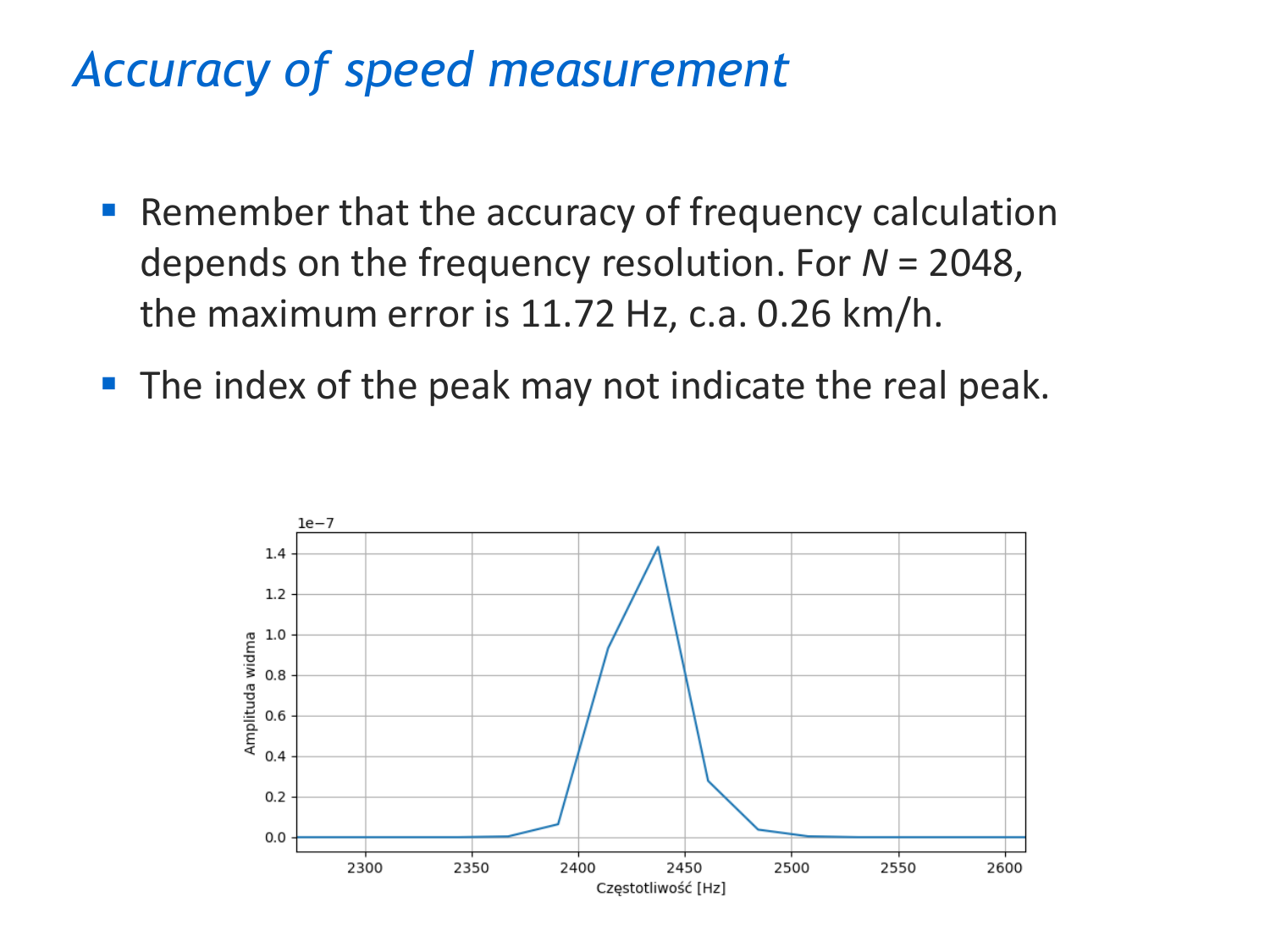# *Accuracy of peak finding*

- $\blacksquare$  We can improve the peak finding accuracy, but this method requires a division, so this algorithm is rather for floating-point processors.
- **Three points determine a parabola.**
- We match a parabola to the spectral peak and its two neighbors. Their values are: *a*, *b*, *c*.
- The parabola peak position is given by:

$$
m = n + \frac{1}{2} \frac{a-c}{a-2b+c}
$$

 $\blacksquare$  In our example:  $m = 103.8$ ;  $v = 54.42$  (was 54.52).

Źródło: https://ccrma.stanford.edu/~jos/sasp/Quadratic\_Interpolation\_Spectral\_Peaks.html